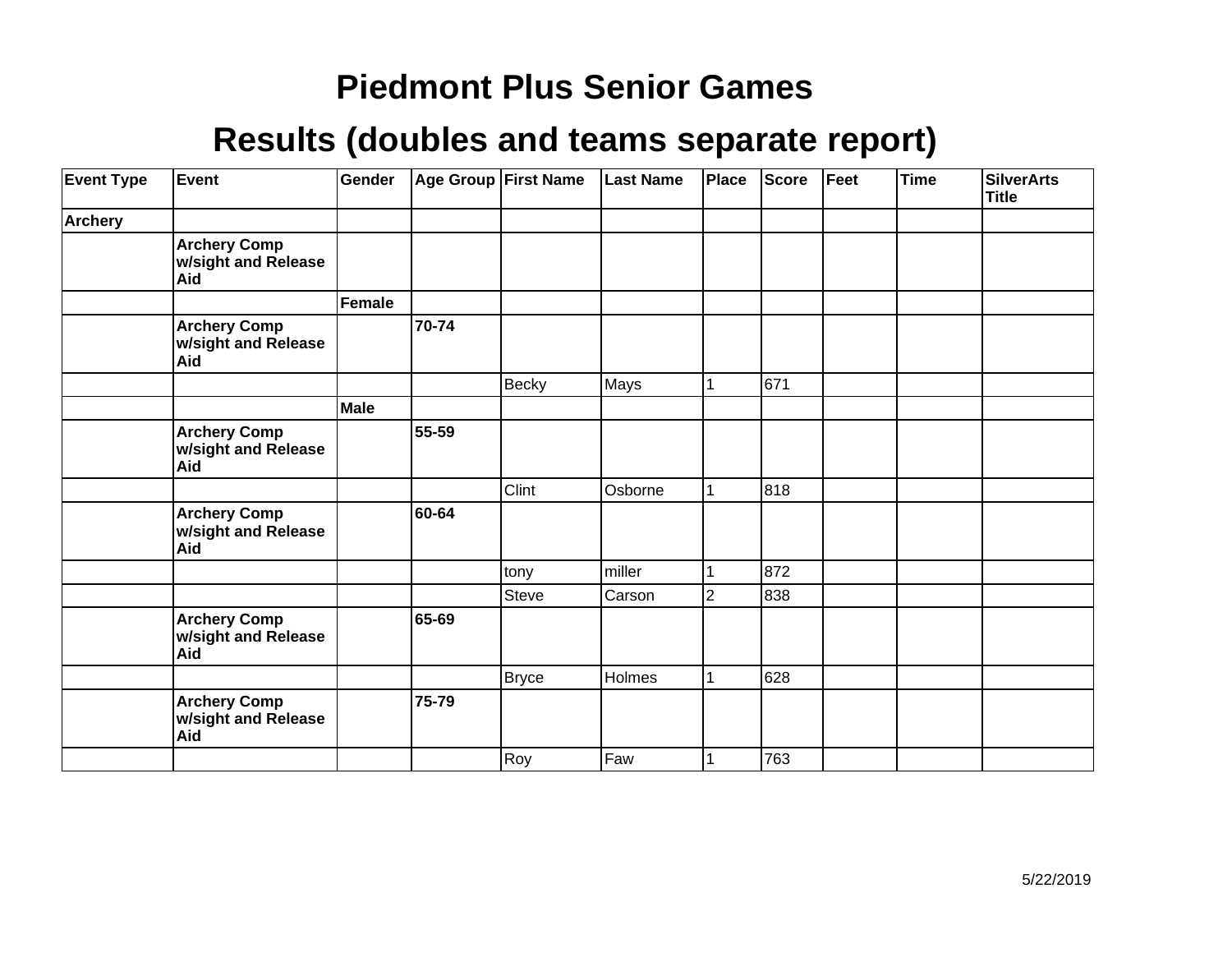| <b>Event Type</b>                    | Event                      | Gender        |       | <b>Age Group First Name</b> | <b>Last Name</b>     | Place          | Score          | Feet | <b>Time</b> | <b>SilverArts</b><br><b>Title</b> |
|--------------------------------------|----------------------------|---------------|-------|-----------------------------|----------------------|----------------|----------------|------|-------------|-----------------------------------|
| <b>Badminton</b>                     |                            |               |       |                             |                      |                |                |      |             |                                   |
|                                      | <b>Badminton Singles</b>   |               |       |                             |                      |                |                |      |             |                                   |
|                                      |                            | <b>Female</b> |       |                             |                      |                |                |      |             |                                   |
|                                      | <b>Badminton Singles</b>   |               | 70-74 |                             |                      |                |                |      |             |                                   |
|                                      |                            |               |       | Shirley                     | Jones                |                |                |      |             |                                   |
|                                      |                            | <b>Male</b>   |       |                             |                      |                |                |      |             |                                   |
|                                      | <b>Badminton Singles</b>   |               | 70-74 |                             |                      |                |                |      |             |                                   |
|                                      |                            |               |       | Jim                         | Blaylock             |                |                |      |             |                                   |
| <b>Basketball</b><br><b>Shooting</b> |                            |               |       |                             |                      |                |                |      |             |                                   |
|                                      | <b>Basketball Shooting</b> |               |       |                             |                      |                |                |      |             |                                   |
|                                      |                            | Female        |       |                             |                      |                |                |      |             |                                   |
|                                      | <b>Basketball Shooting</b> |               | 50-54 |                             |                      |                |                |      |             |                                   |
|                                      |                            |               |       | Cindy                       | Day                  |                | 3              |      |             |                                   |
|                                      | <b>Basketball Shooting</b> |               | 65-69 |                             |                      |                |                |      |             |                                   |
|                                      |                            |               |       | Alice                       | Bitting              |                | 6              |      |             |                                   |
|                                      |                            |               |       | Mabel                       | Jackson              | $\overline{2}$ | $\overline{2}$ |      |             |                                   |
|                                      | <b>Basketball Shooting</b> |               | 70-74 |                             |                      |                |                |      |             |                                   |
|                                      |                            |               |       | <b>Bettie</b>               | Steelman             |                | 5              |      |             |                                   |
|                                      |                            |               |       | Joyce                       | Fowler<br>Richardson | $\overline{2}$ | $\overline{2}$ |      |             |                                   |
|                                      | <b>Basketball Shooting</b> |               | 75-79 |                             |                      |                |                |      |             |                                   |
|                                      |                            |               |       | Marie                       | Alley                |                | 6              |      |             |                                   |
|                                      | <b>Basketball Shooting</b> |               | 90-94 |                             |                      |                |                |      |             |                                   |
|                                      |                            |               |       | Mo                          | Roberts              |                | $\overline{c}$ |      |             |                                   |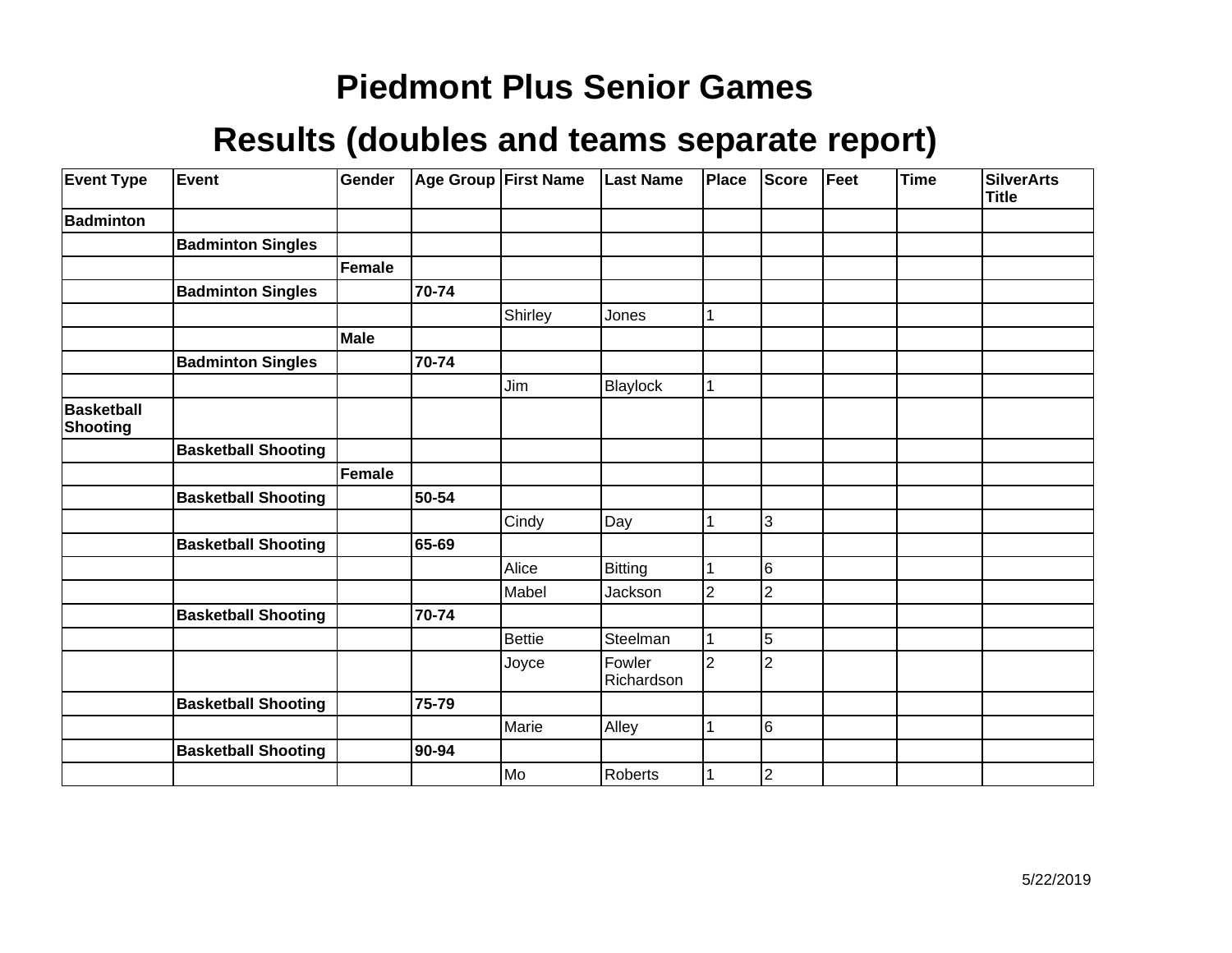| <b>Event Type</b> | Event                      | Gender      | Age Group First Name |              | <b>Last Name</b> | Place          | Score          | Feet | <b>Time</b> | <b>SilverArts</b><br><b>Title</b> |
|-------------------|----------------------------|-------------|----------------------|--------------|------------------|----------------|----------------|------|-------------|-----------------------------------|
|                   |                            | <b>Male</b> |                      |              |                  |                |                |      |             |                                   |
|                   | <b>Basketball Shooting</b> |             | 50-54                |              |                  |                |                |      |             |                                   |
|                   |                            |             |                      | Michael      | Phelps           | 1              | 11             |      |             |                                   |
|                   | <b>Basketball Shooting</b> |             | 60-64                |              |                  |                |                |      |             |                                   |
|                   |                            |             |                      | Mark         | Fulmer           |                | 11             |      |             |                                   |
|                   |                            |             |                      | Robin        | Lipford          | $\overline{2}$ | 9              |      |             |                                   |
|                   | <b>Basketball Shooting</b> |             | 65-69                |              |                  |                |                |      |             |                                   |
|                   |                            |             |                      | Garold       | Axtell           |                | $\overline{7}$ |      |             |                                   |
|                   | <b>Basketball Shooting</b> |             | 70-74                |              |                  |                |                |      |             |                                   |
|                   |                            |             |                      | Ronald       | <b>Nations</b>   | 1              | 11             |      |             |                                   |
|                   |                            |             |                      | Leon         | Haynes           | $\overline{2}$ | 9              |      |             |                                   |
|                   |                            |             |                      | <b>MC</b>    | Davis            | $\overline{3}$ | 8              |      |             |                                   |
|                   | <b>Basketball Shooting</b> |             | 75-79                |              |                  |                |                |      |             |                                   |
|                   |                            |             |                      | ray          | roberts          | $\mathbf 1$    | 10             |      |             |                                   |
|                   |                            |             |                      | Wesley (Ray) | <b>Jenkins</b>   | $\overline{2}$ | 9              |      |             |                                   |
|                   |                            |             |                      | Fred         | Marchant         | $\overline{3}$ | $\overline{7}$ |      |             |                                   |
|                   | <b>Basketball Shooting</b> |             | 80-84                |              |                  |                |                |      |             |                                   |
|                   |                            |             |                      | <b>Bobby</b> | Key              |                | 12             |      |             |                                   |
|                   |                            |             |                      | Harry        | Parrish          | $\overline{2}$ | 11             |      |             |                                   |
|                   | <b>Basketball Shooting</b> |             | 85-89                |              |                  |                |                |      |             |                                   |
|                   |                            |             |                      | Craven       | Page             |                | 6              |      |             |                                   |
|                   | <b>Basketball Shooting</b> |             | 90-94                |              |                  |                |                |      |             |                                   |
|                   |                            |             |                      | Fred         | Hauser           |                | 8              |      |             |                                   |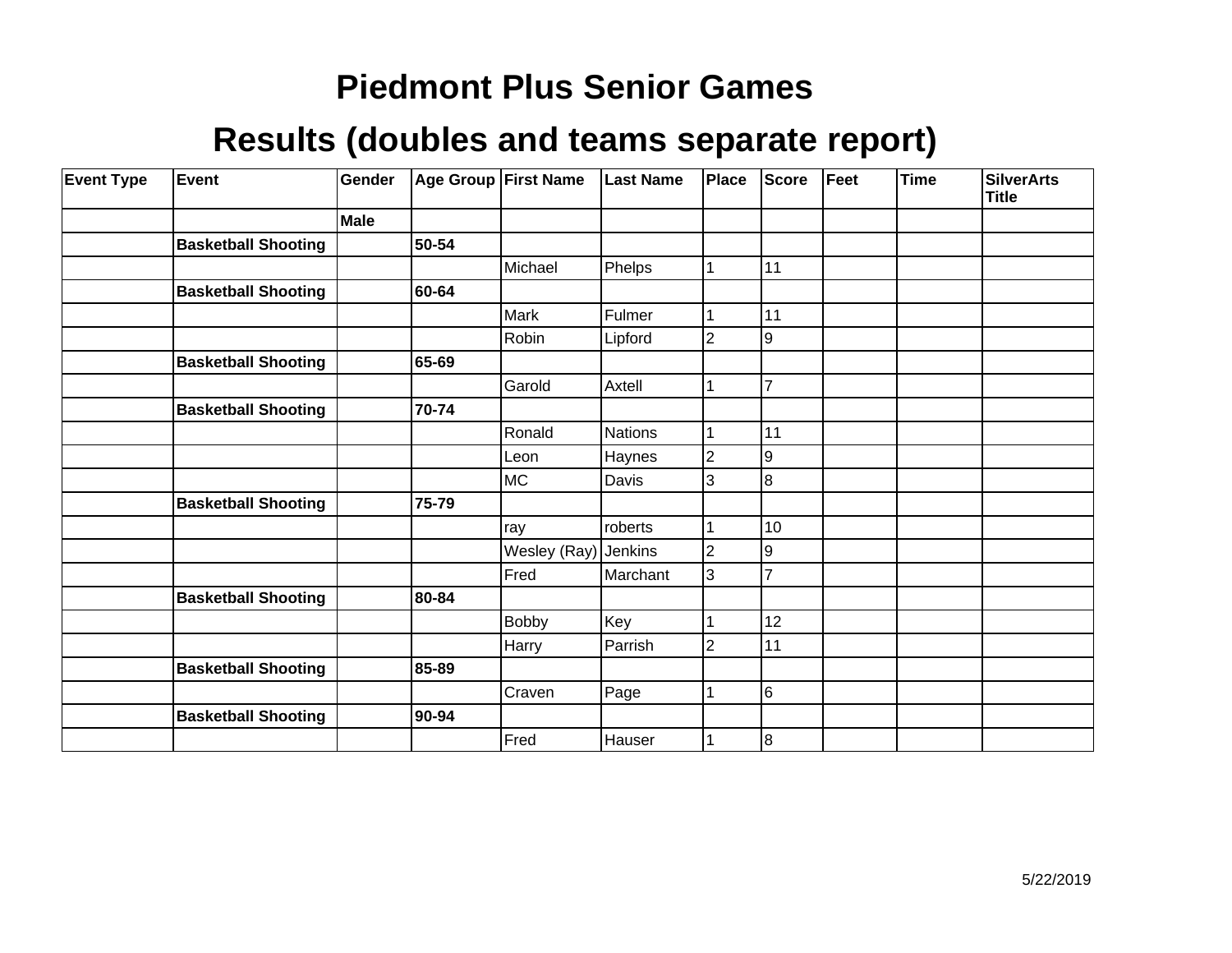| <b>Event Type</b> | Event            | Gender      |       | Age Group First Name | Last Name                    | <b>Place</b>            | <b>Score</b> | Feet | Time | <b>SilverArts</b><br><b>Title</b> |
|-------------------|------------------|-------------|-------|----------------------|------------------------------|-------------------------|--------------|------|------|-----------------------------------|
| <b>Billiards</b>  |                  |             |       |                      |                              |                         |              |      |      |                                   |
|                   | <b>Billiards</b> |             |       |                      |                              |                         |              |      |      |                                   |
|                   |                  | Female      |       |                      |                              |                         |              |      |      |                                   |
|                   | <b>Billiards</b> |             | 65-69 |                      |                              |                         |              |      |      |                                   |
|                   |                  |             |       | Gwendolyn            | Brogsdale                    | $\mathbf 1$             |              |      |      |                                   |
|                   | <b>Billiards</b> |             | 70-74 |                      |                              |                         |              |      |      |                                   |
|                   |                  |             |       | Winborne             | Chandler                     | $\mathbf{1}$            |              |      |      |                                   |
|                   | <b>Billiards</b> |             | 75-79 |                      |                              |                         |              |      |      |                                   |
|                   |                  |             |       | LELIA                | CUNNINGHA <sup>1</sup><br>lм |                         |              |      |      |                                   |
|                   |                  | <b>Male</b> |       |                      |                              |                         |              |      |      |                                   |
|                   | <b>Billiards</b> |             | 65-69 |                      |                              |                         |              |      |      |                                   |
|                   |                  |             |       | Jerry                | Sneed                        | 1                       |              |      |      |                                   |
|                   |                  |             |       | Robert               | Little                       | $\overline{\mathbf{c}}$ |              |      |      |                                   |
|                   |                  |             |       | Patrick              | Lortie                       | 3                       |              |      |      |                                   |
|                   | <b>Billiards</b> |             | 70-74 |                      |                              |                         |              |      |      |                                   |
|                   |                  |             |       | Douglas              | Jackson                      | 1                       |              |      |      |                                   |
|                   |                  |             |       | John                 | Storrier                     | $\overline{2}$          |              |      |      |                                   |
|                   |                  |             |       | Ronald               | Nations                      | 3                       |              |      |      |                                   |
|                   | <b>Billiards</b> |             | 80-84 |                      |                              |                         |              |      |      |                                   |
|                   |                  |             |       | Ernest               | Rushing                      | $\mathbf{1}$            |              |      |      |                                   |
|                   |                  |             |       | <b>Bobby</b>         | Key                          | $\overline{2}$          |              |      |      |                                   |
|                   |                  |             |       | Roger                | Rushing                      | 3                       |              |      |      |                                   |
|                   | <b>Billiards</b> |             | 85-89 |                      |                              |                         |              |      |      |                                   |
|                   |                  |             |       | Vance                | Vanhoy                       | $\mathbf 1$             |              |      |      |                                   |
|                   |                  |             |       | Paul                 | Marshall                     | $\overline{2}$          |              |      |      |                                   |
|                   |                  |             |       | Marion               | Price                        | 3                       |              |      |      |                                   |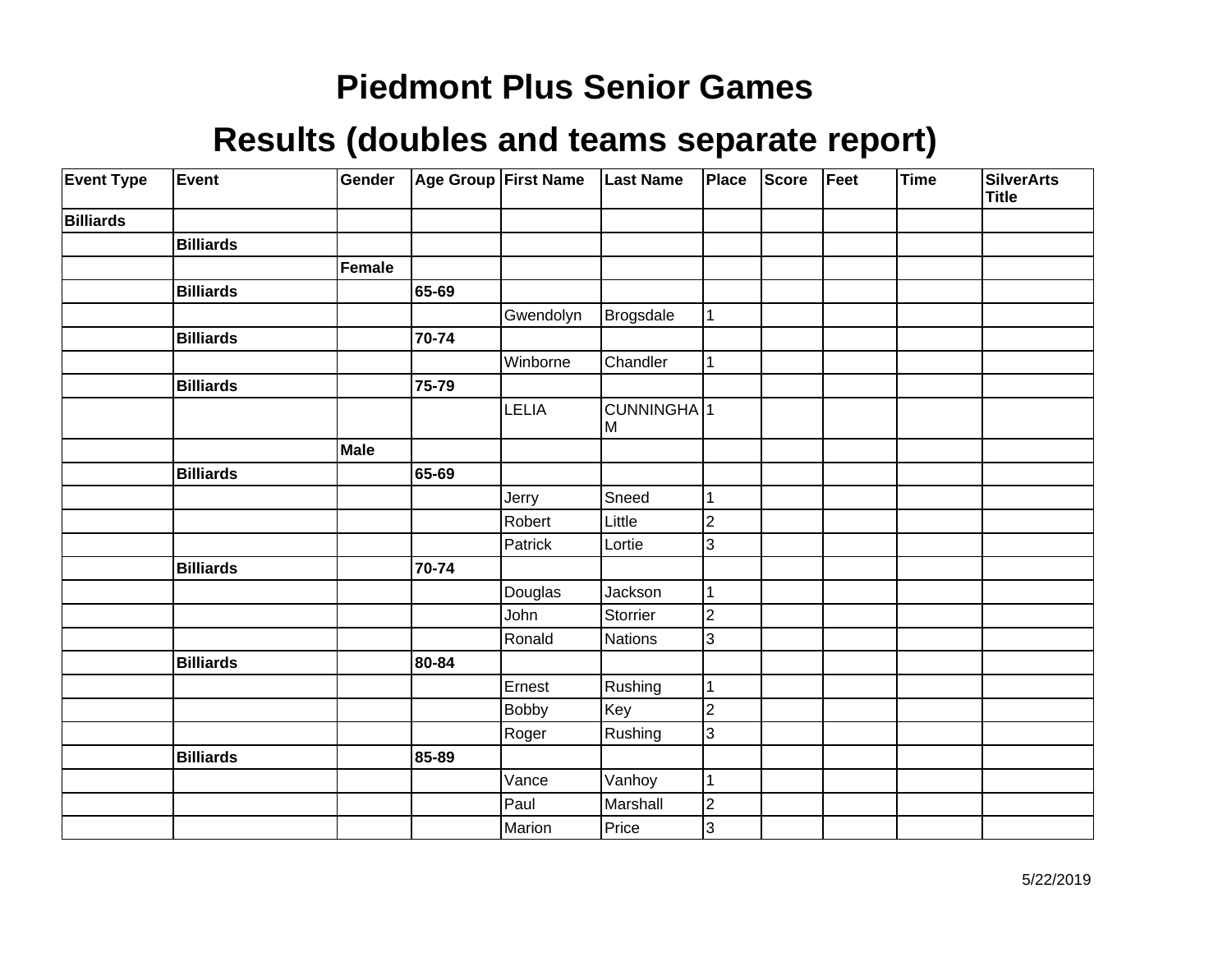| <b>Event Type</b> | Event        | Gender        |       | Age Group First Name | <b>Last Name</b> | Place          | Score | Feet | Time | <b>SilverArts</b><br><b>Title</b> |
|-------------------|--------------|---------------|-------|----------------------|------------------|----------------|-------|------|------|-----------------------------------|
| <b>Bocce</b>      |              |               |       |                      |                  |                |       |      |      |                                   |
|                   | <b>Bocce</b> |               |       |                      |                  |                |       |      |      |                                   |
|                   |              | <b>Female</b> |       |                      |                  |                |       |      |      |                                   |
|                   | Bocce        |               | 55-59 |                      |                  |                |       |      |      |                                   |
|                   |              |               |       | Sherie               | Carico           |                |       |      |      |                                   |
|                   | <b>Bocce</b> |               | 65-69 |                      |                  |                |       |      |      |                                   |
|                   |              |               |       | Breanetta            | Mason            | 1              |       |      |      |                                   |
|                   | <b>Bocce</b> |               | 70-74 |                      |                  |                |       |      |      |                                   |
|                   |              |               |       | Romano               | Jeannie          |                |       |      |      |                                   |
|                   |              |               |       | Hilda                | Milam            | $\overline{2}$ |       |      |      |                                   |
|                   |              |               |       | Christina            | Bogunia          | $\overline{3}$ |       |      |      |                                   |
|                   | Bocce        |               | 75-79 |                      |                  |                |       |      |      |                                   |
|                   |              |               |       | Marie                | Alley            | 1              |       |      |      |                                   |
|                   |              |               |       | Frances              | King             | $\overline{c}$ |       |      |      |                                   |
|                   |              |               |       | <b>Brenda</b>        | Hales            | 3              |       |      |      |                                   |
|                   | <b>Bocce</b> |               | 80-84 |                      |                  |                |       |      |      |                                   |
|                   |              |               |       | Roberta              | Grantham         | 1              |       |      |      |                                   |
|                   | <b>Bocce</b> |               | 85-89 |                      |                  |                |       |      |      |                                   |
|                   |              |               |       | Yvonne               | Terry            | 1              |       |      |      |                                   |
|                   |              |               |       | Lela                 | Hauser           | $\overline{c}$ |       |      |      |                                   |
|                   | <b>Bocce</b> |               | 90-94 |                      |                  |                |       |      |      |                                   |
|                   |              |               |       | Mo                   | Roberts          | 1              |       |      |      |                                   |
|                   |              |               |       | Sarah                | <b>Brooks</b>    | $\overline{2}$ |       |      |      |                                   |
|                   |              | Male          |       |                      |                  |                |       |      |      |                                   |
|                   | Bocce        |               | 55-59 |                      |                  |                |       |      |      |                                   |
|                   |              |               |       | Tomas                | Tabili           |                |       |      |      |                                   |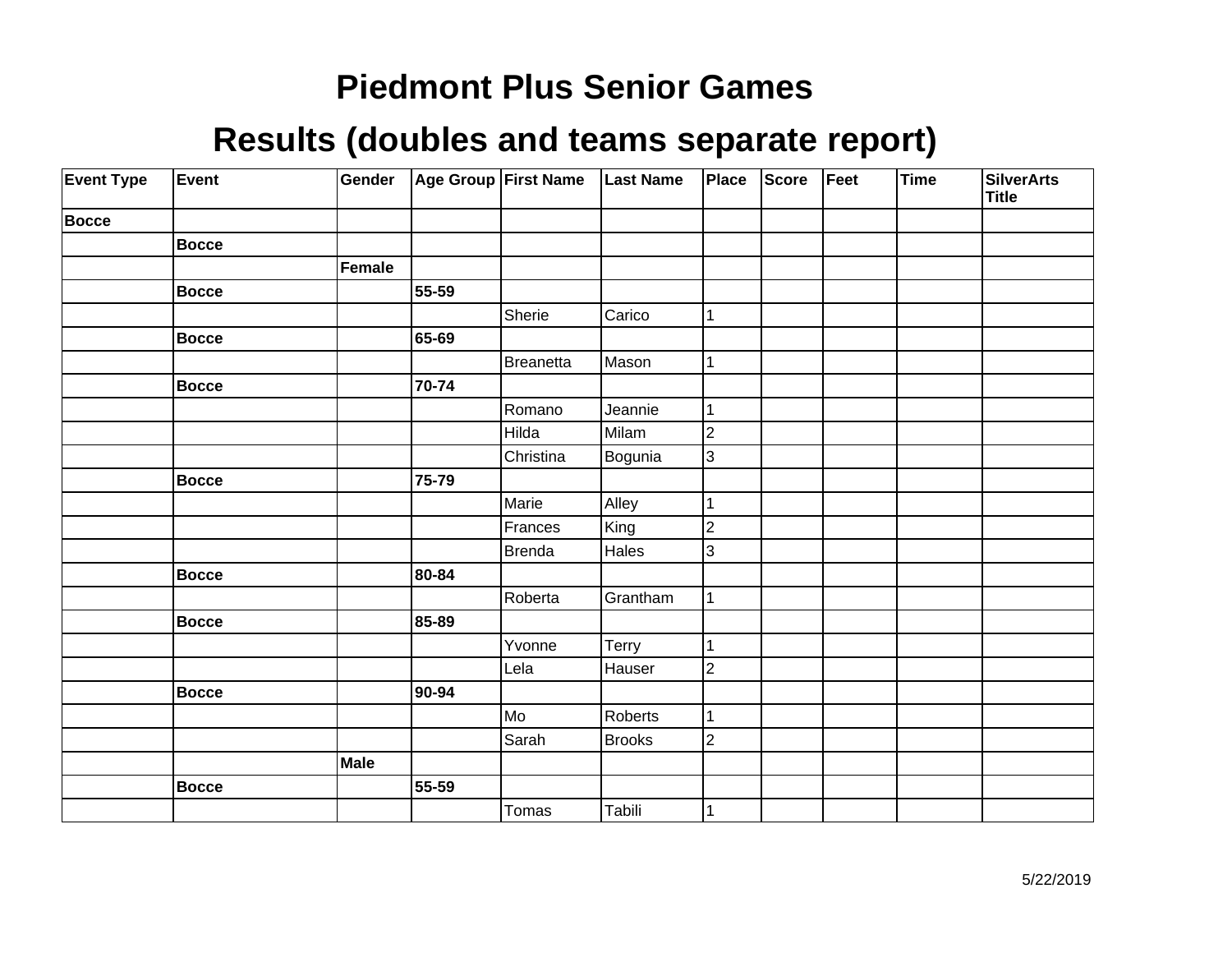| <b>Event Type</b> | Event                  | Gender |       | Age Group First Name | <b>Last Name</b> | Place                   | <b>Score</b> | Feet | <b>Time</b> | <b>SilverArts</b><br><b>Title</b> |
|-------------------|------------------------|--------|-------|----------------------|------------------|-------------------------|--------------|------|-------------|-----------------------------------|
|                   | <b>Bocce</b>           |        | 60-64 |                      |                  |                         |              |      |             |                                   |
|                   |                        |        |       | Rom                  | Still            | 1                       |              |      |             |                                   |
|                   |                        |        |       | Mark                 | Hoots            | $\overline{\mathbf{c}}$ |              |      |             |                                   |
|                   | <b>Bocce</b>           |        | 65-69 |                      |                  |                         |              |      |             |                                   |
|                   |                        |        |       | Stephen              | Nelson           |                         |              |      |             |                                   |
|                   |                        |        |       | Garold               | Axtell           | $\overline{c}$          |              |      |             |                                   |
|                   |                        |        |       | Patrick              | Lortie           | 3                       |              |      |             |                                   |
|                   | <b>Bocce</b>           |        | 70-74 |                      |                  |                         |              |      |             |                                   |
|                   |                        |        |       | John                 | Storrier         | 1                       |              |      |             |                                   |
|                   |                        |        |       | John                 | Sangimino        | $ 2\rangle$             |              |      |             |                                   |
|                   |                        |        |       | Douglas              | Jackson          | 3                       |              |      |             |                                   |
|                   | <b>Bocce</b>           |        | 75-79 |                      |                  |                         |              |      |             |                                   |
|                   |                        |        |       | Pat                  | Romano           | 1                       |              |      |             |                                   |
|                   |                        |        |       | Fred                 | Marchant         | $\overline{c}$          |              |      |             |                                   |
|                   |                        |        |       | Wesley (Ray) Jenkins |                  | 3                       |              |      |             |                                   |
|                   | <b>Bocce</b>           |        | 80-84 |                      |                  |                         |              |      |             |                                   |
|                   |                        |        |       | John                 | Greco            | 1                       |              |      |             |                                   |
|                   | <b>Bocce</b>           |        | 85-89 |                      |                  |                         |              |      |             |                                   |
|                   |                        |        |       | Giuseppe             | Dilembo          | 1                       |              |      |             |                                   |
|                   | <b>Bocce</b>           |        | 90-94 |                      |                  |                         |              |      |             |                                   |
|                   |                        |        |       | Fred                 | Hauser           | 1                       |              |      |             |                                   |
| <b>Bowling</b>    |                        |        |       |                      |                  |                         |              |      |             |                                   |
|                   | <b>Bowling Singles</b> |        |       |                      |                  |                         |              |      |             |                                   |
|                   |                        | Female |       |                      |                  |                         |              |      |             |                                   |
|                   | <b>Bowling Singles</b> |        | 55-59 |                      |                  |                         |              |      |             |                                   |
|                   |                        |        |       | Robin                | Chunn            |                         | 394          |      |             |                                   |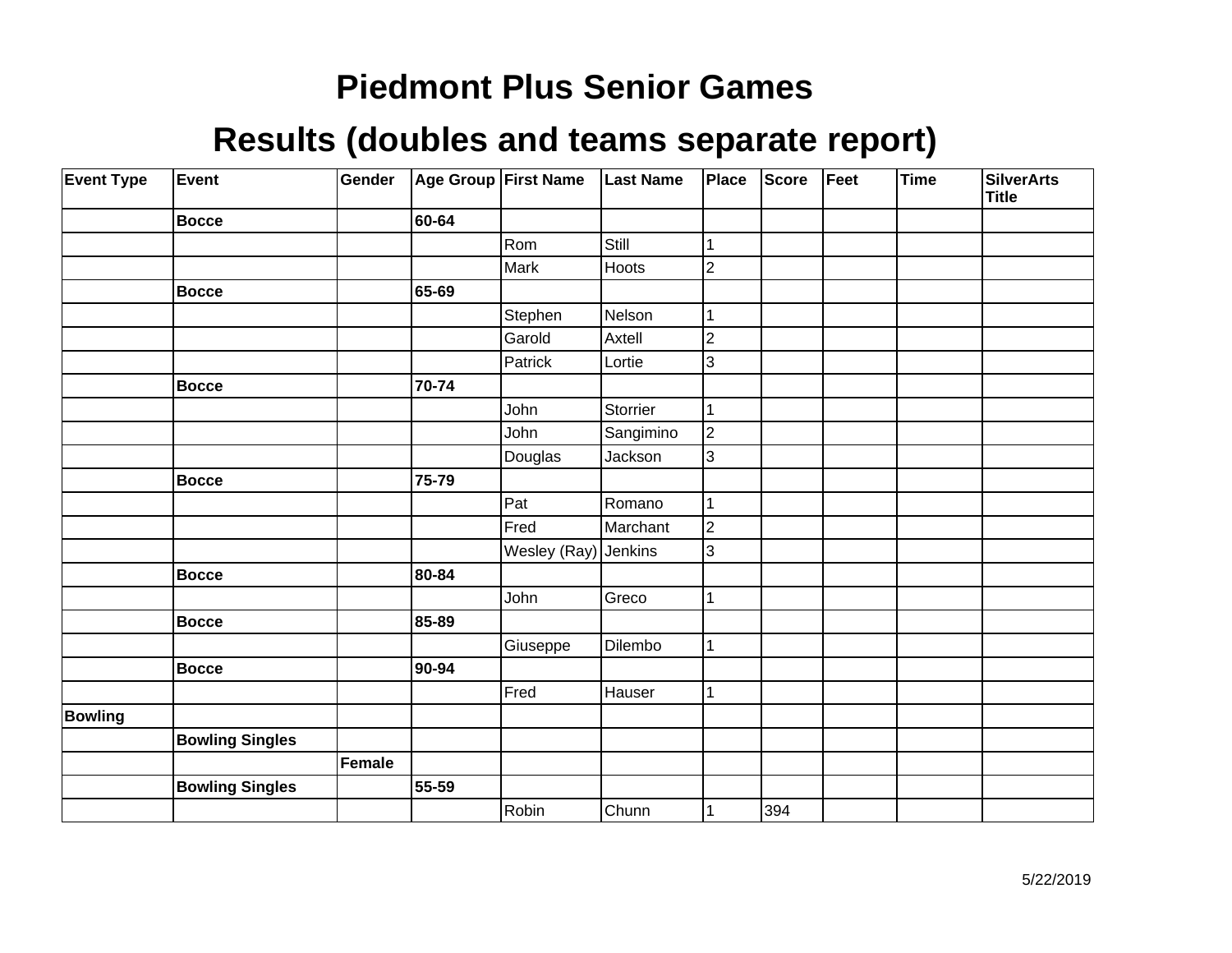| <b>Event Type</b> | <b>Event</b>           | Gender |       | Age Group First Name | <b>Last Name</b>     | Place          | Score | Feet | <b>Time</b> | <b>SilverArts</b><br><b>Title</b> |
|-------------------|------------------------|--------|-------|----------------------|----------------------|----------------|-------|------|-------------|-----------------------------------|
|                   | <b>Bowling Singles</b> |        | 60-64 |                      |                      |                |       |      |             |                                   |
|                   |                        |        |       | Pamela               | Farabee              | 1              | 346   |      |             |                                   |
|                   | <b>Bowling Singles</b> |        | 65-69 |                      |                      |                |       |      |             |                                   |
|                   |                        |        |       | Ellen                | Hodges               |                | 497   |      |             |                                   |
|                   |                        |        |       | <b>Brenda</b>        | McKnight             | $ 2\rangle$    | 459   |      |             |                                   |
|                   |                        |        |       | Sandra               | Griggs               | 3              | 451   |      |             |                                   |
|                   | <b>Bowling Singles</b> |        | 70-74 |                      |                      |                |       |      |             |                                   |
|                   |                        |        |       | Irma                 | Jackson              |                | 505   |      |             |                                   |
|                   |                        |        |       | Bonnie               | Fulp                 | $\overline{2}$ | 498   |      |             |                                   |
|                   |                        |        |       | Edith                | <b>Bailey</b>        | 3              | 423   |      |             |                                   |
|                   | <b>Bowling Singles</b> |        | 75-79 |                      |                      |                |       |      |             |                                   |
|                   |                        |        |       | Peggy                | <b>Hawkins</b>       | 1              | 463   |      |             |                                   |
|                   |                        |        |       | Frances              | Lumley<br>(Thompson) | $\overline{2}$ | 443   |      |             |                                   |
|                   |                        |        |       | Marie                | Alley                | 3              | 441   |      |             |                                   |
|                   | <b>Bowling Singles</b> |        | 80-84 |                      |                      |                |       |      |             |                                   |
|                   |                        |        |       | Willie               | Joins                |                | 391   |      |             |                                   |
|                   |                        |        |       | Phyllis              | Chunn                | 2              | 335   |      |             |                                   |
|                   | <b>Bowling Singles</b> |        | 85-89 |                      |                      |                |       |      |             |                                   |
|                   |                        |        |       | Miriam               | Burnett              |                | 414   |      |             |                                   |
|                   | <b>Bowling Singles</b> |        | 90-94 |                      |                      |                |       |      |             |                                   |
|                   |                        |        |       | Mo                   | Roberts              |                | 347   |      |             |                                   |
|                   |                        |        |       | Sarah                | <b>Brooks</b>        | $\overline{2}$ | 339   |      |             |                                   |
|                   |                        | Male   |       |                      |                      |                |       |      |             |                                   |
|                   | <b>Bowling Singles</b> |        | 50-54 |                      |                      |                |       |      |             |                                   |
|                   |                        |        |       | Michael              | Phelps               | 1              | 543   |      |             |                                   |
|                   |                        |        |       | George               | Chamis               | 2              | 277   |      |             |                                   |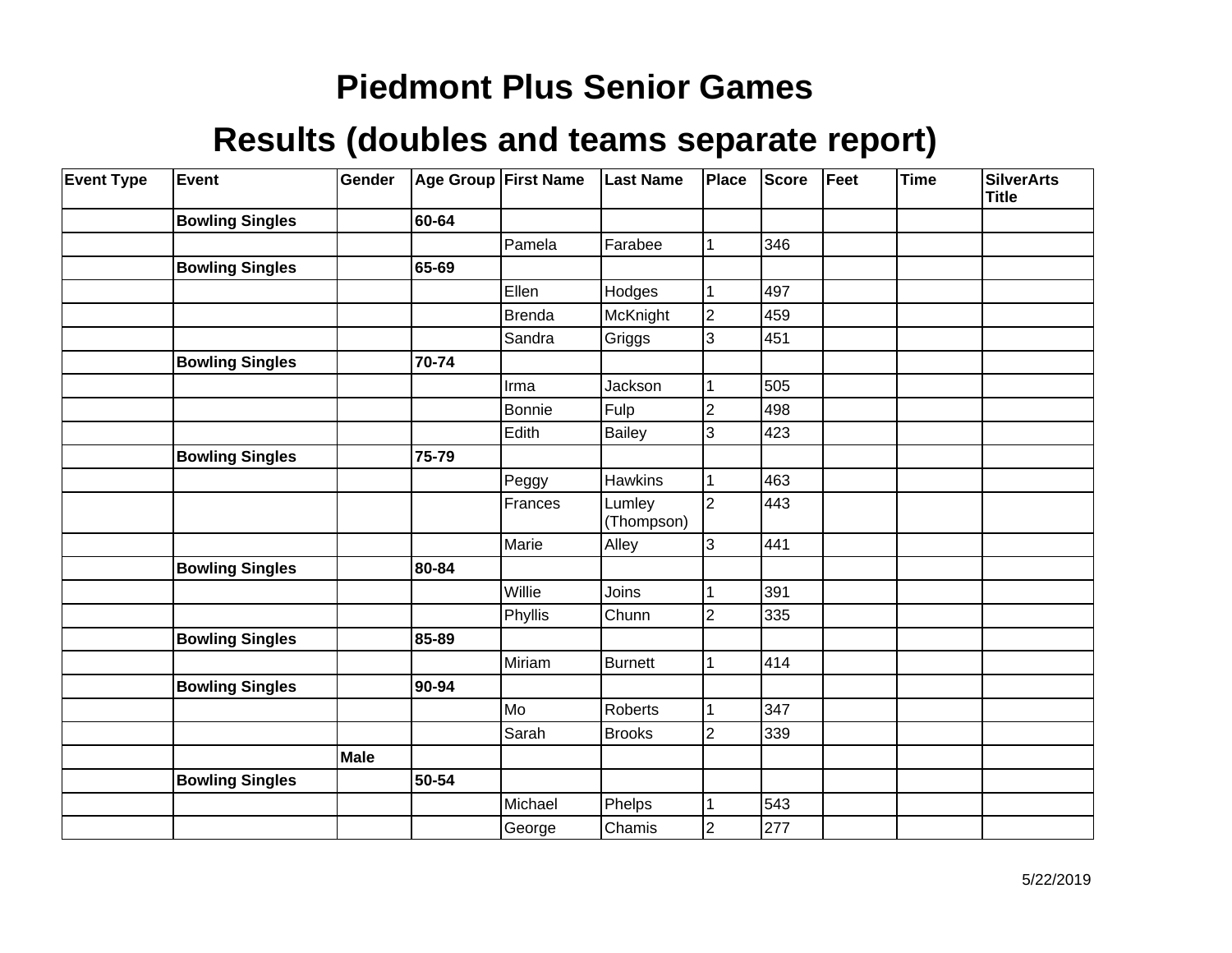| <b>Event Type</b> | Event                  | Gender |       | <b>Age Group First Name</b> | <b>Last Name</b> | Place          | <b>Score</b> | Feet | <b>Time</b> | <b>SilverArts</b><br><b>Title</b> |
|-------------------|------------------------|--------|-------|-----------------------------|------------------|----------------|--------------|------|-------------|-----------------------------------|
|                   | <b>Bowling Singles</b> |        | 55-59 |                             |                  |                |              |      |             |                                   |
|                   |                        |        |       | William                     | <b>Brown</b>     |                | 601          |      |             |                                   |
|                   |                        |        |       | James                       | Venable          | $\overline{2}$ | 553          |      |             |                                   |
|                   | <b>Bowling Singles</b> |        | 60-64 |                             |                  |                |              |      |             |                                   |
|                   |                        |        |       | <b>JAY</b>                  | FARABEE          |                | 548          |      |             |                                   |
|                   |                        |        |       | Arthur                      | <b>Brown</b>     | 2              | 327          |      |             |                                   |
|                   | <b>Bowling Singles</b> |        | 65-69 |                             |                  |                |              |      |             |                                   |
|                   |                        |        |       | Johnnie                     | Holley           |                | 524          |      |             |                                   |
|                   | <b>Bowling Singles</b> |        | 70-74 |                             |                  |                |              |      |             |                                   |
|                   |                        |        |       | Jasper                      | Horton           |                | 526          |      |             |                                   |
|                   |                        |        |       | Joseph                      | Volk             | 2              | 494          |      |             |                                   |
|                   |                        |        |       | Perry                       | Reid             | 3              | 485          |      |             |                                   |
|                   | <b>Bowling Singles</b> |        | 75-79 |                             |                  |                |              |      |             |                                   |
|                   |                        |        |       | <b>RICHARD</b>              | <b>LUMLEY</b>    |                | 405          |      |             |                                   |
|                   |                        |        |       | Wesley (Ray)                | Jenkins          | $\overline{2}$ | 353          |      |             |                                   |
|                   | <b>Bowling Singles</b> |        | 80-84 |                             |                  |                |              |      |             |                                   |
|                   |                        |        |       | Johnny                      | Correll          |                | 299          |      |             |                                   |
|                   | <b>Bowling Singles</b> |        | 85-89 |                             |                  |                |              |      |             |                                   |
|                   |                        |        |       | Marion                      | Price            |                | 493          |      |             |                                   |
|                   |                        |        |       | Harold                      | Burnett          | 2              | 254          |      |             |                                   |
| Cornhole          |                        |        |       |                             |                  |                |              |      |             |                                   |
|                   | <b>Cornhole</b>        |        |       |                             |                  |                |              |      |             |                                   |
|                   |                        | Female |       |                             |                  |                |              |      |             |                                   |
|                   | <b>Cornhole</b>        |        | 50-54 |                             |                  |                |              |      |             |                                   |
|                   |                        |        |       | Cindy                       | Day              |                |              |      |             |                                   |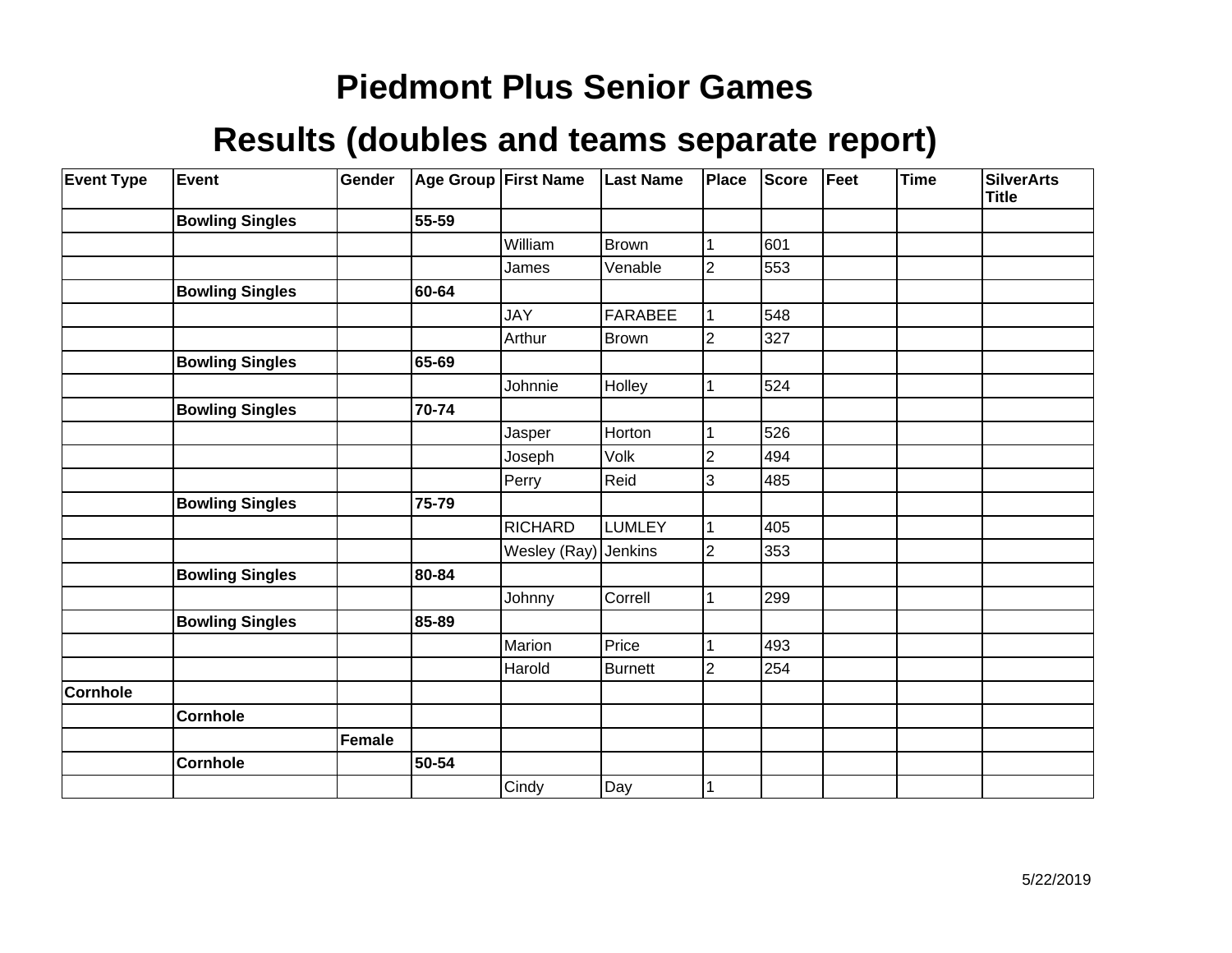| <b>Event Type</b> | Event           | Gender |       | Age Group First Name | <b>Last Name</b> | Place          | <b>Score</b> | Feet | <b>Time</b> | <b>SilverArts</b><br><b>Title</b> |
|-------------------|-----------------|--------|-------|----------------------|------------------|----------------|--------------|------|-------------|-----------------------------------|
|                   | <b>Cornhole</b> |        | 55-59 |                      |                  |                |              |      |             |                                   |
|                   |                 |        |       | Gail                 | Jerge            | 1              |              |      |             |                                   |
|                   |                 |        |       | Sherie               | Carico           | $\overline{2}$ |              |      |             |                                   |
|                   | <b>Cornhole</b> |        | 60-64 |                      |                  |                |              |      |             |                                   |
|                   |                 |        |       | Pamela               | Farabee          | 1              |              |      |             |                                   |
|                   | Cornhole        |        | 65-69 |                      |                  |                |              |      |             |                                   |
|                   |                 |        |       | Mabel                | Jackson          | 1              |              |      |             |                                   |
|                   |                 |        |       | Cynthia              | Waddell          | $\overline{c}$ |              |      |             |                                   |
|                   |                 |        |       | Ruby                 | Loftin           | 3              |              |      |             |                                   |
|                   | <b>Cornhole</b> |        | 70-74 |                      |                  |                |              |      |             |                                   |
|                   |                 |        |       | Shirley              | Jones            | 1              |              |      |             |                                   |
|                   |                 |        |       | Elizabeth            | Lamphear         | $\vert$ 2      |              |      |             |                                   |
|                   |                 |        |       | Ethel                | <b>Brown</b>     | 3              |              |      |             |                                   |
|                   | Cornhole        |        | 75-79 |                      |                  |                |              |      |             |                                   |
|                   |                 |        |       | Frances              | King             | 1              |              |      |             |                                   |
|                   |                 |        |       | Marie                | Alley            | $\overline{c}$ |              |      |             |                                   |
|                   |                 |        |       | <b>Brenda</b>        | Hales            | 3              |              |      |             |                                   |
|                   | Cornhole        |        | 80-84 |                      |                  |                |              |      |             |                                   |
|                   |                 |        |       | Roberta              | Grantham         | 1              |              |      |             |                                   |
|                   |                 |        |       | Jean                 | Rogers           | $\overline{2}$ |              |      |             |                                   |
|                   | <b>Cornhole</b> |        | 85-89 |                      |                  |                |              |      |             |                                   |
|                   |                 |        |       | Lela                 | Hauser           | 1              |              |      |             |                                   |
|                   | <b>Cornhole</b> |        | 90-94 |                      |                  |                |              |      |             |                                   |
|                   |                 |        |       | Mo                   | Roberts          | 1              |              |      |             |                                   |
|                   |                 |        |       | Sarah                | Brooks           | $\overline{c}$ |              |      |             |                                   |
|                   |                 |        |       | Marie                | Matthews         | 3              |              |      |             |                                   |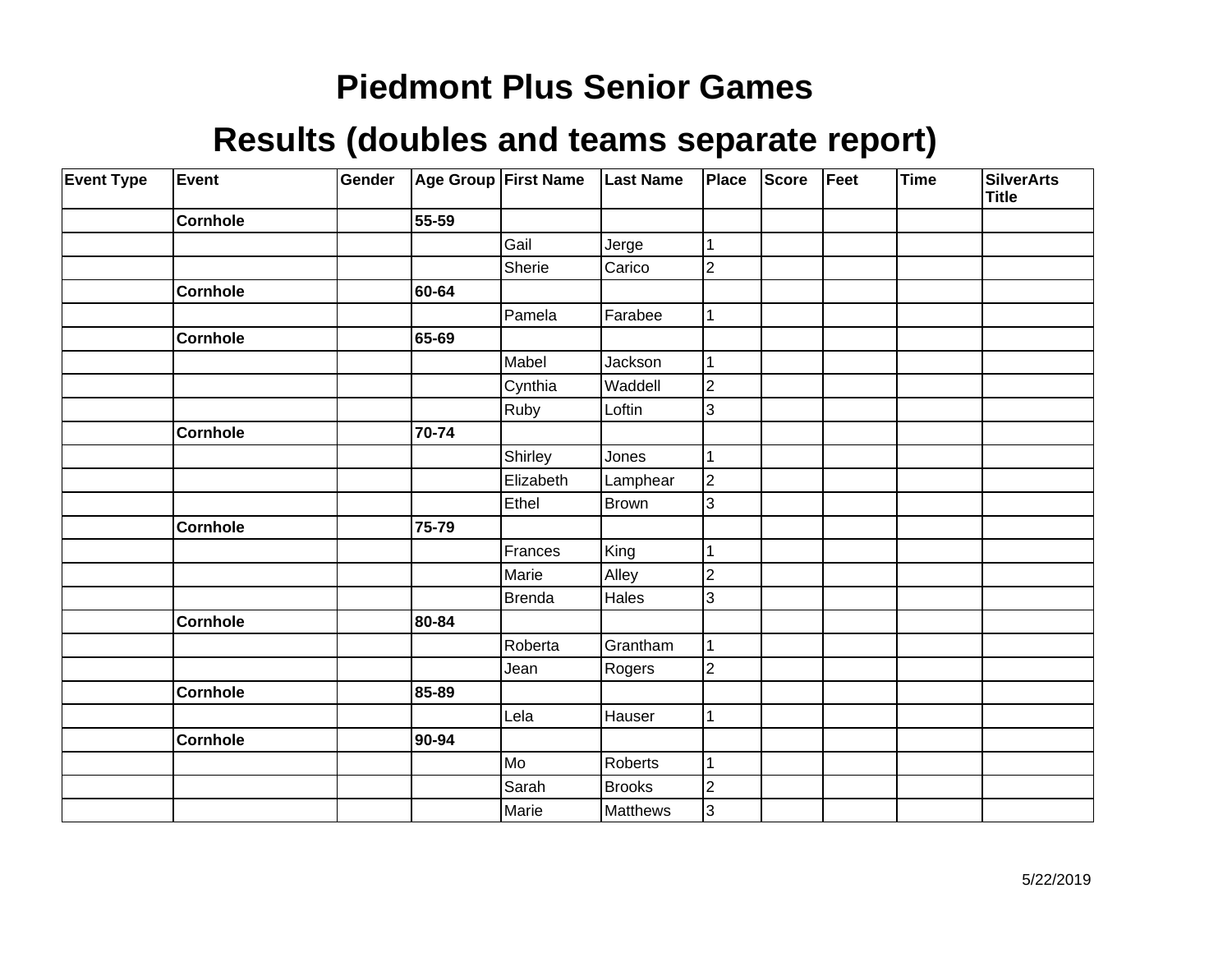| <b>Event Type</b> | Event           | Gender      |       | Age Group First Name | <b>Last Name</b> | Place                   | Score | Feet | Time | <b>SilverArts</b><br><b>Title</b> |
|-------------------|-----------------|-------------|-------|----------------------|------------------|-------------------------|-------|------|------|-----------------------------------|
|                   |                 | <b>Male</b> |       |                      |                  |                         |       |      |      |                                   |
|                   | <b>Cornhole</b> |             | 50-54 |                      |                  |                         |       |      |      |                                   |
|                   |                 |             |       | George               | Chamis           | 1                       |       |      |      |                                   |
|                   | <b>Cornhole</b> |             | 55-59 |                      |                  |                         |       |      |      |                                   |
|                   |                 |             |       | Jack                 | Jordan           | 1                       |       |      |      |                                   |
|                   | <b>Cornhole</b> |             | 60-64 |                      |                  |                         |       |      |      |                                   |
|                   |                 |             |       | Rom                  | Still            | 1                       |       |      |      |                                   |
|                   |                 |             |       | Robin                | Lipford          | $\overline{\mathbf{c}}$ |       |      |      |                                   |
|                   |                 |             |       | Arthur               | Brown            | 3                       |       |      |      |                                   |
|                   | <b>Cornhole</b> |             | 65-69 |                      |                  |                         |       |      |      |                                   |
|                   |                 |             |       | Jerry                | Sneed            | 1                       |       |      |      |                                   |
|                   |                 |             |       | Robert               | Jackson          | $\overline{2}$          |       |      |      |                                   |
|                   |                 |             |       | Garold               | Axtell           | 3                       |       |      |      |                                   |
|                   | <b>Cornhole</b> |             | 70-74 |                      |                  |                         |       |      |      |                                   |
|                   |                 |             |       | Bill                 | Hearn            |                         |       |      |      |                                   |
|                   |                 |             |       | Douglas              | Jackson          | $\overline{2}$          |       |      |      |                                   |
|                   |                 |             |       | Daniel               | Williard         | 3                       |       |      |      |                                   |
|                   | <b>Cornhole</b> |             | 75-79 |                      |                  |                         |       |      |      |                                   |
|                   |                 |             |       | ray                  | roberts          | $\mathbf{1}$            |       |      |      |                                   |
|                   |                 |             |       | Wesley (Ray) Jenkins |                  | $\overline{2}$          |       |      |      |                                   |
|                   |                 |             |       | Fred                 | Marchant         | $\overline{3}$          |       |      |      |                                   |
|                   | <b>Cornhole</b> |             | 80-84 |                      |                  |                         |       |      |      |                                   |
|                   |                 |             |       | Bobby                | Key              | 1                       |       |      |      |                                   |
|                   |                 |             |       | Harry                | Parrish          | $\overline{2}$          |       |      |      |                                   |
|                   |                 |             |       | Stuart               | Cooke            | 3                       |       |      |      |                                   |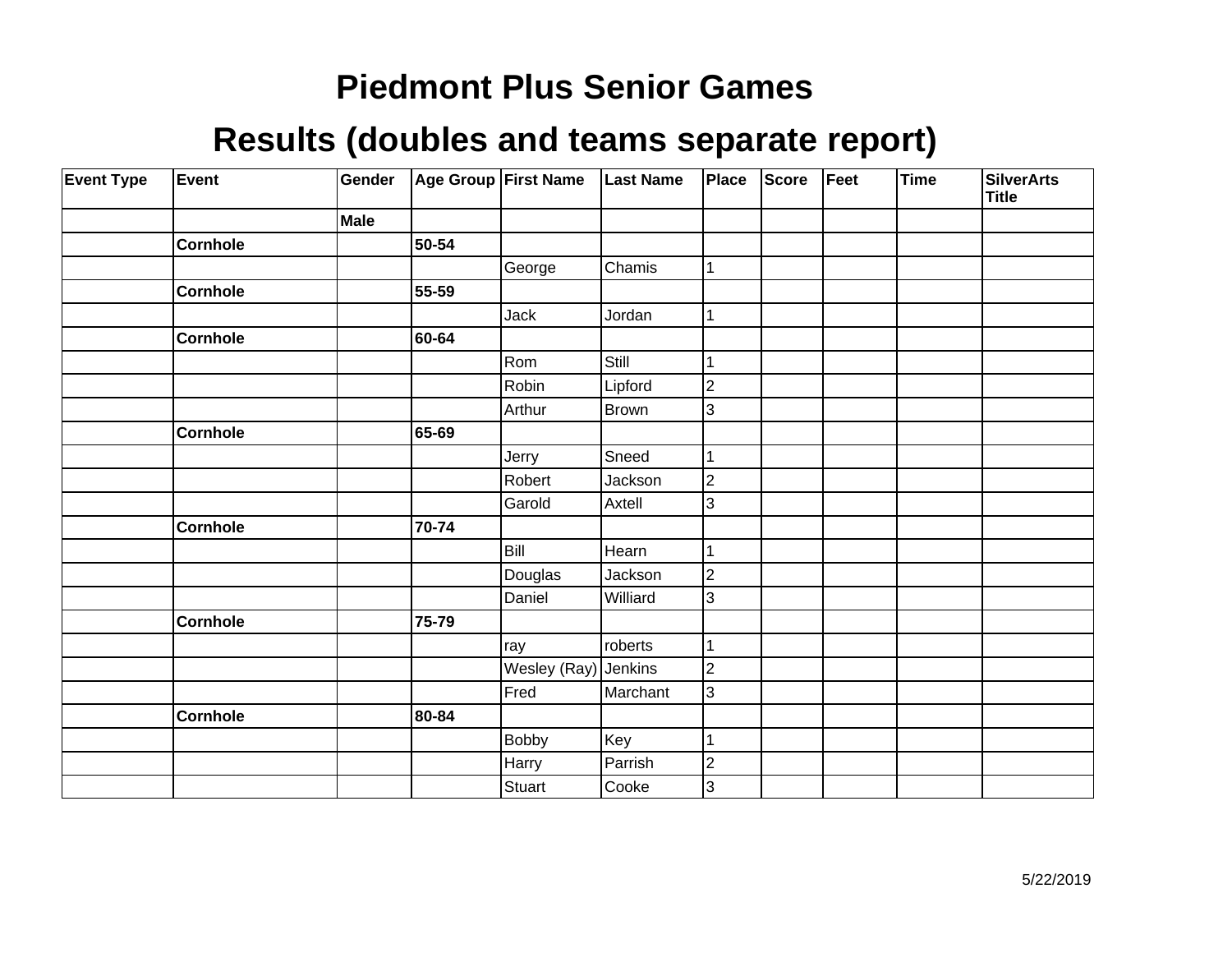| <b>Event Type</b> | Event           | Gender      |       | Age Group First Name | <b>Last Name</b> | Place          | <b>Score</b> | Feet | Time | <b>SilverArts</b><br><b>Title</b> |
|-------------------|-----------------|-------------|-------|----------------------|------------------|----------------|--------------|------|------|-----------------------------------|
|                   | <b>Cornhole</b> |             | 85-89 |                      |                  |                |              |      |      |                                   |
|                   |                 |             |       | Craven               | Page             | 1              |              |      |      |                                   |
|                   |                 |             |       | Donald               | Patten           | $\overline{2}$ |              |      |      |                                   |
|                   | <b>Cornhole</b> |             | 90-94 |                      |                  |                |              |      |      |                                   |
|                   |                 |             |       | Fred                 | Hauser           | 1              |              |      |      |                                   |
| <b>Croquet</b>    |                 |             |       |                      |                  |                |              |      |      |                                   |
|                   | Croquet         |             |       |                      |                  |                |              |      |      |                                   |
|                   |                 | Female      |       |                      |                  |                |              |      |      |                                   |
|                   | Croquet         |             | 55-59 |                      |                  |                |              |      |      |                                   |
|                   |                 |             |       | Gail                 | Jerge            | 1              |              |      |      |                                   |
|                   | <b>Croquet</b>  |             | 70-74 |                      |                  |                |              |      |      |                                   |
|                   |                 |             |       | Winborne             | Chandler         | 1              |              |      |      |                                   |
|                   |                 |             |       | Shirley              | Jones            | $\overline{2}$ |              |      |      |                                   |
|                   | Croquet         |             | 75-79 |                      |                  |                |              |      |      |                                   |
|                   |                 |             |       | Elisabeth            | Vinson           | 1              |              |      |      |                                   |
|                   |                 |             |       | <b>Staples</b>       | Kute             | $\overline{2}$ |              |      |      |                                   |
|                   | <b>Croquet</b>  |             | 80-84 |                      |                  |                |              |      |      |                                   |
|                   |                 |             |       | Luella               | Rundell          | 3              |              |      |      |                                   |
|                   | Croquet         |             | 85-89 |                      |                  |                |              |      |      |                                   |
|                   |                 |             |       | Emily                | Lambeth          | 1              |              |      |      |                                   |
|                   |                 |             |       | Ruth                 | Deudney          | $\overline{2}$ |              |      |      |                                   |
|                   |                 | <b>Male</b> |       |                      |                  |                |              |      |      |                                   |
|                   | <b>Croquet</b>  |             | 70-74 |                      |                  |                |              |      |      |                                   |
|                   |                 |             |       | Charles              | Edgerton         | $\mathbf{1}$   |              |      |      |                                   |
|                   |                 |             |       | Tim                  | Kute             | $\overline{2}$ |              |      |      |                                   |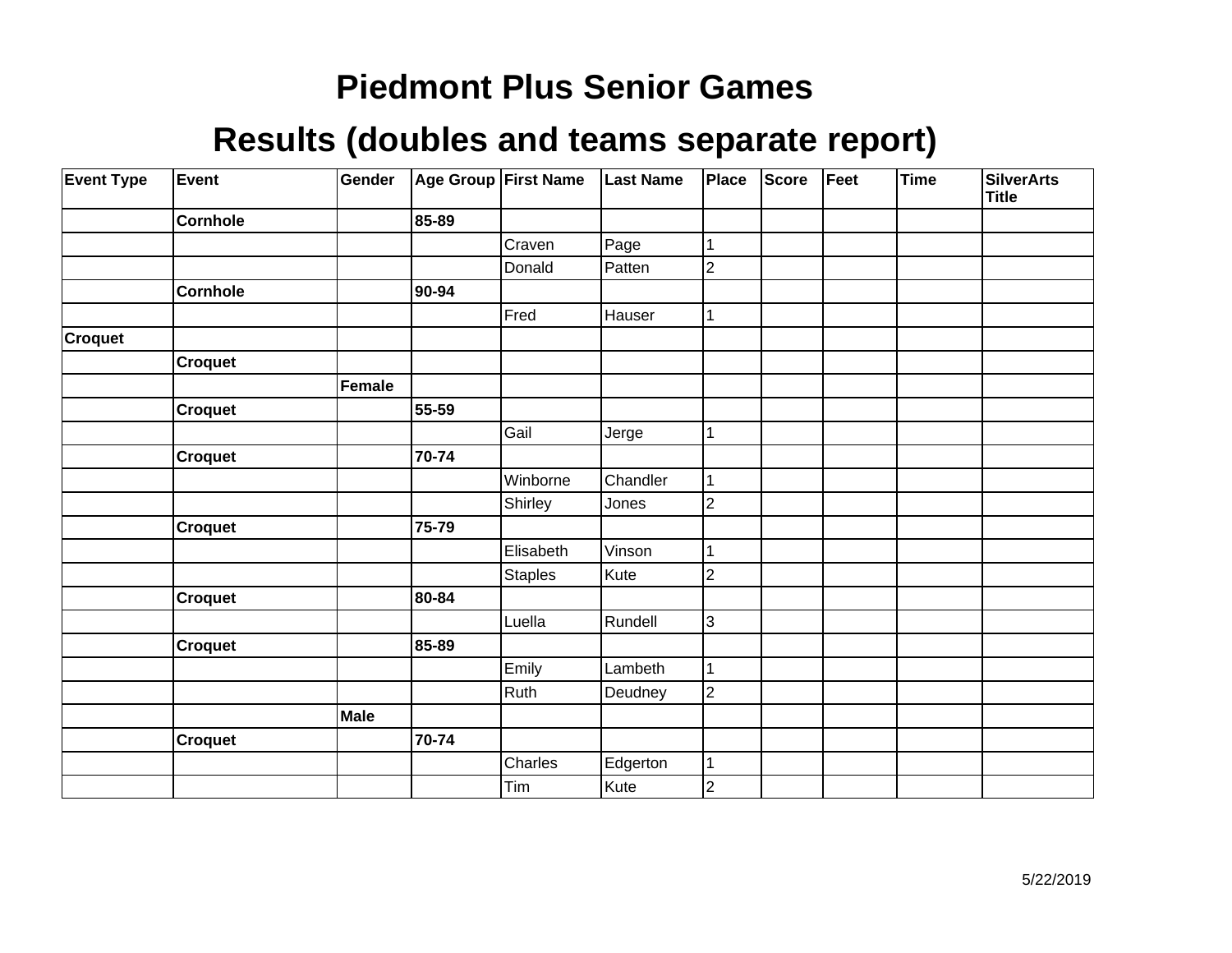| <b>Event Type</b> | Event                   | Gender        |       | Age Group First Name | <b>Last Name</b> | <b>Place</b>   | <b>Score</b> | Feet | Time     | <b>SilverArts</b><br><b>Title</b> |
|-------------------|-------------------------|---------------|-------|----------------------|------------------|----------------|--------------|------|----------|-----------------------------------|
|                   | <b>Croquet</b>          |               | 75-79 |                      |                  |                |              |      |          |                                   |
|                   |                         |               |       | Ronald               | Vinson           | 1              |              |      |          |                                   |
|                   |                         |               |       | Chan                 | Chandler         | $\overline{2}$ |              |      |          |                                   |
|                   |                         |               |       | ray                  | roberts          | 3              |              |      |          |                                   |
|                   | <b>Croquet</b>          |               | 80-84 |                      |                  |                |              |      |          |                                   |
|                   |                         |               |       | <b>Bobby</b>         | Key              | 1              |              |      |          |                                   |
|                   |                         |               |       | John                 | Rundell          | $\overline{2}$ |              |      |          |                                   |
|                   |                         |               |       | Wade                 | Lefler           | 3              |              |      |          |                                   |
|                   | <b>Croquet</b>          |               | 85-89 |                      |                  |                |              |      |          |                                   |
|                   |                         |               |       | Charles              | <b>Duckett</b>   | 1              |              |      |          |                                   |
|                   |                         |               |       | Donald               | Patten           | $\overline{2}$ |              |      |          |                                   |
| <b>Cycling</b>    |                         |               |       |                      |                  |                |              |      |          |                                   |
|                   | <b>Cycling - 1 Mile</b> |               |       |                      |                  |                |              |      |          |                                   |
|                   |                         | <b>Female</b> |       |                      |                  |                |              |      |          |                                   |
|                   | Cycling - 1 Mile        |               | 60-64 |                      |                  |                |              |      |          |                                   |
|                   |                         |               |       | Laura                | Hull             | 1              |              |      | 00:02:58 |                                   |
|                   | <b>Cycling - 1 Mile</b> |               | 65-69 |                      |                  |                |              |      |          |                                   |
|                   |                         |               |       | Felixa               | Boutwell         | $\mathbf{1}$   |              |      | 00:03:43 |                                   |
|                   | <b>Cycling - 1 Mile</b> |               | 70-74 |                      |                  |                |              |      |          |                                   |
|                   |                         |               |       | Mary Ann             | Gardner          | 1              |              |      | 00:03:42 |                                   |
|                   |                         |               |       | Margaret<br>(Becky)  | McKenzie         | $\overline{2}$ |              |      | 00:04:49 |                                   |
|                   |                         | <b>Male</b>   |       |                      |                  |                |              |      |          |                                   |
|                   | <b>Cycling - 1 Mile</b> |               | 50-54 |                      |                  |                |              |      |          |                                   |
|                   |                         |               |       | Matt                 | Honeycutt        | $\mathbf{1}$   |              |      | 00:03:20 |                                   |
|                   | <b>Cycling - 1 Mile</b> |               | 55-59 |                      |                  |                |              |      |          |                                   |
|                   |                         |               |       | Ben                  | Stamey           | 1              |              |      | 00:03:16 |                                   |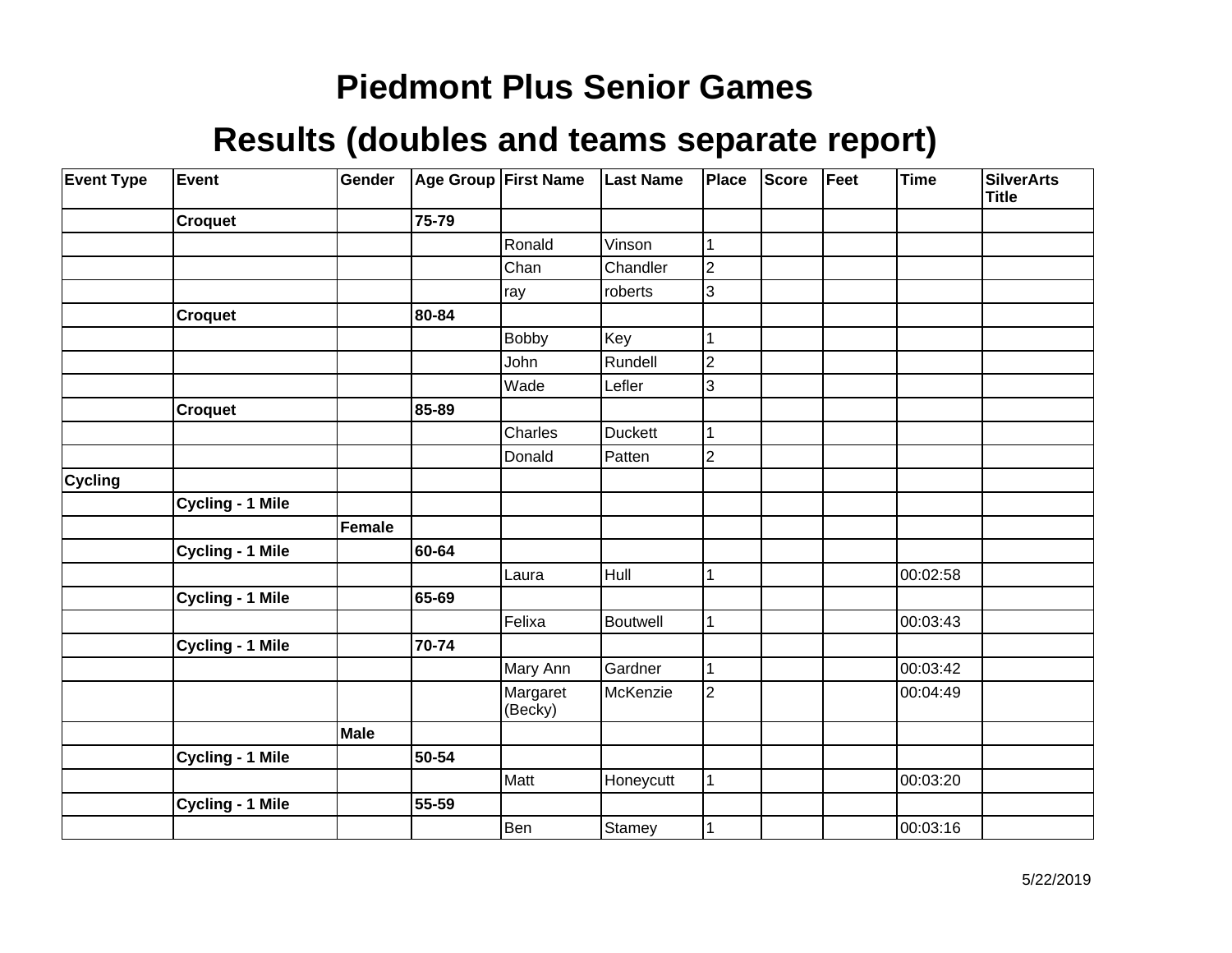| <b>Event Type</b> | Event                   | Gender      | Age Group First Name |          | <b>Last Name</b> | Place          | <b>Score</b> | Feet | <b>Time</b> | <b>SilverArts</b><br><b>Title</b> |
|-------------------|-------------------------|-------------|----------------------|----------|------------------|----------------|--------------|------|-------------|-----------------------------------|
|                   | Cycling - 1 Mile        |             | 65-69                |          |                  |                |              |      |             |                                   |
|                   |                         |             |                      | Kenny    | Phelps           | 1              |              |      | 00:02:49    |                                   |
|                   |                         |             |                      | James    | Kauffman         | $\overline{2}$ |              |      | 00:02:56    |                                   |
|                   | <b>Cycling - 1 Mile</b> |             | 70-74                |          |                  |                |              |      |             |                                   |
|                   |                         |             |                      | James    | Farthing         | 1              |              |      | 00:02:45    |                                   |
|                   |                         |             |                      | Edward   | Gailey           | $\overline{2}$ |              |      | 00:03:11    |                                   |
|                   |                         |             |                      | Chevol   | Davis            | 3              |              |      | 00:03:25    |                                   |
|                   | Cycling - 1 Mile        |             | 75-79                |          |                  |                |              |      |             |                                   |
|                   |                         |             |                      | Charles  | <b>Skinner</b>   | 1              |              |      | 00:03:03    |                                   |
|                   | <b>Cycling - 1 Mile</b> |             | 80-84                |          |                  |                |              |      |             |                                   |
|                   |                         |             |                      | Joe M    | Kiker            | 1              |              |      | 00:04:09    |                                   |
|                   | Cycling - 10K           |             |                      |          |                  |                |              |      |             |                                   |
|                   |                         | Female      |                      |          |                  |                |              |      |             |                                   |
|                   | Cycling - 10K           |             | 60-64                |          |                  |                |              |      |             |                                   |
|                   |                         |             |                      | Laura    | Hull             | 1              |              |      | 00:18:40    |                                   |
|                   | Cycling - 10K           |             | 70-74                |          |                  |                |              |      |             |                                   |
|                   |                         |             |                      | Mary Ann | Gardner          | 1              |              |      | 00:24:11    |                                   |
|                   |                         | <b>Male</b> |                      |          |                  |                |              |      |             |                                   |
|                   | Cycling - 10K           |             | 55-59                |          |                  |                |              |      |             |                                   |
|                   |                         |             |                      | Ben      | Stamey           | 1              |              |      | 00:22:00    |                                   |
|                   | Cycling - 10K           |             | 65-69                |          |                  |                |              |      |             |                                   |
|                   |                         |             |                      | Kenny    | Phelps           | 1              |              |      | 00:18:13    |                                   |
|                   | Cycling - 10K           |             | 70-74                |          |                  |                |              |      |             |                                   |
|                   |                         |             |                      | James    | Farthing         | 1              |              |      | 00:16:49    |                                   |
|                   |                         |             |                      | Chevol   | Davis            | 2              |              |      | 00:20:05    |                                   |
|                   |                         |             |                      | Edward   | Gailey           | 3              |              |      | 00:21:29    |                                   |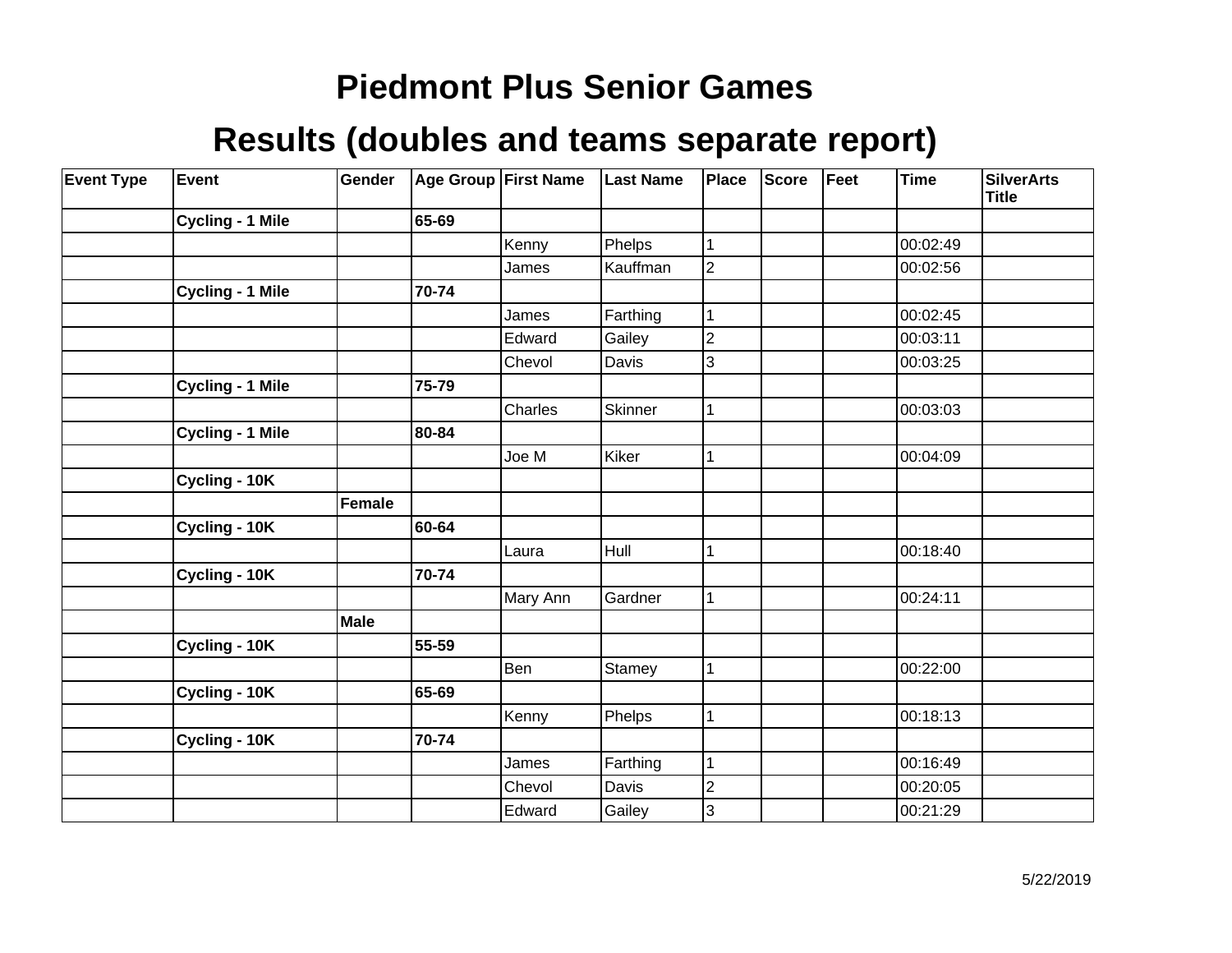| <b>Event Type</b>   | Event               | Gender |       | Age Group First Name | <b>Last Name</b> | Place          | <b>Score</b> | Feet   | <b>Time</b> | <b>SilverArts</b><br><b>Title</b> |
|---------------------|---------------------|--------|-------|----------------------|------------------|----------------|--------------|--------|-------------|-----------------------------------|
|                     | Cycling - 10K       |        | 75-79 |                      |                  |                |              |        |             |                                   |
|                     |                     |        |       | Charles              | <b>Skinner</b>   | 1              |              |        | 00:20:51    |                                   |
|                     | Cycling - 5K        |        |       |                      |                  |                |              |        |             |                                   |
|                     |                     | Female |       |                      |                  |                |              |        |             |                                   |
|                     | Cycling - 5K        |        | 60-64 |                      |                  |                |              |        |             |                                   |
|                     |                     |        |       | Laura                | Hull             | 1              |              |        | 00:09:36    |                                   |
|                     | Cycling - 5K        |        | 70-74 |                      |                  |                |              |        |             |                                   |
|                     |                     |        |       | Mary Ann             | Gardner          | 1              |              |        | 00:12:34    |                                   |
|                     |                     |        |       | Margaret<br>(Becky)  | McKenzie         | $\overline{2}$ |              |        | 00:16:36    |                                   |
|                     |                     | Male   |       |                      |                  |                |              |        |             |                                   |
|                     | Cycling - 5K        |        | 55-59 |                      |                  |                |              |        |             |                                   |
|                     |                     |        |       | Ben                  | Stamey           | $\mathbf{1}$   |              |        | 00:11:06    |                                   |
|                     | Cycling - 5K        |        | 65-69 |                      |                  |                |              |        |             |                                   |
|                     |                     |        |       | Kenny                | Phelps           | 1              |              |        | 00:09:25    |                                   |
|                     |                     |        |       | James                | Kauffman         | $\overline{2}$ |              |        | 00:10:36    |                                   |
|                     | Cycling - 5K        |        | 70-74 |                      |                  |                |              |        |             |                                   |
|                     |                     |        |       | James                | Farthing         | 1              |              |        | 00:08:39    |                                   |
|                     |                     |        |       | Chevol               | Davis            | 2              |              |        | 00:10:02    |                                   |
|                     |                     |        |       | Edward               | Gailey           | 3              |              |        | 00:10:37    |                                   |
|                     | Cycling - 5K        |        | 75-79 |                      |                  |                |              |        |             |                                   |
|                     |                     |        |       | Charles              | Skinner          | 1              |              |        | 00:10:27    |                                   |
| <b>Discus Throw</b> |                     |        |       |                      |                  |                |              |        |             |                                   |
|                     | <b>Discus Throw</b> |        |       |                      |                  |                |              |        |             |                                   |
|                     |                     | Female |       |                      |                  |                |              |        |             |                                   |
|                     | <b>Discus Throw</b> |        | 60-64 |                      |                  |                |              |        |             |                                   |
|                     |                     |        |       | deb                  | Ruebel           |                |              | 35' 0" |             |                                   |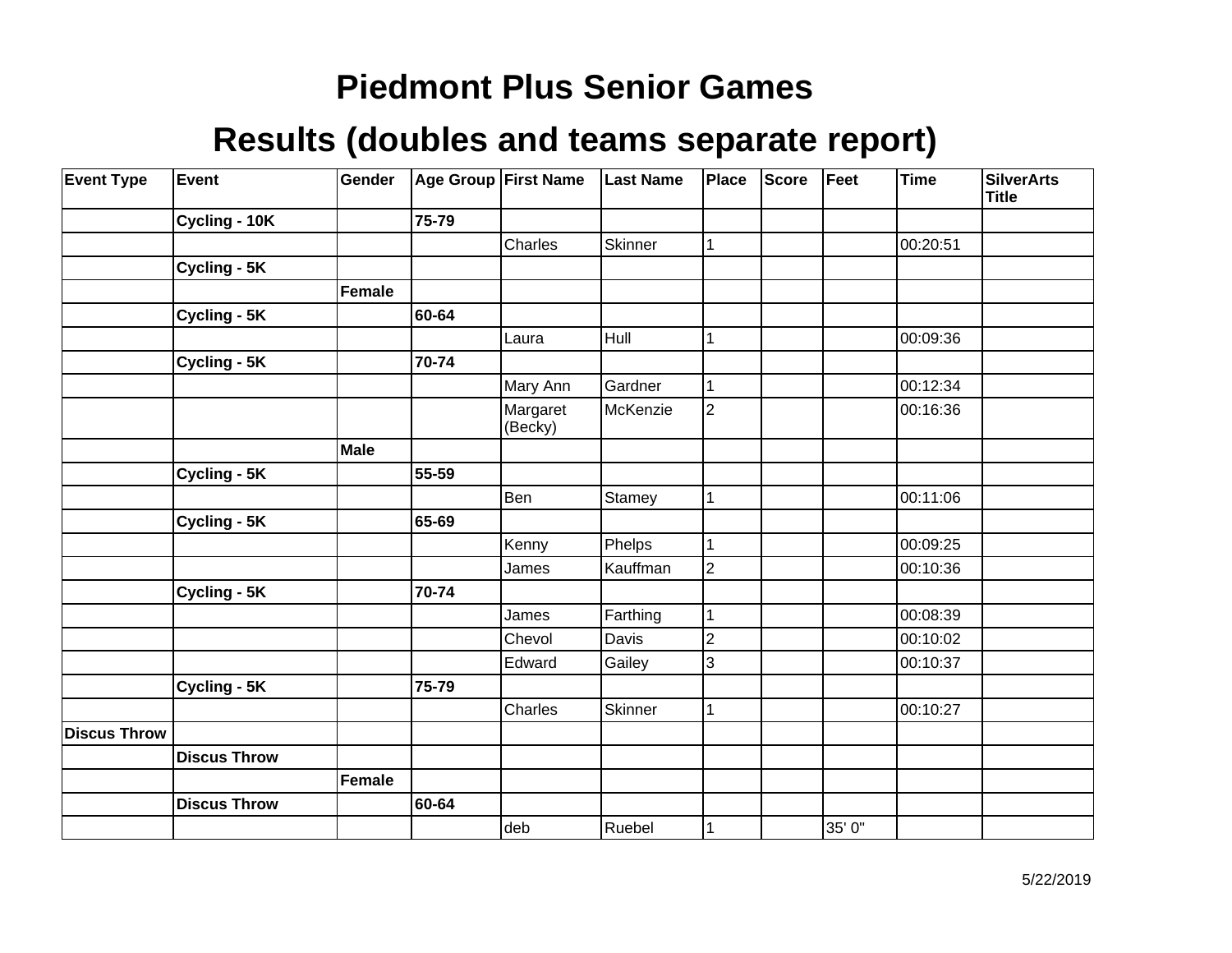| <b>Event Type</b>               | Event                 | Gender |       | Age Group First Name | <b>Last Name</b>     | Place          | <b>Score</b> | Feet   | <b>Time</b> | <b>SilverArts</b><br><b>Title</b> |
|---------------------------------|-----------------------|--------|-------|----------------------|----------------------|----------------|--------------|--------|-------------|-----------------------------------|
|                                 | <b>Discus Throw</b>   |        | 70-74 |                      |                      |                |              |        |             |                                   |
|                                 |                       |        |       | Helen<br>(Charli)    | Wilcox               | 1              |              | 48' 3" |             |                                   |
|                                 |                       |        |       | Flora                | Phillips             | $\overline{2}$ |              | 31' 3" |             |                                   |
|                                 |                       |        |       | Joyce                | Fowler<br>Richardson | 3              |              | 30' 4" |             |                                   |
|                                 |                       | Male   |       |                      |                      |                |              |        |             |                                   |
|                                 | <b>Discus Throw</b>   |        | 55-59 |                      |                      |                |              |        |             |                                   |
|                                 |                       |        |       | Roy                  | Collette             |                |              | 67'7"  |             |                                   |
|                                 |                       |        |       | William              | Brown                | $\overline{2}$ |              | 57' 5" |             |                                   |
|                                 | <b>Discus Throw</b>   |        | 60-64 |                      |                      |                |              |        |             |                                   |
|                                 |                       |        |       | Richard              | Thomas               | 1              |              | 86'6"  |             |                                   |
|                                 | <b>Discus Throw</b>   |        | 70-74 |                      |                      |                |              |        |             |                                   |
|                                 |                       |        |       | Charles              | Edgerton             | 1              |              | 48'7"  |             |                                   |
|                                 | <b>Discus Throw</b>   |        | 80-84 |                      |                      |                |              |        |             |                                   |
|                                 |                       |        |       | William              | Gramley              | 1              |              | 88'2"  |             |                                   |
|                                 |                       |        |       | Joe M                | Kiker                | $\overline{2}$ |              | 49' 5" |             |                                   |
| <b>Football</b><br><b>Throw</b> |                       |        |       |                      |                      |                |              |        |             |                                   |
|                                 | <b>Football Throw</b> |        |       |                      |                      |                |              |        |             |                                   |
|                                 |                       | Female |       |                      |                      |                |              |        |             |                                   |
|                                 | <b>Football Throw</b> |        | 50-54 |                      |                      |                |              |        |             |                                   |
|                                 |                       |        |       | Cindy                | Day                  |                | 30           |        |             |                                   |
|                                 | <b>Football Throw</b> |        | 70-74 |                      |                      |                |              |        |             |                                   |
|                                 |                       |        |       | Bettie               | Steelman             | 1              | 70           |        |             |                                   |
|                                 |                       |        |       | Margaret<br>(Becky)  | McKenzie             | $\overline{2}$ | 60           |        |             |                                   |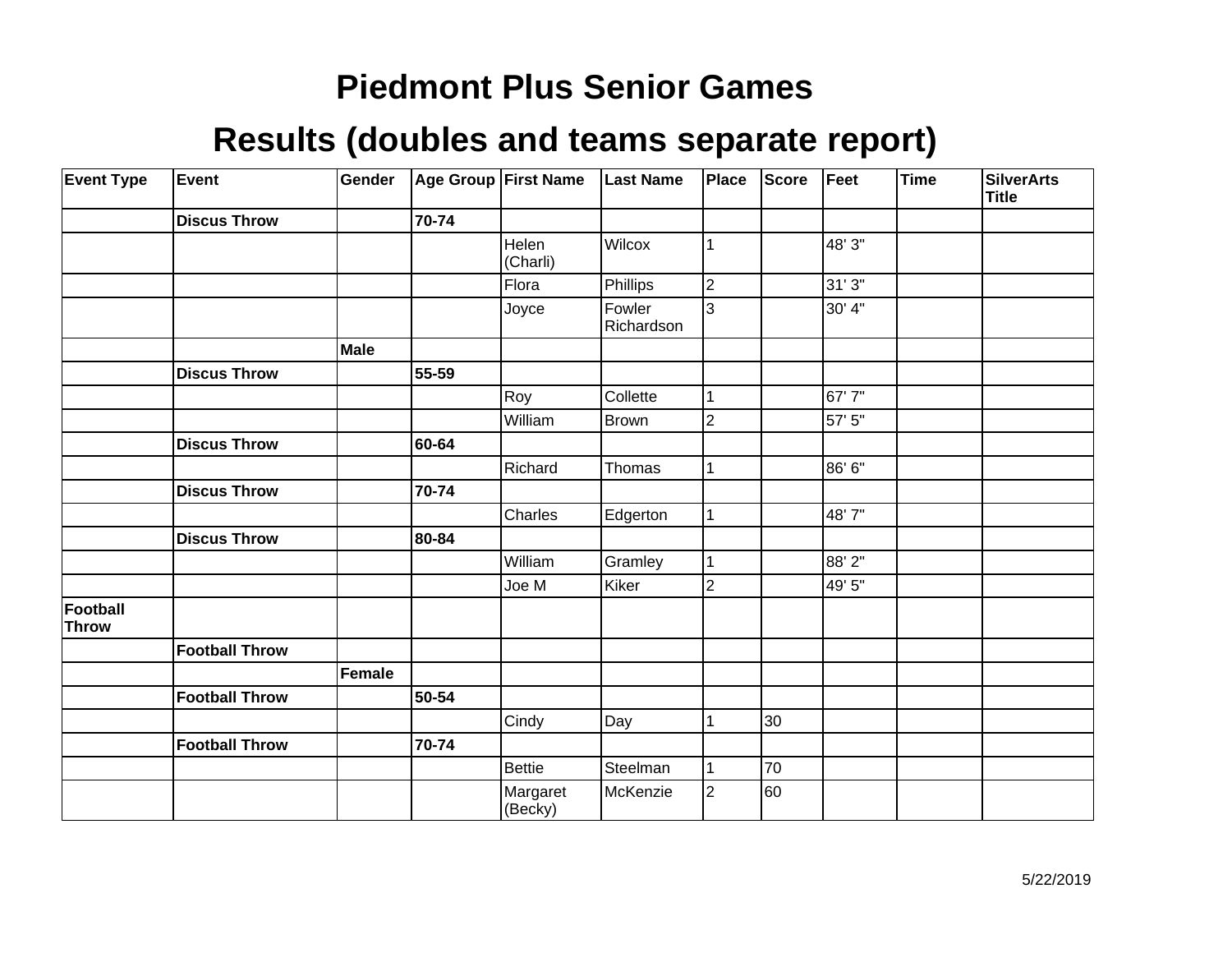| <b>Event Type</b> | <b>Event</b>          | Gender |       | Age Group First Name | <b>Last Name</b> | Place          | <b>Score</b> | Feet | <b>Time</b> | <b>SilverArts</b><br><b>Title</b> |
|-------------------|-----------------------|--------|-------|----------------------|------------------|----------------|--------------|------|-------------|-----------------------------------|
|                   | <b>Football Throw</b> |        | 75-79 |                      |                  |                |              |      |             |                                   |
|                   |                       |        |       | Marie                | Alley            |                | 30           |      |             |                                   |
|                   |                       | Male   |       |                      |                  |                |              |      |             |                                   |
|                   | <b>Football Throw</b> |        | 50-54 |                      |                  |                |              |      |             |                                   |
|                   |                       |        |       | gaither              | jenkins          |                | 60           |      |             |                                   |
|                   |                       |        |       | George               | Chamis           | $\overline{2}$ | 40           |      |             |                                   |
|                   | <b>Football Throw</b> |        | 60-64 |                      |                  |                |              |      |             |                                   |
|                   |                       |        |       | Rom                  | Still            |                | 80           |      |             |                                   |
|                   |                       |        |       | Donald               | Robinson         | $\overline{2}$ | 50           |      |             |                                   |
|                   |                       |        |       | Arthur               | Brown            | 3              | 10           |      |             |                                   |
|                   | <b>Football Throw</b> |        | 65-69 |                      |                  |                |              |      |             |                                   |
|                   |                       |        |       | Garold               | Axtell           |                | 20           |      |             |                                   |
|                   | <b>Football Throw</b> |        | 70-74 |                      |                  |                |              |      |             |                                   |
|                   |                       |        |       | Peter                | Venable          |                | 70           |      |             |                                   |
|                   |                       |        |       | Charles              | Edgerton         | $\overline{2}$ | 60           |      |             |                                   |
|                   | <b>Football Throw</b> |        | 75-79 |                      |                  |                |              |      |             |                                   |
|                   |                       |        |       | Fred                 | Marchant         |                | 110          |      |             |                                   |
|                   |                       |        |       | Wesley (Ray) Jenkins |                  | $\overline{2}$ | 40           |      |             |                                   |
|                   |                       |        |       | ray                  | roberts          | 3              | 20           |      |             |                                   |
|                   | <b>Football Throw</b> |        | 80-84 |                      |                  |                |              |      |             |                                   |
|                   |                       |        |       | William              | Pfefferkorn      |                | 70           |      |             |                                   |
|                   | <b>Football Throw</b> |        | 90-94 |                      |                  |                |              |      |             |                                   |
|                   |                       |        |       | Fred                 | Hauser           |                | 90           |      |             |                                   |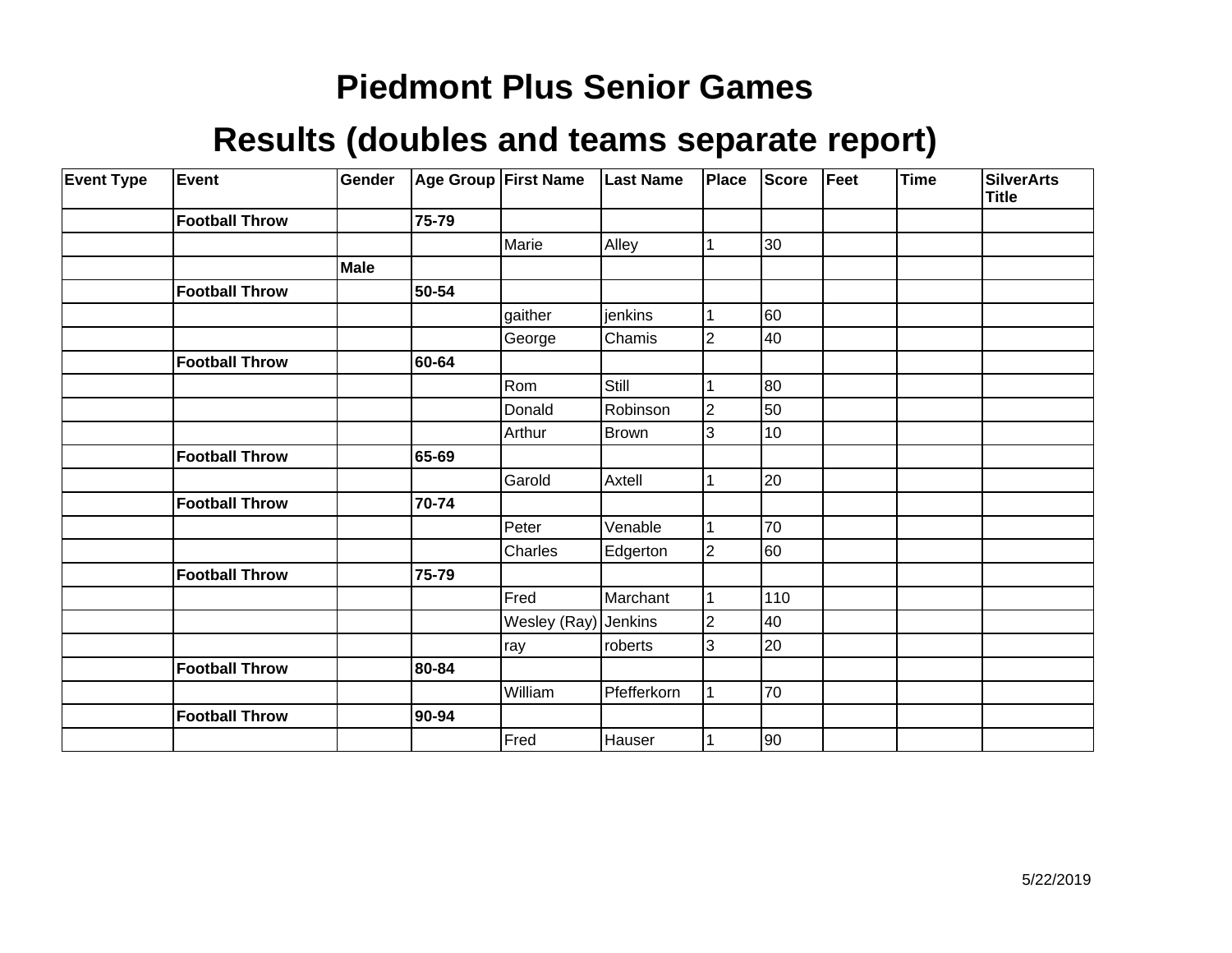| <b>Event Type</b> | Event | Gender      |        | Age Group First Name | <b>Last Name</b> | Place          | Score | Feet | Time | <b>SilverArts</b><br><b>Title</b> |
|-------------------|-------|-------------|--------|----------------------|------------------|----------------|-------|------|------|-----------------------------------|
| Golf              |       |             |        |                      |                  |                |       |      |      |                                   |
|                   | Golf  |             |        |                      |                  |                |       |      |      |                                   |
|                   |       | Female      |        |                      |                  |                |       |      |      |                                   |
|                   | Golf  |             | 60-64  |                      |                  |                |       |      |      |                                   |
|                   |       |             |        | Melanie              | Newsome          |                | 108   |      |      |                                   |
|                   | Golf  |             | 65-69  |                      |                  |                |       |      |      |                                   |
|                   |       |             |        | Mary                 | Smith            |                | 91    |      |      |                                   |
|                   |       |             |        | Joan                 | Moore            | $\overline{2}$ | 98    |      |      |                                   |
|                   |       |             |        | Debra                | Dougherty        | 3              | 115   |      |      |                                   |
|                   | Golf  |             | 70-74  |                      |                  |                |       |      |      |                                   |
|                   |       |             |        | Martha               | Ore              |                | 84    |      |      |                                   |
|                   |       | <b>Male</b> |        |                      |                  |                |       |      |      |                                   |
|                   | Golf  |             | $100+$ |                      |                  |                |       |      |      |                                   |
|                   |       |             |        | Lindsay              | Tise             |                | 90    |      |      |                                   |
|                   | Golf  |             | 55-59  |                      |                  |                |       |      |      |                                   |
|                   |       |             |        | Steve                | McCann           |                | 75    |      |      |                                   |
|                   |       |             |        | William              | <b>Brown</b>     | $\overline{2}$ | 88    |      |      |                                   |
|                   | Golf  |             | 60-64  |                      |                  |                |       |      |      |                                   |
|                   |       |             |        | Otello               | Fioravanti       |                | 79    |      |      |                                   |
|                   |       |             |        | Kelly                | <b>Brown</b>     | 2              | 87    |      |      |                                   |
|                   | Golf  |             | 65-69  |                      |                  |                |       |      |      |                                   |
|                   |       |             |        | Hugh                 | Quinn            |                | 74    |      |      |                                   |
|                   |       |             |        | Richard              | Gottlieb         | $\overline{2}$ | 76    |      |      |                                   |
|                   |       |             |        | Rob                  | Leggett          | 3              | 87    |      |      |                                   |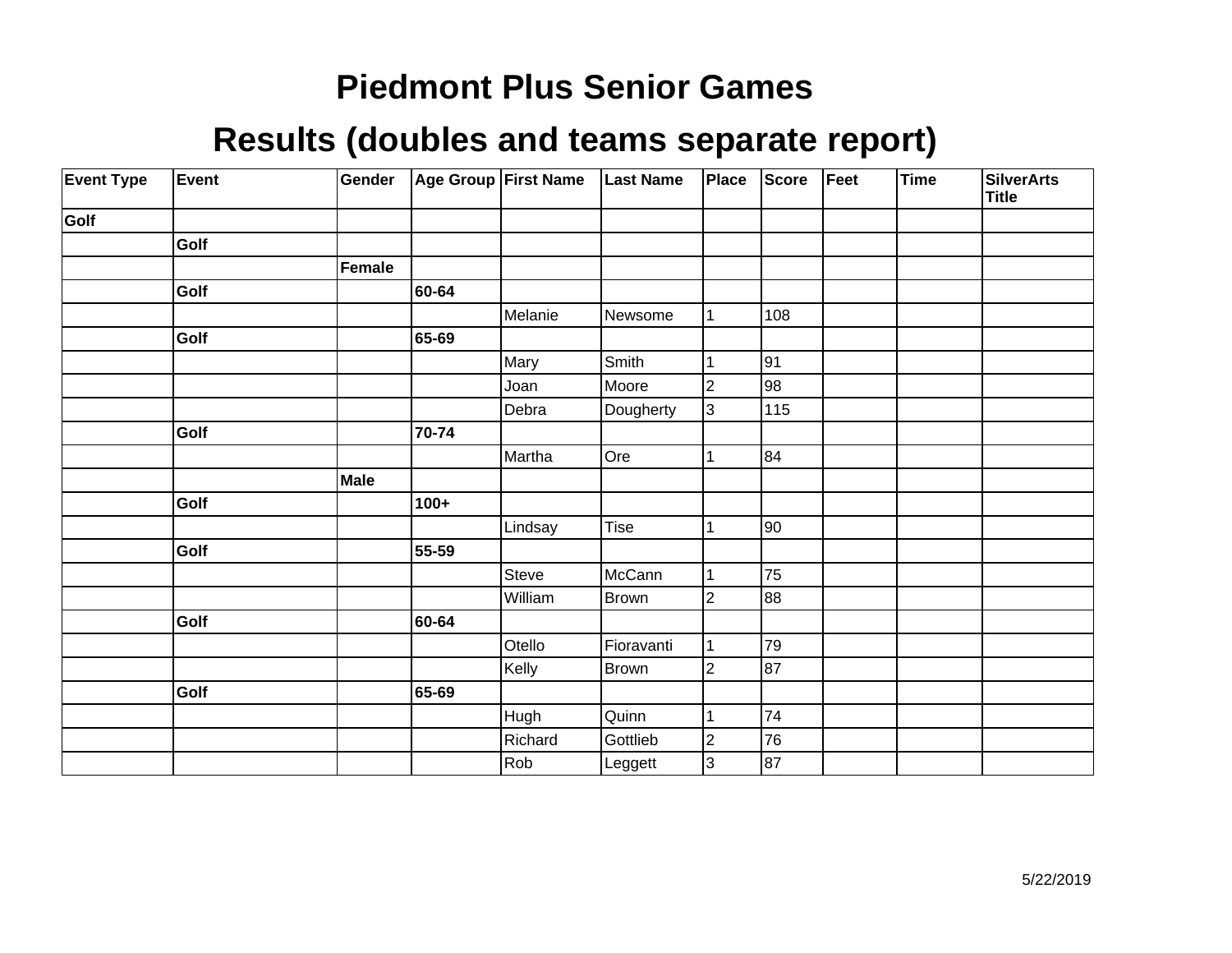| <b>Event Type</b>    | Event             | Gender        |       | Age Group First Name | <b>Last Name</b> | <b>Place</b>   | <b>Score</b> | Feet | <b>Time</b> | <b>SilverArts</b><br><b>Title</b>              |
|----------------------|-------------------|---------------|-------|----------------------|------------------|----------------|--------------|------|-------------|------------------------------------------------|
|                      | Golf              |               | 70-74 |                      |                  |                |              |      |             |                                                |
|                      |                   |               |       | Larry                | Stephenson       |                | 74           |      |             |                                                |
|                      |                   |               |       | Jim                  | Blaylock         | $\overline{2}$ | 75           |      |             |                                                |
|                      |                   |               |       | timothy              | shoaf            | 3              | 86           |      |             |                                                |
|                      | Golf              |               | 75-79 |                      |                  |                |              |      |             |                                                |
|                      |                   |               |       | William              | Donohue          |                | 76           |      |             |                                                |
|                      |                   |               |       | Mackie               | Blackburn        | $\overline{2}$ | 98           |      |             |                                                |
|                      |                   |               |       | Wesley (Ray) Jenkins |                  | 3              | 103          |      |             |                                                |
|                      | Golf              |               | 80-84 |                      |                  |                |              |      |             |                                                |
|                      |                   |               |       | <b>Bobby</b>         | Key              |                | 78           |      |             |                                                |
|                      |                   |               |       | Frank                | Dray             | $\overline{2}$ | 89           |      |             |                                                |
|                      |                   |               |       | David                | Queen            | 3              | 91           |      |             |                                                |
|                      | Golf              |               | 85-89 |                      |                  |                |              |      |             |                                                |
|                      |                   |               |       | Marion               | Price            |                | 77           |      |             |                                                |
|                      |                   |               |       | Vance                | Vanhoy           | $\overline{2}$ | 86           |      |             |                                                |
|                      |                   |               |       | Giuseppe             | Dilembo          | 3              | 102          |      |             |                                                |
| <b>Heritage Arts</b> |                   |               |       |                      |                  |                |              |      |             |                                                |
|                      | <b>Crocheting</b> |               |       |                      |                  |                |              |      |             |                                                |
|                      |                   | <b>Female</b> |       |                      |                  |                |              |      |             |                                                |
|                      | <b>Crocheting</b> |               | 65-69 |                      |                  |                |              |      |             |                                                |
|                      |                   |               |       | Mary                 | Noel             |                |              |      |             | 50" Round<br>Crocheted<br>Tablecloth           |
|                      | <b>Crocheting</b> |               | 80-84 |                      |                  |                |              |      |             |                                                |
|                      |                   |               |       | Annette              | Collins          | $\overline{2}$ |              |      |             | New design for<br>keeping neck<br>& chest warm |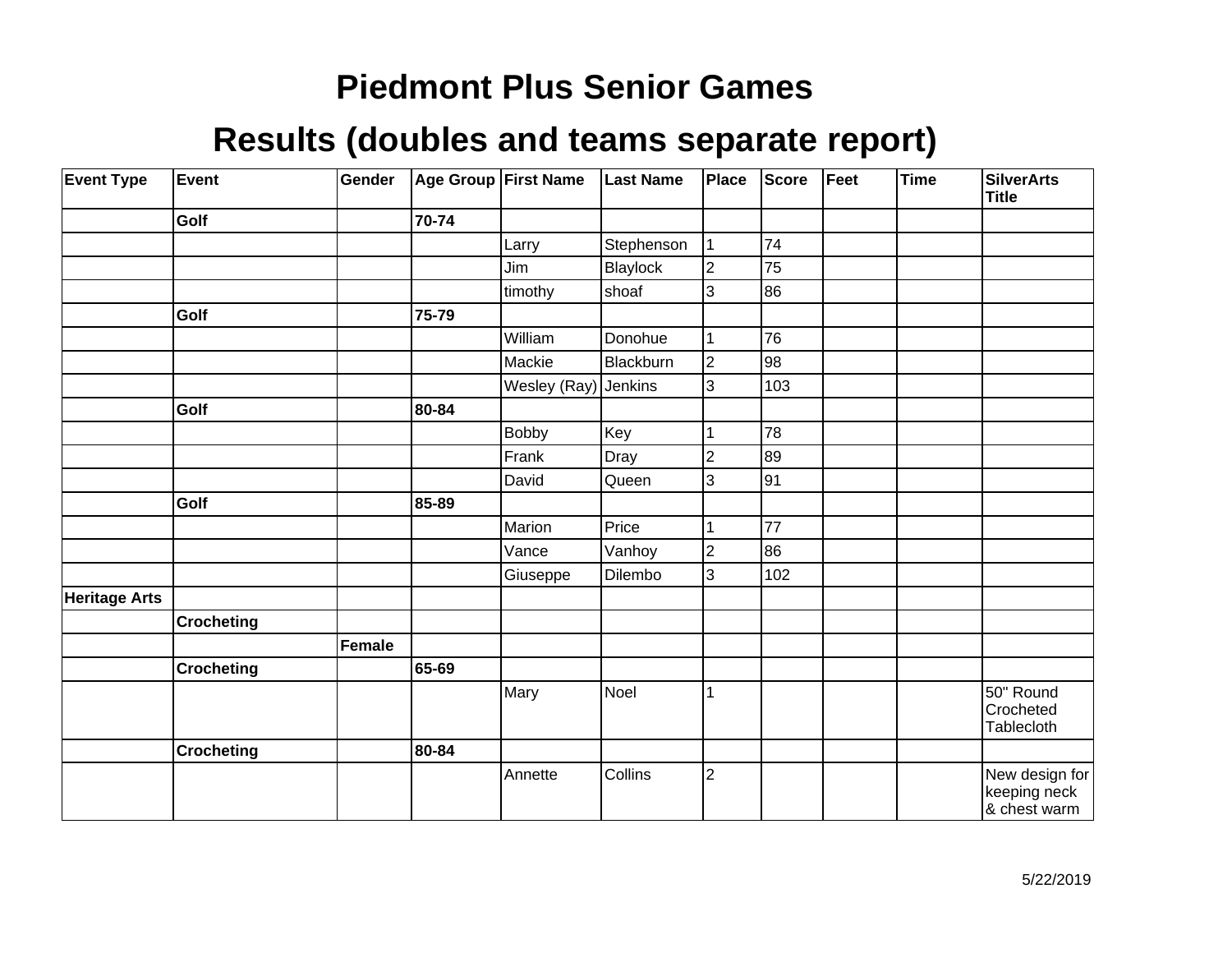| <b>Event Type</b> | Event                                    | Gender        |       | Age Group First Name | <b>Last Name</b> | Place          | Score | Feet | <b>Time</b> | <b>SilverArts</b><br><b>Title</b> |
|-------------------|------------------------------------------|---------------|-------|----------------------|------------------|----------------|-------|------|-------------|-----------------------------------|
|                   | <b>Crocheting</b>                        |               | 90-94 |                      |                  |                |       |      |             |                                   |
|                   |                                          |               |       | Joyce                | Treadway         | 3              |       |      |             | Crocheting                        |
|                   | <b>Jewelry</b>                           |               |       |                      |                  |                |       |      |             |                                   |
|                   |                                          | <b>Female</b> |       |                      |                  |                |       |      |             |                                   |
|                   | <b>Jewelry</b>                           |               | 75-79 |                      |                  |                |       |      |             |                                   |
|                   |                                          |               |       | Barbara              | Satow            |                |       |      |             | Southwest<br>Influlence           |
|                   | <b>Jewelry</b>                           |               | 90-94 |                      |                  |                |       |      |             |                                   |
|                   |                                          |               |       | Joyce                | Treadway         | $\overline{2}$ |       |      |             | Jewelry                           |
|                   | <b>Knitting</b>                          |               |       |                      |                  |                |       |      |             |                                   |
|                   |                                          | <b>Female</b> |       |                      |                  |                |       |      |             |                                   |
|                   | <b>Knitting</b>                          |               | 65-69 |                      |                  |                |       |      |             |                                   |
|                   |                                          |               |       | <b>Stella</b>        | <b>Bevis</b>     |                |       |      |             | Knitting                          |
|                   | <b>Needlework</b>                        |               |       |                      |                  |                |       |      |             |                                   |
|                   |                                          | <b>Female</b> |       |                      |                  |                |       |      |             |                                   |
|                   | <b>Needlework</b>                        |               | 65-69 |                      |                  |                |       |      |             |                                   |
|                   |                                          |               |       | Stella               | Bevis            | 1              |       |      |             | Needlework                        |
|                   | Pottery (Thrown or<br><b>Hand Built)</b> |               |       |                      |                  |                |       |      |             |                                   |
|                   |                                          | Male          |       |                      |                  |                |       |      |             |                                   |
|                   | Pottery (Thrown or<br><b>Hand Built)</b> |               | 60-64 |                      |                  |                |       |      |             |                                   |
|                   |                                          |               |       | Greg                 | Meny             | $\mathbf{1}$   |       |      |             | Pottery 1                         |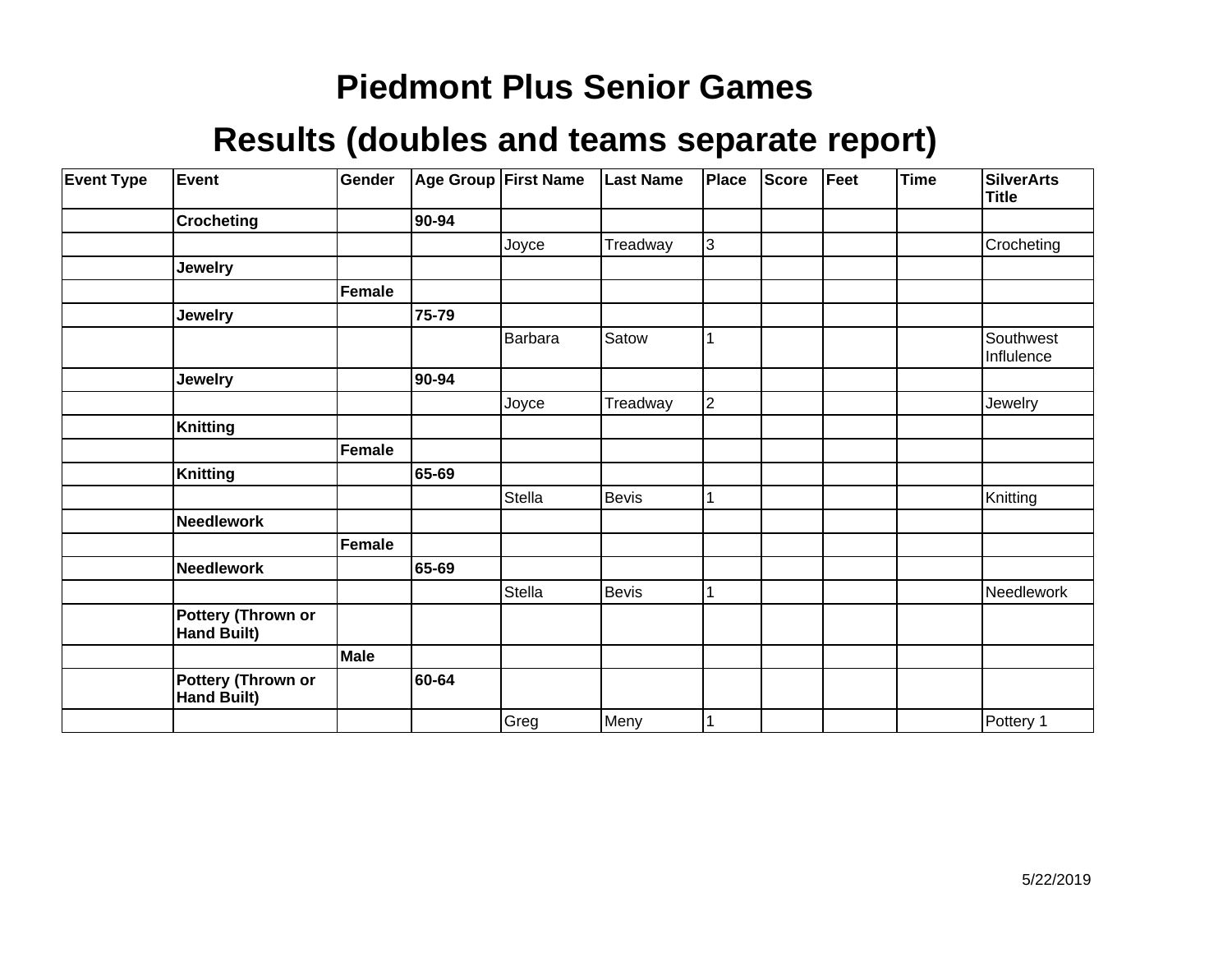| <b>Event Type</b> | Event                                     | Gender        |       | Age Group First Name | <b>Last Name</b> | Place          | <b>Score</b> | Feet | <b>Time</b> | <b>SilverArts</b><br><b>Title</b>     |
|-------------------|-------------------------------------------|---------------|-------|----------------------|------------------|----------------|--------------|------|-------------|---------------------------------------|
|                   | <b>Quilting (Hand</b><br>Stitched)        |               |       |                      |                  |                |              |      |             |                                       |
|                   |                                           | <b>Female</b> |       |                      |                  |                |              |      |             |                                       |
|                   | <b>Quilting (Hand</b><br>Stitched)        |               | 65-69 |                      |                  |                |              |      |             |                                       |
|                   |                                           |               |       | Stella               | <b>Bevis</b>     | $\overline{2}$ |              |      |             | Quilting                              |
|                   | <b>Quilting (Machine</b><br>Stitched)     |               |       |                      |                  |                |              |      |             |                                       |
|                   |                                           | Female        |       |                      |                  |                |              |      |             |                                       |
|                   | <b>Quilting (Machine</b><br>Stitched)     |               | 75-79 |                      |                  |                |              |      |             |                                       |
|                   |                                           |               |       | Dale                 | Link             |                |              |      |             | Sandy Hook<br>Promise                 |
|                   | <b>Tole/Decorative</b><br><b>Painting</b> |               |       |                      |                  |                |              |      |             |                                       |
|                   |                                           | Female        |       |                      |                  |                |              |      |             |                                       |
|                   | <b>Tole/Decorative</b><br><b>Painting</b> |               | 90-94 |                      |                  |                |              |      |             |                                       |
|                   |                                           |               |       | Joyce                | Treadway         |                |              |      |             | Tole                                  |
|                   | Woodcarving                               |               |       |                      |                  |                |              |      |             |                                       |
|                   |                                           | Male          |       |                      |                  |                |              |      |             |                                       |
|                   | Woodcarving                               |               | 75-79 |                      |                  |                |              |      |             |                                       |
|                   |                                           |               |       | Ronald               | Vinson           | $\overline{2}$ |              |      |             | <b>Walking Sticks</b>                 |
|                   | Woodcarving                               |               | 80-84 |                      |                  |                |              |      |             |                                       |
|                   |                                           |               |       | Allie                | Hutchison        |                |              |      |             | Put on your old<br><b>Gray Bonnet</b> |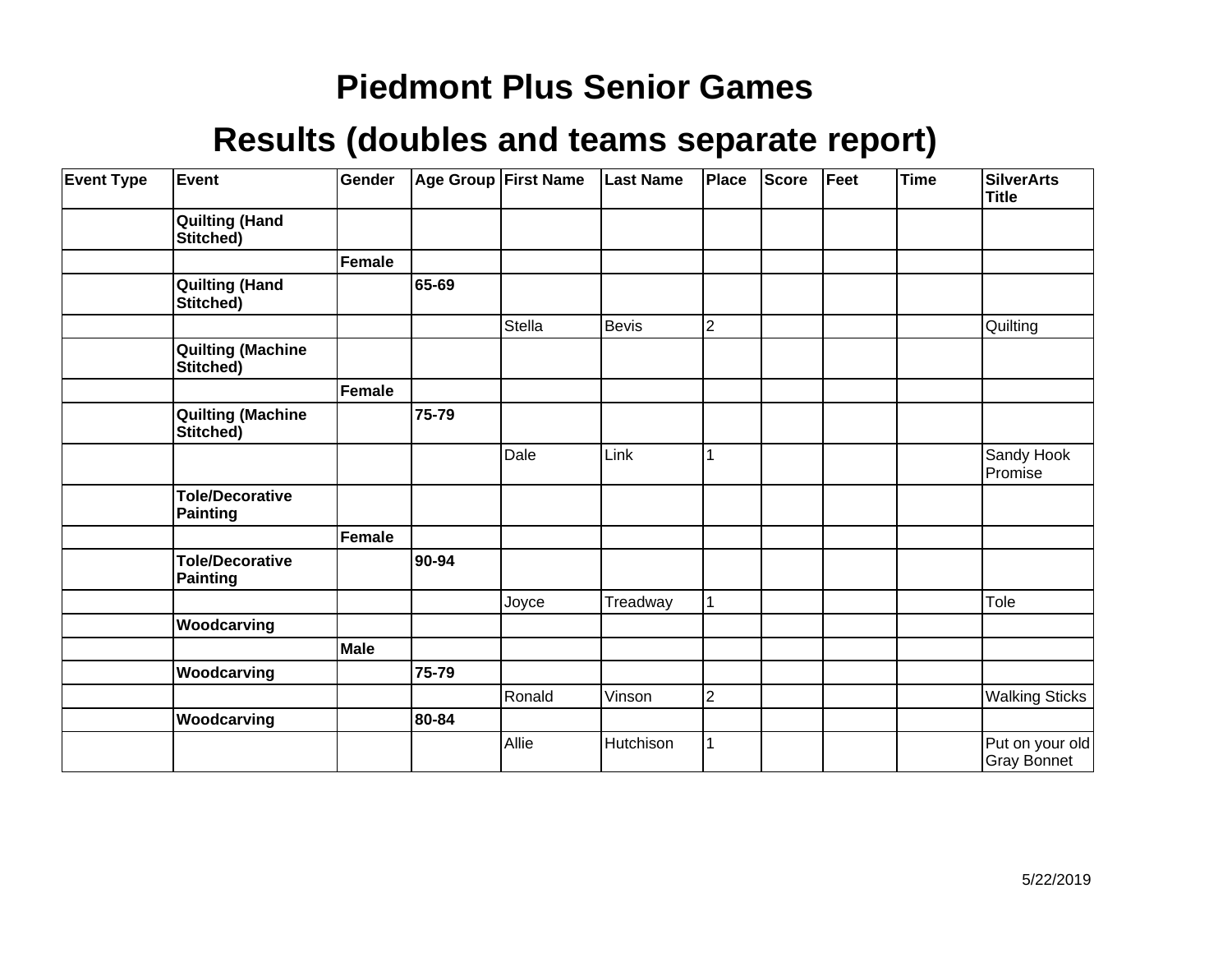| <b>Event Type</b> | Event             | Gender |       | Age Group First Name | <b>Last Name</b> | Place          | <b>Score</b> | Feet | <b>Time</b> | <b>SilverArts</b><br><b>Title</b> |
|-------------------|-------------------|--------|-------|----------------------|------------------|----------------|--------------|------|-------------|-----------------------------------|
|                   | Woodworking       |        |       |                      |                  |                |              |      |             |                                   |
|                   |                   | Female |       |                      |                  |                |              |      |             |                                   |
|                   | Woodworking       |        | 65-69 |                      |                  |                |              |      |             |                                   |
|                   |                   |        |       | Carolyn              | Gillis           | 3              |              |      |             | Blessings well/<br>Wishing well   |
| <b>Horseshoes</b> |                   |        |       |                      |                  |                |              |      |             |                                   |
|                   | <b>Horseshoes</b> |        |       |                      |                  |                |              |      |             |                                   |
|                   |                   | Female |       |                      |                  |                |              |      |             |                                   |
|                   | <b>Horseshoes</b> |        | 50-54 |                      |                  |                |              |      |             |                                   |
|                   |                   |        |       | Cindy                | Day              | 1              |              |      |             |                                   |
|                   | <b>Horseshoes</b> |        | 65-69 |                      |                  |                |              |      |             |                                   |
|                   |                   |        |       | Mabel                | Jackson          | 1              |              |      |             |                                   |
|                   | <b>Horseshoes</b> |        | 70-74 |                      |                  |                |              |      |             |                                   |
|                   |                   |        |       | Shirley              | Jones            | 1              |              |      |             |                                   |
|                   | <b>Horseshoes</b> |        | 75-79 |                      |                  |                |              |      |             |                                   |
|                   |                   |        |       | Marie                | Alley            | 1              |              |      |             |                                   |
|                   |                   |        |       | Frances              | King             | $\overline{2}$ |              |      |             |                                   |
|                   | <b>Horseshoes</b> |        | 80-84 |                      |                  |                |              |      |             |                                   |
|                   |                   |        |       | Roberta              | Grantham         | 1              |              |      |             |                                   |
|                   | <b>Horseshoes</b> |        | 90-94 |                      |                  |                |              |      |             |                                   |
|                   |                   |        |       | Mo                   | Roberts          | 1              |              |      |             |                                   |
|                   |                   |        |       | Marie                | Matthews         | $\overline{2}$ |              |      |             |                                   |
|                   |                   | Male   |       |                      |                  |                |              |      |             |                                   |
|                   | <b>Horseshoes</b> |        | 50-54 |                      |                  |                |              |      |             |                                   |
|                   |                   |        |       | George               | Chamis           | $\mathbf 1$    |              |      |             |                                   |
|                   | <b>Horseshoes</b> |        | 60-64 |                      |                  |                |              |      |             |                                   |
|                   |                   |        |       | Donald               | Robinson         | 1              |              |      |             |                                   |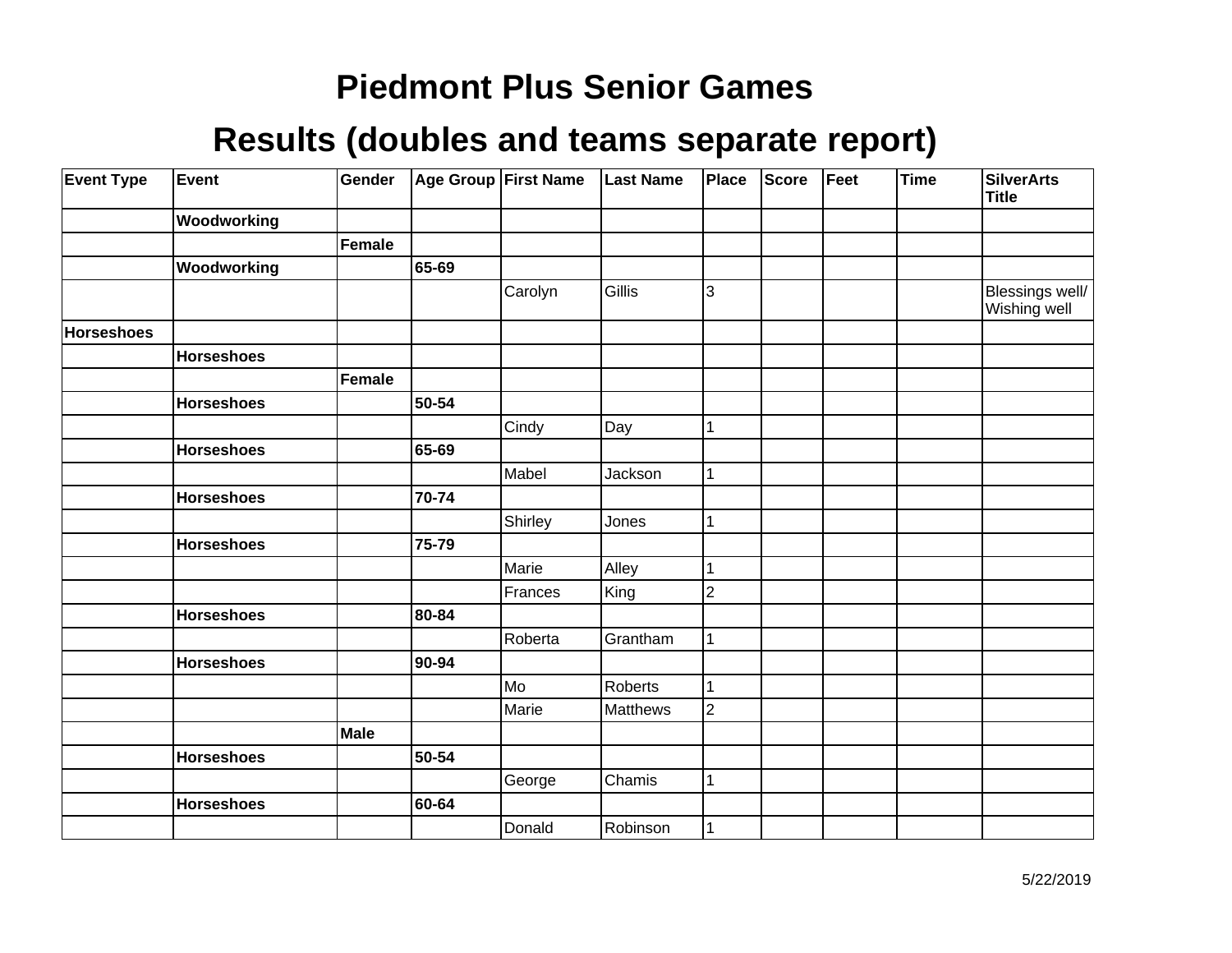| <b>Event Type</b>    | <b>Event</b>      | Gender |       | Age Group First Name | <b>Last Name</b> | Place          | <b>Score</b> | Feet | <b>Time</b> | <b>SilverArts</b><br><b>Title</b> |
|----------------------|-------------------|--------|-------|----------------------|------------------|----------------|--------------|------|-------------|-----------------------------------|
|                      | <b>Horseshoes</b> |        | 65-69 |                      |                  |                |              |      |             |                                   |
|                      |                   |        |       | Robert               | Jackson          |                |              |      |             |                                   |
|                      |                   |        |       | Patrick              | Lortie           | $\overline{2}$ |              |      |             |                                   |
|                      |                   |        |       | Lee                  | Senter           | 3              |              |      |             |                                   |
|                      | <b>Horseshoes</b> |        | 70-74 |                      |                  |                |              |      |             |                                   |
|                      |                   |        |       | Douglas              | Jackson          |                |              |      |             |                                   |
|                      |                   |        |       | Charles              | Edgerton         | $\overline{2}$ |              |      |             |                                   |
|                      |                   |        |       | Ronald               | Nations          | 3              |              |      |             |                                   |
|                      | <b>Horseshoes</b> |        | 75-79 |                      |                  |                |              |      |             |                                   |
|                      |                   |        |       | Wesley (Ray)         | Jenkins          |                |              |      |             |                                   |
|                      |                   |        |       | Willie               | Parker           | 2              |              |      |             |                                   |
|                      | <b>Horseshoes</b> |        | 80-84 |                      |                  |                |              |      |             |                                   |
|                      |                   |        |       | <b>Bobby</b>         | Key              |                |              |      |             |                                   |
|                      |                   |        |       | Roy                  | <b>Boyles</b>    | 2              |              |      |             |                                   |
|                      | <b>Horseshoes</b> |        | 85-89 |                      |                  |                |              |      |             |                                   |
|                      |                   |        |       | Marion               | Price            |                |              |      |             |                                   |
|                      |                   |        |       | Donald               | Patten           | $\overline{c}$ |              |      |             |                                   |
|                      | <b>Horseshoes</b> |        | 90-94 |                      |                  |                |              |      |             |                                   |
|                      |                   |        |       | Fred                 | Hauser           |                |              |      |             |                                   |
| <b>Literary Arts</b> |                   |        |       |                      |                  |                |              |      |             |                                   |
|                      | Essay             |        |       |                      |                  |                |              |      |             |                                   |
|                      |                   | Female |       |                      |                  |                |              |      |             |                                   |
|                      | <b>Essay</b>      |        | 80-84 |                      |                  |                |              |      |             |                                   |
|                      |                   |        |       | Helen                | Webb             |                |              |      |             | Buying a New<br>Car               |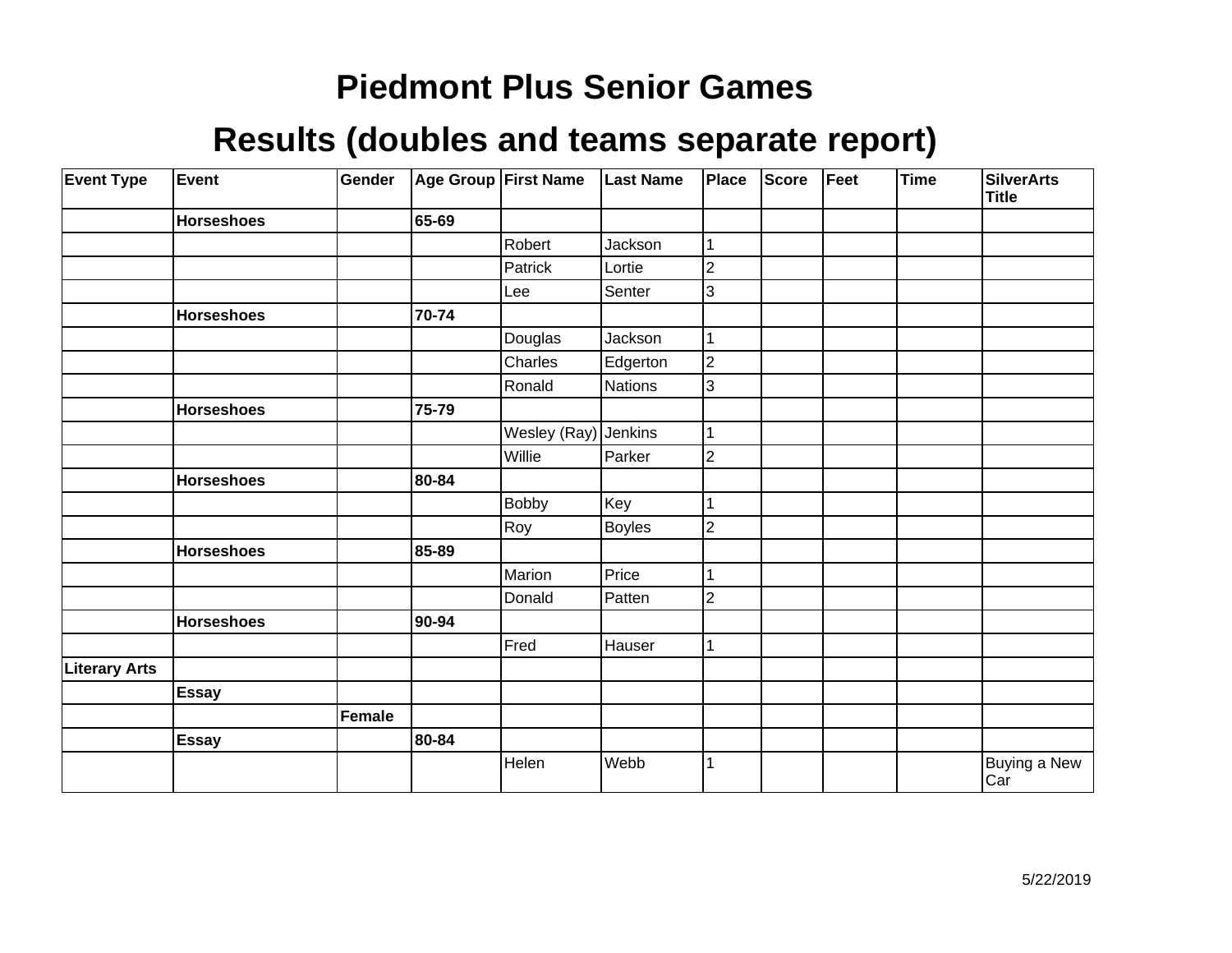| <b>Event Type</b> | Event                   | Gender      |       | Age Group First Name | <b>Last Name</b> | Place          | Score | Feet | Time | <b>SilverArts</b><br><b>Title</b>      |
|-------------------|-------------------------|-------------|-------|----------------------|------------------|----------------|-------|------|------|----------------------------------------|
|                   |                         | Male        |       |                      |                  |                |       |      |      |                                        |
|                   | <b>Essay</b>            |             | 75-79 |                      |                  |                |       |      |      |                                        |
|                   |                         |             |       | Robert               | Dixon            | $\overline{2}$ |       |      |      | The Trouble<br>With Church<br>Music    |
|                   | <b>Essay</b>            |             | 80-84 |                      |                  |                |       |      |      |                                        |
|                   |                         |             |       | William              | Gramley          | 3              |       |      |      | The Value and<br>Pain of<br>Protesting |
|                   | Life Experiences        |             |       |                      |                  |                |       |      |      |                                        |
|                   |                         | Female      |       |                      |                  |                |       |      |      |                                        |
|                   | <b>Life Experiences</b> |             | 80-84 |                      |                  |                |       |      |      |                                        |
|                   |                         |             |       | Helen                | Webb             | 1              |       |      |      | The Big Stick                          |
|                   |                         | <b>Male</b> |       |                      |                  |                |       |      |      |                                        |
|                   | <b>Life Experiences</b> |             | 75-79 |                      |                  |                |       |      |      |                                        |
|                   |                         |             |       | Charles              | Swanson          | $\overline{c}$ |       |      |      | Guantanamera                           |
|                   | <b>Life Experiences</b> |             | 80-84 |                      |                  |                |       |      |      |                                        |
|                   |                         |             |       | William              | Gramley          | $\overline{3}$ |       |      |      | My Legs                                |
|                   | Poem                    |             |       |                      |                  |                |       |      |      |                                        |
|                   |                         | Female      |       |                      |                  |                |       |      |      |                                        |
|                   | Poem                    |             | 65-69 |                      |                  |                |       |      |      |                                        |
|                   |                         |             |       | Sue                  | Murray           | $\mathbf 1$    |       |      |      | <b>Grocery List</b>                    |
|                   | Poem                    |             | 75-79 |                      |                  |                |       |      |      |                                        |
|                   |                         |             |       | Barbara              | Satow            | 3              |       |      |      | <b>Scarlett Dance</b>                  |
|                   |                         | Male        |       |                      |                  |                |       |      |      |                                        |
|                   | Poem                    |             | 80-84 |                      |                  |                |       |      |      |                                        |
|                   |                         |             |       | William              | Gramley          | $\overline{2}$ |       |      |      | My Lady Lake                           |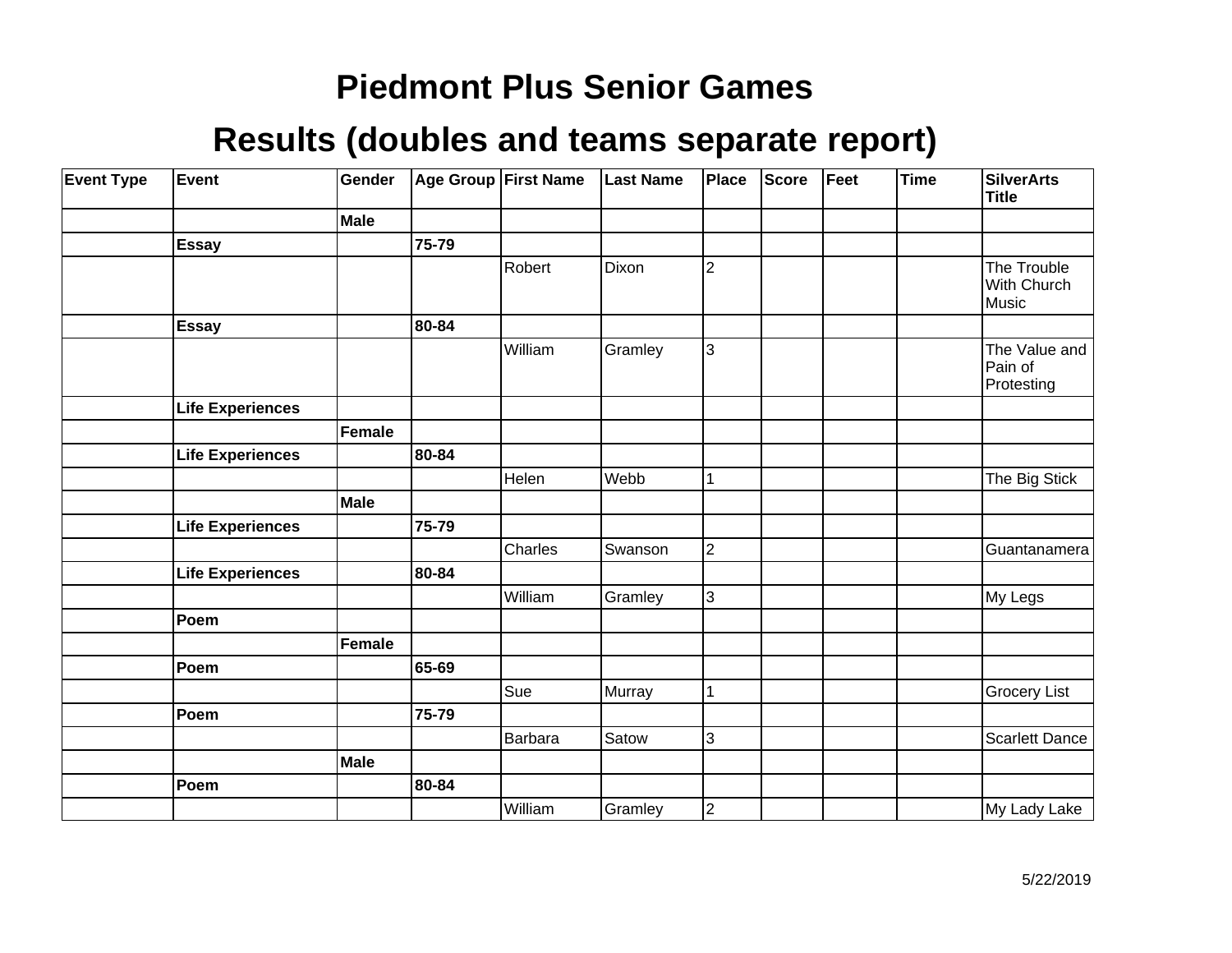| <b>Event Type</b>          | Event              | Gender        |       | Age Group First Name | <b>Last Name</b> | Place     | <b>Score</b> | Feet | Time | <b>SilverArts</b><br>Title     |
|----------------------------|--------------------|---------------|-------|----------------------|------------------|-----------|--------------|------|------|--------------------------------|
|                            | <b>Short Story</b> |               |       |                      |                  |           |              |      |      |                                |
|                            |                    | <b>Female</b> |       |                      |                  |           |              |      |      |                                |
|                            | <b>Short Story</b> |               | 80-84 |                      |                  |           |              |      |      |                                |
|                            |                    |               |       | Margaret             | Miller           | 1         |              |      |      | <b>Flying Without</b><br>Wings |
|                            | <b>Short Story</b> |               | 90-94 |                      |                  |           |              |      |      |                                |
|                            |                    |               |       | <b>Betty</b>         | Weatherman       | $\vert$ 2 |              |      |      | Oh Those<br>Eyes               |
|                            |                    | <b>Male</b>   |       |                      |                  |           |              |      |      |                                |
|                            | <b>Short Story</b> |               | 80-84 |                      |                  |           |              |      |      |                                |
|                            |                    |               |       | William              | Gramley          | 3         |              |      |      | Did Jesus Like<br>it Here?     |
| Local<br><b>Tournament</b> |                    |               |       |                      |                  |           |              |      |      |                                |
|                            | Petanque           |               |       |                      |                  |           |              |      |      |                                |
|                            |                    | <b>Female</b> |       |                      |                  |           |              |      |      |                                |
|                            | Petanque           |               | 55-59 |                      |                  |           |              |      |      |                                |
|                            |                    |               |       | Gail                 | Jerge            | 1         |              |      |      |                                |
|                            | Petanque           |               | 70-74 |                      |                  |           |              |      |      |                                |
|                            |                    |               |       | Shirley              | Jones            | 1         |              |      |      |                                |
|                            |                    | <b>Male</b>   |       |                      |                  |           |              |      |      |                                |
|                            | Petanque           |               | 65-69 |                      |                  |           |              |      |      |                                |
|                            |                    |               |       | Mike                 | House            | 1         |              |      |      |                                |
|                            |                    |               |       | Patrick              | Lortie           | 3         |              |      |      |                                |
|                            | Petanque           |               | 70-74 |                      |                  |           |              |      |      |                                |
|                            |                    |               |       | John                 | Sangimino        | 1         |              |      |      |                                |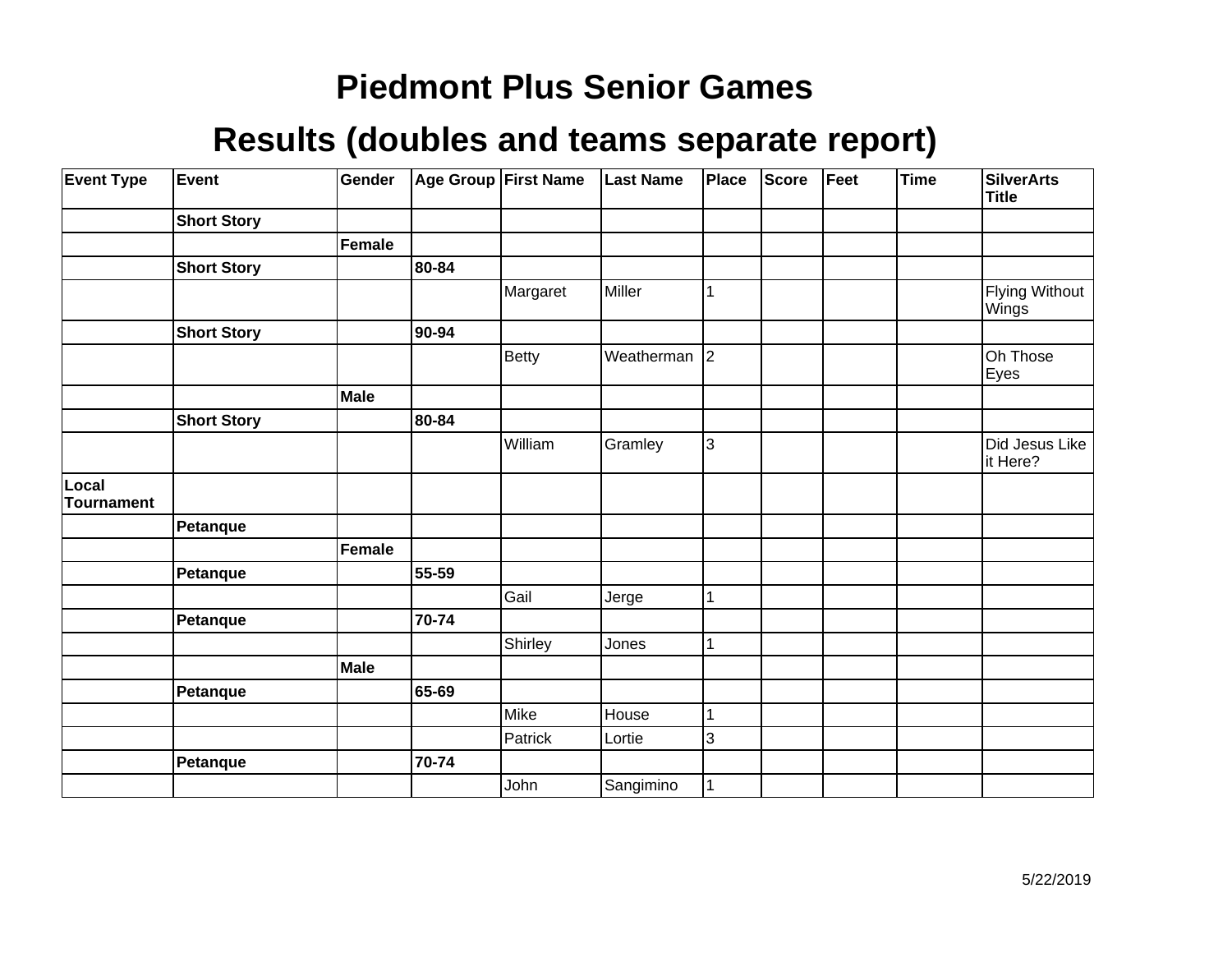| <b>Event Type</b> | <b>Event</b>              | Gender      |       | Age Group First Name | <b>Last Name</b> | Place                   | <b>Score</b> | Feet     | <b>Time</b> | <b>SilverArts</b><br><b>Title</b> |
|-------------------|---------------------------|-------------|-------|----------------------|------------------|-------------------------|--------------|----------|-------------|-----------------------------------|
|                   | <b>Petanque</b>           |             | 75-79 |                      |                  |                         |              |          |             |                                   |
|                   |                           |             |       | Fred                 | Marchant         | 1                       |              |          |             |                                   |
|                   |                           |             |       | Wesley (Ray) Jenkins |                  | $\overline{2}$          |              |          |             |                                   |
| <b>Long Jumps</b> |                           |             |       |                      |                  |                         |              |          |             |                                   |
|                   | <b>Running Long Jump</b>  |             |       |                      |                  |                         |              |          |             |                                   |
|                   |                           | <b>Male</b> |       |                      |                  |                         |              |          |             |                                   |
|                   | <b>Running Long Jump</b>  |             | 50-54 |                      |                  |                         |              |          |             |                                   |
|                   |                           |             |       | Mark                 | Boynton          |                         |              | 15' 8"   |             |                                   |
|                   |                           |             |       | gaither              | jenkins          | $\overline{2}$          |              | 14' 4''  |             |                                   |
|                   | <b>Running Long Jump</b>  |             | 55-59 |                      |                  |                         |              |          |             |                                   |
|                   |                           |             |       | Jack                 | Jordan           |                         |              | 11' 10"  |             |                                   |
|                   |                           |             |       | Roy                  | Collette         | $\overline{2}$          |              | 10' 11"  |             |                                   |
|                   | <b>Running Long Jump</b>  |             | 65-69 |                      |                  |                         |              |          |             |                                   |
|                   |                           |             |       | James                | Kauffman         |                         |              | 10' 3"   |             |                                   |
|                   |                           |             |       | Tommy                | Wilcox           | $\overline{2}$          |              | $5' 5"$  |             |                                   |
|                   | <b>Running Long Jump</b>  |             | 70-74 |                      |                  |                         |              |          |             |                                   |
|                   |                           |             |       | Charles              | Edgerton         | 1                       |              | $5' 6''$ |             |                                   |
|                   | <b>Running Long Jump</b>  |             | 80-84 |                      |                  |                         |              |          |             |                                   |
|                   |                           |             |       | William              | Gramley          | 1                       |              | 6' 9"    |             |                                   |
|                   | <b>Running Long Jump</b>  |             | 90-94 |                      |                  |                         |              |          |             |                                   |
|                   |                           |             |       | Fred                 | Hauser           |                         |              | 4'7''    |             |                                   |
|                   | <b>Standing Long Jump</b> |             |       |                      |                  |                         |              |          |             |                                   |
|                   |                           | Male        |       |                      |                  |                         |              |          |             |                                   |
|                   | <b>Standing Long Jump</b> |             | 50-54 |                      |                  |                         |              |          |             |                                   |
|                   |                           |             |       | gaither              | jenkins          |                         |              | 8'0''    |             |                                   |
|                   |                           |             |       | Mark                 | Boynton          | $\overline{\mathbf{c}}$ |              | 7' 10"   |             |                                   |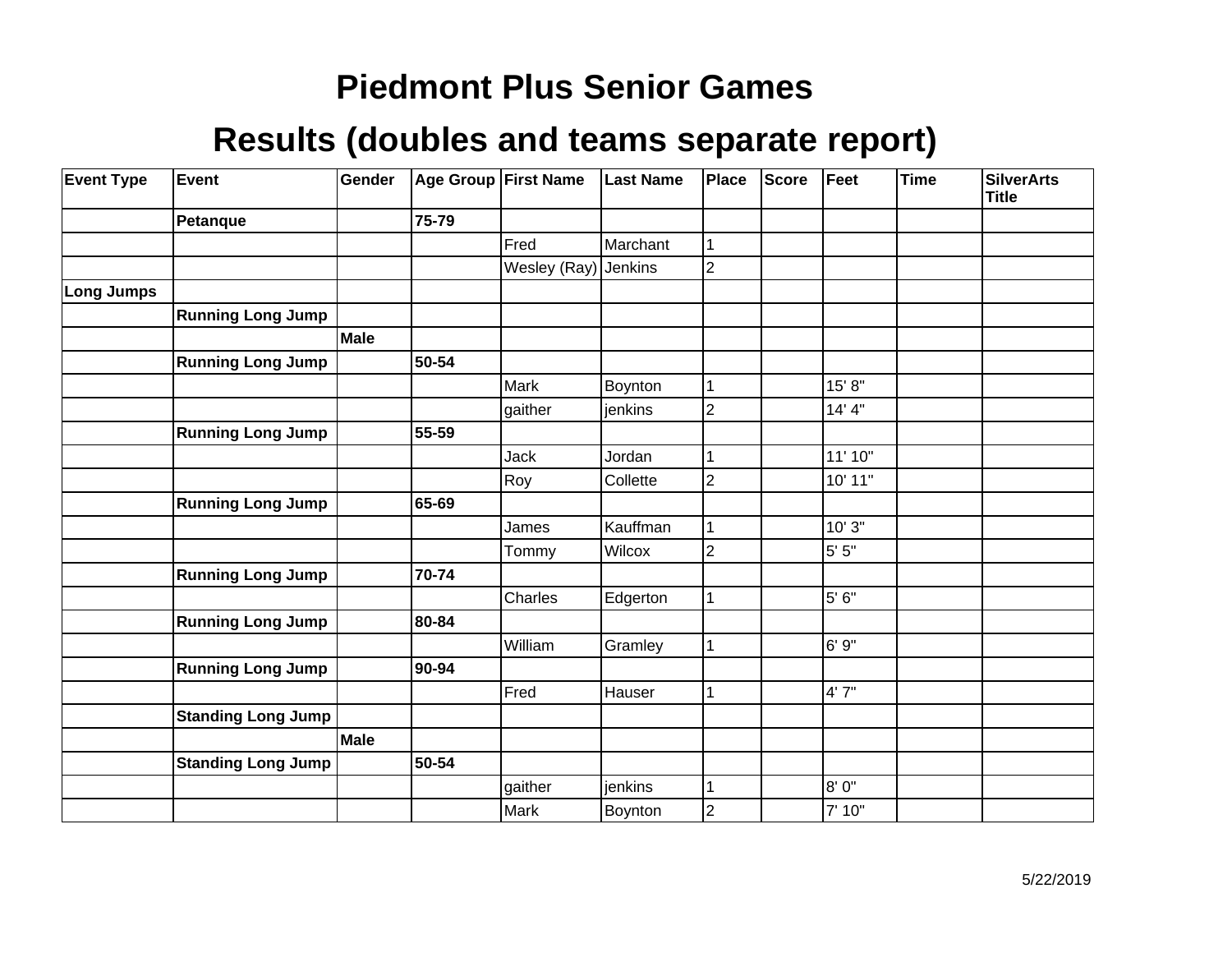| <b>Event Type</b>                       | Event                     | Gender |       | Age Group First Name | <b>Last Name</b> | Place          | <b>Score</b>   | Feet    | <b>Time</b> | <b>SilverArts</b><br><b>Title</b> |
|-----------------------------------------|---------------------------|--------|-------|----------------------|------------------|----------------|----------------|---------|-------------|-----------------------------------|
|                                         | <b>Standing Long Jump</b> |        | 55-59 |                      |                  |                |                |         |             |                                   |
|                                         |                           |        |       | Jack                 | Jordan           |                |                | 8'2"    |             |                                   |
|                                         |                           |        |       | Roy                  | Collette         | $\overline{c}$ |                | 7'5''   |             |                                   |
|                                         |                           |        |       | Eddie                | Ashe             | 3              |                | 6'9''   |             |                                   |
|                                         | <b>Standing Long Jump</b> |        | 65-69 |                      |                  |                |                |         |             |                                   |
|                                         |                           |        |       | James                | Kauffman         |                |                | 6' 4"   |             |                                   |
|                                         |                           |        |       | Tommy                | Wilcox           | 2              |                | $5'$ 7" |             |                                   |
|                                         | <b>Standing Long Jump</b> |        | 70-74 |                      |                  |                |                |         |             |                                   |
|                                         |                           |        |       | Charles              | Edgerton         |                |                | $5'$ 2" |             |                                   |
|                                         | <b>Standing Long Jump</b> |        | 80-84 |                      |                  |                |                |         |             |                                   |
|                                         |                           |        |       | William              | Gramley          | 1              |                | 5' 4"   |             |                                   |
|                                         | <b>Standing Long Jump</b> |        | 90-94 |                      |                  |                |                |         |             |                                   |
|                                         |                           |        |       | Fred                 | Hauser           |                |                | 4'3''   |             |                                   |
| <b>Open Event-</b><br><b>Local Only</b> |                           |        |       |                      |                  |                |                |         |             |                                   |
|                                         | <b>Chair Volleyball</b>   |        |       |                      |                  |                |                |         |             |                                   |
|                                         |                           | Female |       |                      |                  |                |                |         |             |                                   |
|                                         | <b>Chair Volleyball</b>   |        | 55-59 |                      |                  |                |                |         |             |                                   |
|                                         |                           |        |       | Janet                | Washington       |                | 3              |         |             |                                   |
|                                         | <b>Chair Volleyball</b>   |        | 60-64 |                      |                  |                |                |         |             |                                   |
|                                         |                           |        |       | Renna                | Giles            |                | $\overline{2}$ |         |             |                                   |
|                                         | <b>Chair Volleyball</b>   |        | 65-69 |                      |                  |                |                |         |             |                                   |
|                                         |                           |        |       | Carolyn              | <b>Brock</b>     |                | 3              |         |             |                                   |
|                                         |                           |        |       | Deborah              | Miller           |                | $\overline{2}$ |         |             |                                   |
|                                         |                           |        |       | Joan                 | Graham           |                | $\overline{c}$ |         |             |                                   |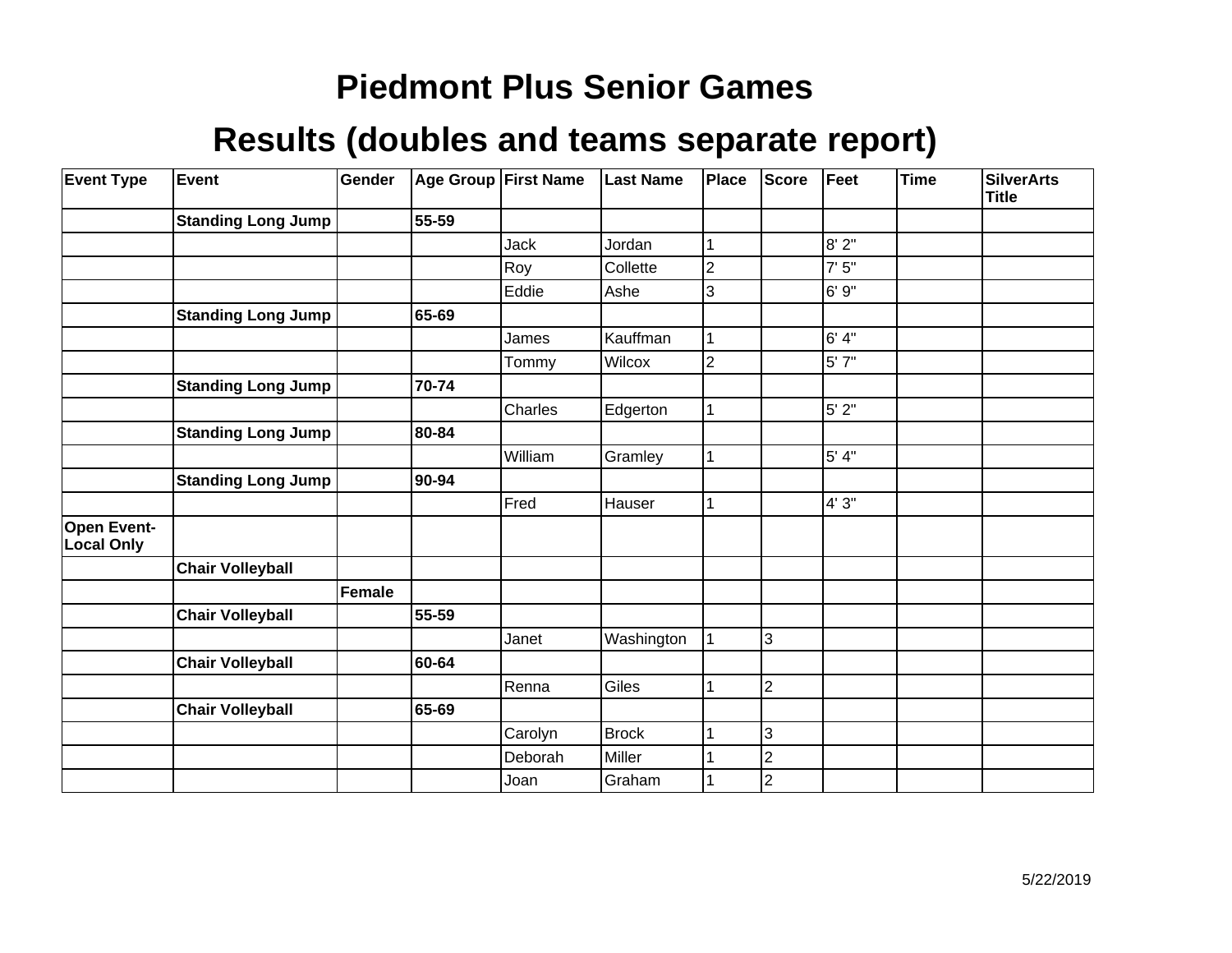| <b>Event Type</b> | Event                     | Gender        |       | Age Group First Name | <b>Last Name</b> | <b>Place</b> | <b>Score</b>   | Feet | <b>Time</b> | <b>SilverArts</b><br><b>Title</b> |
|-------------------|---------------------------|---------------|-------|----------------------|------------------|--------------|----------------|------|-------------|-----------------------------------|
|                   | <b>Chair Volleyball</b>   |               | 70-74 |                      |                  |              |                |      |             |                                   |
|                   |                           |               |       | Gwendolyn            | <b>Barkley</b>   |              | 3              |      |             |                                   |
|                   |                           |               |       | Supream              | Newmon           |              | 3              |      |             |                                   |
|                   |                           |               |       | Angela               | Penn             |              | $\overline{2}$ |      |             |                                   |
|                   |                           |               |       | Mary                 | Scott            |              | $\overline{2}$ |      |             |                                   |
|                   |                           |               |       | Cassandra            | Brown            |              | $\overline{2}$ |      |             |                                   |
|                   |                           |               |       | Veronica             | Hasan            |              | $\overline{2}$ |      |             |                                   |
|                   |                           |               |       | Eleanor              | Glenn            |              | $\overline{2}$ |      |             |                                   |
|                   | <b>Chair Volleyball</b>   |               | 75-79 |                      |                  |              |                |      |             |                                   |
|                   |                           |               |       | Margaret             | Graham           |              | $\overline{2}$ |      |             |                                   |
|                   |                           |               |       | evelyn               | Moore            |              | 3              |      |             |                                   |
|                   | <b>Chair Volleyball</b>   |               | 80-84 |                      |                  |              |                |      |             |                                   |
|                   |                           |               |       | Margaret             | Smith            |              | 3              |      |             |                                   |
|                   |                           |               |       | Jean                 | Arrington        |              | 3              |      |             |                                   |
| Pickleball        |                           |               |       |                      |                  |              |                |      |             |                                   |
|                   | <b>Pickleball Singles</b> |               |       |                      |                  |              |                |      |             |                                   |
|                   |                           | <b>Female</b> |       |                      |                  |              |                |      |             |                                   |
|                   | <b>Pickleball Singles</b> |               | 60-64 |                      |                  |              |                |      |             |                                   |
|                   |                           |               |       | Melanie              | Newsome          |              |                |      |             |                                   |
|                   |                           |               |       | Christina            | Dowell           | 2            |                |      |             |                                   |
|                   | <b>Pickleball Singles</b> |               | 65-69 |                      |                  |              |                |      |             |                                   |
|                   |                           |               |       | Julie                | Fox              |              |                |      |             |                                   |
|                   |                           |               |       | Gloria               | Corn             | 2            |                |      |             |                                   |
|                   |                           |               |       | Valeree              | Oxendine         | 3            |                |      |             |                                   |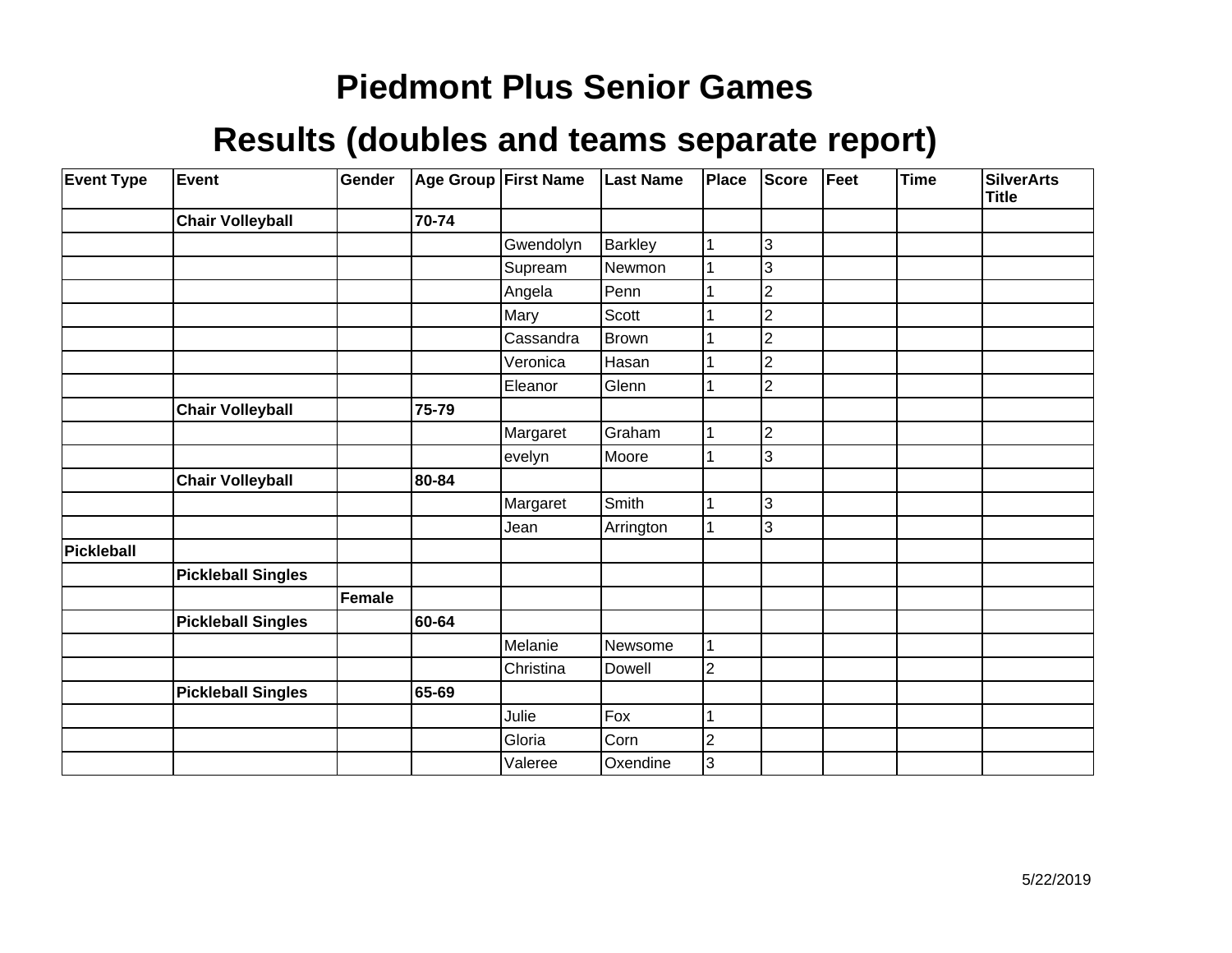| <b>Event Type</b> | <b>Event</b>              | Gender |       | Age Group First Name | <b>Last Name</b> | Place          | <b>Score</b> | Feet | <b>Time</b> | <b>SilverArts</b><br><b>Title</b> |
|-------------------|---------------------------|--------|-------|----------------------|------------------|----------------|--------------|------|-------------|-----------------------------------|
|                   |                           | Male   |       |                      |                  |                |              |      |             |                                   |
|                   | <b>Pickleball Singles</b> |        | 55-59 |                      |                  |                |              |      |             |                                   |
|                   |                           |        |       | Jeffrey              | <b>Hamilton</b>  |                |              |      |             |                                   |
|                   |                           |        |       | William              | <b>Brown</b>     | $\overline{2}$ |              |      |             |                                   |
|                   | <b>Pickleball Singles</b> |        | 60-64 |                      |                  |                |              |      |             |                                   |
|                   |                           |        |       | Mark                 | Sanford          |                |              |      |             |                                   |
|                   |                           |        |       | Robin                | Lipford          | $\overline{c}$ |              |      |             |                                   |
|                   |                           |        |       | Dean                 | Reavis           | 3              |              |      |             |                                   |
|                   | <b>Pickleball Singles</b> |        | 70-74 |                      |                  |                |              |      |             |                                   |
|                   |                           |        |       | <b>HADDON</b>        | KIRK             |                |              |      |             |                                   |
|                   |                           |        |       | Albert               | Noda             | 2              |              |      |             |                                   |
|                   |                           |        |       | Dennis               | Gray             | 3              |              |      |             |                                   |
|                   | <b>Pickleball Singles</b> |        | 80-84 |                      |                  |                |              |      |             |                                   |
|                   |                           |        |       | Dale                 | Mankamyer        | 1              |              |      |             |                                   |
|                   |                           |        |       | James                | McClintock       | $\overline{2}$ |              |      |             |                                   |
| Racquetball       |                           |        |       |                      |                  |                |              |      |             |                                   |
|                   | Racquetball               |        |       |                      |                  |                |              |      |             |                                   |
|                   |                           | Male   |       |                      |                  |                |              |      |             |                                   |
|                   | Racquetball               |        | 50-54 |                      |                  |                |              |      |             |                                   |
|                   |                           |        |       | William              | Mock             |                |              |      |             |                                   |
|                   |                           |        |       | Chris                | Carpenter        | $\overline{2}$ |              |      |             |                                   |
|                   | Racquetball               |        | 55-59 |                      |                  |                |              |      |             |                                   |
|                   |                           |        |       | Paul                 | Pericozzi        |                |              |      |             |                                   |
|                   |                           |        |       | William              | Bowman           | 2              |              |      |             |                                   |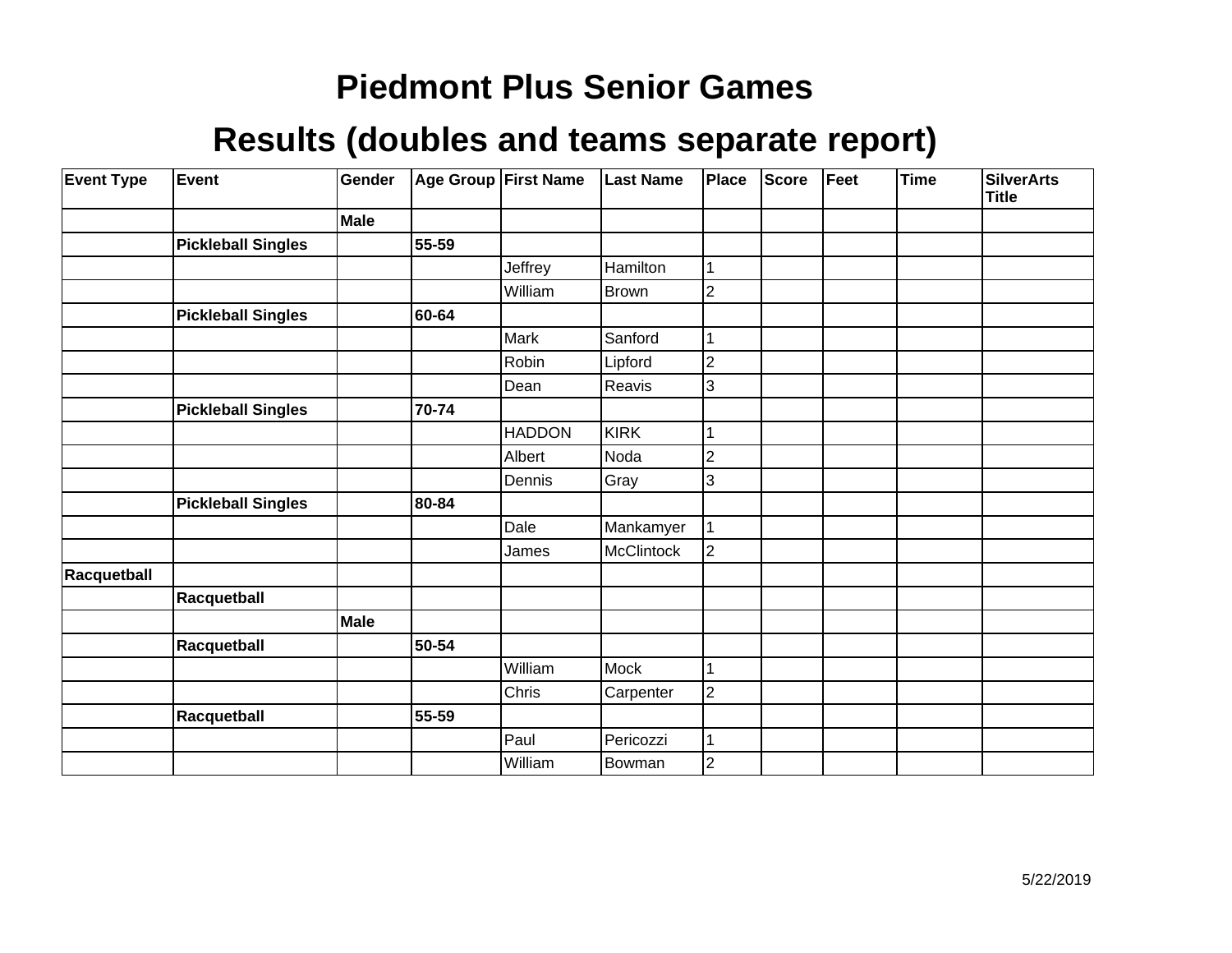| <b>Event Type</b> | Event       | Gender      |       | <b>Age Group First Name</b> | <b>Last Name</b> | Place          | Score | Feet | Time                 | <b>SilverArts</b><br><b>Title</b> |
|-------------------|-------------|-------------|-------|-----------------------------|------------------|----------------|-------|------|----------------------|-----------------------------------|
|                   | Racquetball |             | 60-64 |                             |                  |                |       |      |                      |                                   |
|                   |             |             |       | John                        | Drinkard         |                |       |      |                      |                                   |
|                   |             |             |       | Mark                        | Hoots            | $\overline{2}$ |       |      |                      |                                   |
|                   | Racquetball |             | 65-69 |                             |                  |                |       |      |                      |                                   |
|                   |             |             |       | Jose                        | Rivera           | 1              |       |      |                      |                                   |
|                   | Racquetball |             | 75-79 |                             |                  |                |       |      |                      |                                   |
|                   |             |             |       | Joseph                      | Daniels          | 1              |       |      |                      |                                   |
| <b>Road Race</b>  |             |             |       |                             |                  |                |       |      |                      |                                   |
|                   | 10K Run     |             |       |                             |                  |                |       |      |                      |                                   |
|                   |             | Female      |       |                             |                  |                |       |      |                      |                                   |
|                   | 10K Run     |             | 50-54 |                             |                  |                |       |      |                      |                                   |
|                   |             |             |       | Regina                      | Ashby            | 1              |       |      | 00:59:51             |                                   |
|                   | 10K Run     |             | 70-74 |                             |                  |                |       |      |                      |                                   |
|                   |             |             |       | Mary Ann                    | Gardner          | 1              |       |      | 01:23:24             |                                   |
|                   |             | <b>Male</b> |       |                             |                  |                |       |      |                      |                                   |
|                   | 10K Run     |             | 55-59 |                             |                  |                |       |      |                      |                                   |
|                   |             |             |       | Tomas                       | Tabili           | 1              |       |      | 01:04:09.0<br>900000 |                                   |
|                   | 10K Run     |             | 60-64 |                             |                  |                |       |      |                      |                                   |
|                   |             |             |       | Jim                         | Wolfe            | 1              |       |      | 00:56:48             |                                   |
|                   | 10K Run     |             | 70-74 |                             |                  |                |       |      |                      |                                   |
|                   |             |             |       | Hernan                      | Sabio            |                |       |      | 00:59:13             |                                   |
|                   |             |             |       | Chevol                      | Davis            | $\overline{2}$ |       |      | 01:04:08             |                                   |
|                   |             |             |       | Robert                      | Hibschweiler     | 3              |       |      | 01:33:30             |                                   |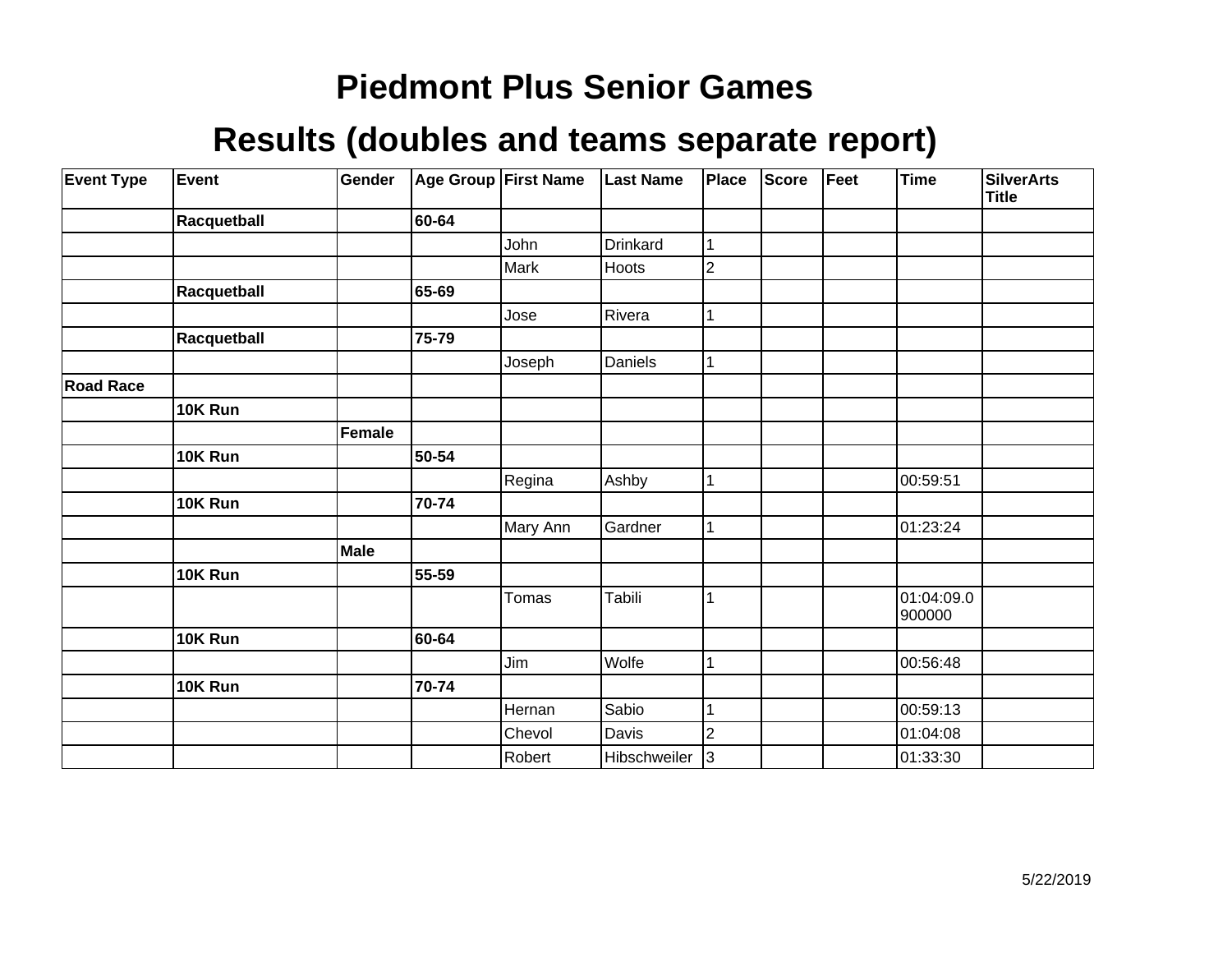| <b>Event Type</b> | Event  | Gender      |       | <b>Age Group First Name</b> | <b>Last Name</b> | Place          | Score | Feet | Time     | <b>SilverArts</b><br><b>Title</b> |
|-------------------|--------|-------------|-------|-----------------------------|------------------|----------------|-------|------|----------|-----------------------------------|
|                   | 5K Run |             |       |                             |                  |                |       |      |          |                                   |
|                   |        | Female      |       |                             |                  |                |       |      |          |                                   |
|                   | 5K Run |             | 50-54 |                             |                  |                |       |      |          |                                   |
|                   |        |             |       | Regina                      | Ashby            | 1              |       |      | 00:29:12 |                                   |
|                   | 5K Run |             | 55-59 |                             |                  |                |       |      |          |                                   |
|                   |        |             |       | Edee                        | Wilcox           | 1              |       |      | 00:28:51 |                                   |
|                   | 5K Run |             | 70-74 |                             |                  |                |       |      |          |                                   |
|                   |        |             |       | Mary Ann                    | Gardner          |                |       |      | 00:40:41 |                                   |
|                   |        | <b>Male</b> |       |                             |                  |                |       |      |          |                                   |
|                   | 5K Run |             | 55-59 |                             |                  |                |       |      |          |                                   |
|                   |        |             |       | Randall                     | Sprinkle         | 1              |       |      | 00:23:47 |                                   |
|                   |        |             |       | Tomas                       | Tabili           | $\overline{c}$ |       |      | 00:27:39 |                                   |
|                   | 5K Run |             | 60-64 |                             |                  |                |       |      |          |                                   |
|                   |        |             |       | Bruce                       | Schaffer         | 1              |       |      | 00:25:04 |                                   |
|                   |        |             |       | Jim                         | Wolfe            | $\overline{2}$ |       |      | 00:26:34 |                                   |
|                   | 5K Run |             | 65-69 |                             |                  |                |       |      |          |                                   |
|                   |        |             |       | Marty                       | Beeson           | 1              |       |      | 00:23:08 |                                   |
|                   |        |             |       | Donald W                    | Wolford          | $\overline{2}$ |       |      | 00:34:34 |                                   |
|                   | 5K Run |             | 70-74 |                             |                  |                |       |      |          |                                   |
|                   |        |             |       | Jim                         | Blaylock         | $\mathbf 1$    |       |      | 00:26:34 |                                   |
|                   |        |             |       | Robert                      | Ringle           | $\overline{2}$ |       |      | 00:26:59 |                                   |
|                   | 5K Run |             | 75-79 |                             |                  |                |       |      |          |                                   |
|                   |        |             |       | Richard                     | Smith            |                |       |      | 00:35:38 |                                   |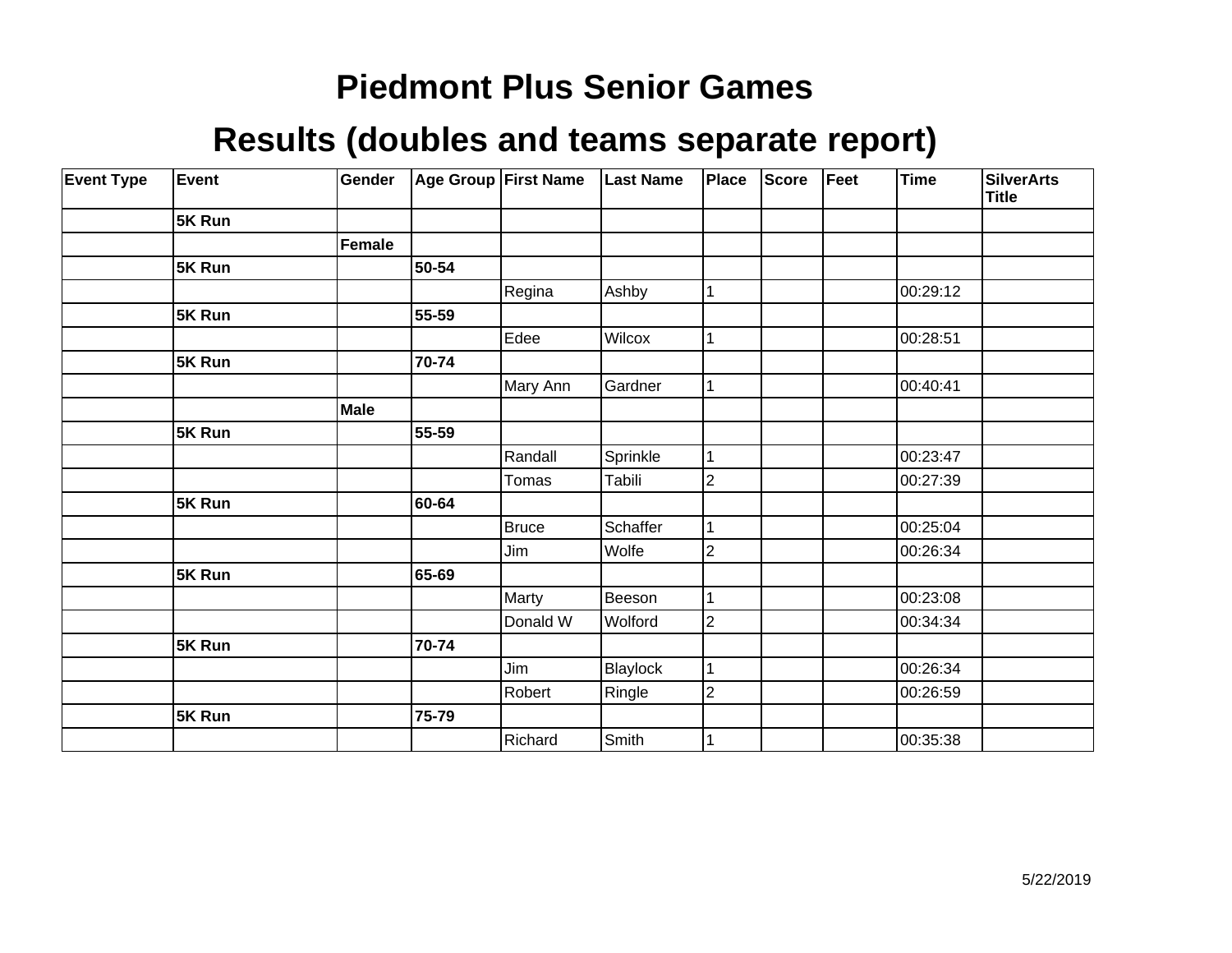| <b>Event Type</b> | Event           | Gender |       | Age Group First Name | <b>Last Name</b>     | Place          | Score | Feet    | Time | <b>SilverArts</b><br>Title |
|-------------------|-----------------|--------|-------|----------------------|----------------------|----------------|-------|---------|------|----------------------------|
| <b>Shot Put</b>   |                 |        |       |                      |                      |                |       |         |      |                            |
|                   | <b>Shot Put</b> |        |       |                      |                      |                |       |         |      |                            |
|                   |                 | Female |       |                      |                      |                |       |         |      |                            |
|                   | <b>Shot Put</b> |        | 60-64 |                      |                      |                |       |         |      |                            |
|                   |                 |        |       | deb                  | Ruebel               |                |       | 20' 0"  |      |                            |
|                   | <b>Shot Put</b> |        | 70-74 |                      |                      |                |       |         |      |                            |
|                   |                 |        |       | Helen<br>(Charli)    | Wilcox               |                |       | 19' 5"  |      |                            |
|                   |                 |        |       | Flora                | Phillips             | $\mathbf 2$    |       | 17'7''  |      |                            |
|                   |                 |        |       | Joyce                | Fowler<br>Richardson | 3              |       | 1'5''   |      |                            |
|                   |                 | Male   |       |                      |                      |                |       |         |      |                            |
|                   | <b>Shot Put</b> |        | 55-59 |                      |                      |                |       |         |      |                            |
|                   |                 |        |       | Roy                  | Collette             |                |       | 28' 3"  |      |                            |
|                   |                 |        |       | William              | Brown                | 2              |       | 24' 10" |      |                            |
|                   |                 |        |       | Jack                 | Jordan               | 3              |       | 23' 11" |      |                            |
|                   | <b>Shot Put</b> |        | 60-64 |                      |                      |                |       |         |      |                            |
|                   |                 |        |       | Richard              | Thomas               |                |       | 24' 5"  |      |                            |
|                   | <b>Shot Put</b> |        | 70-74 |                      |                      |                |       |         |      |                            |
|                   |                 |        |       | Charles              | Edgerton             |                |       | 22' 11" |      |                            |
|                   | <b>Shot Put</b> |        | 80-84 |                      |                      |                |       |         |      |                            |
|                   |                 |        |       | William              | Gramley              |                |       | 27' 8"  |      |                            |
|                   |                 |        |       | Joe M                | Kiker                | $\overline{2}$ |       | 24' 10" |      |                            |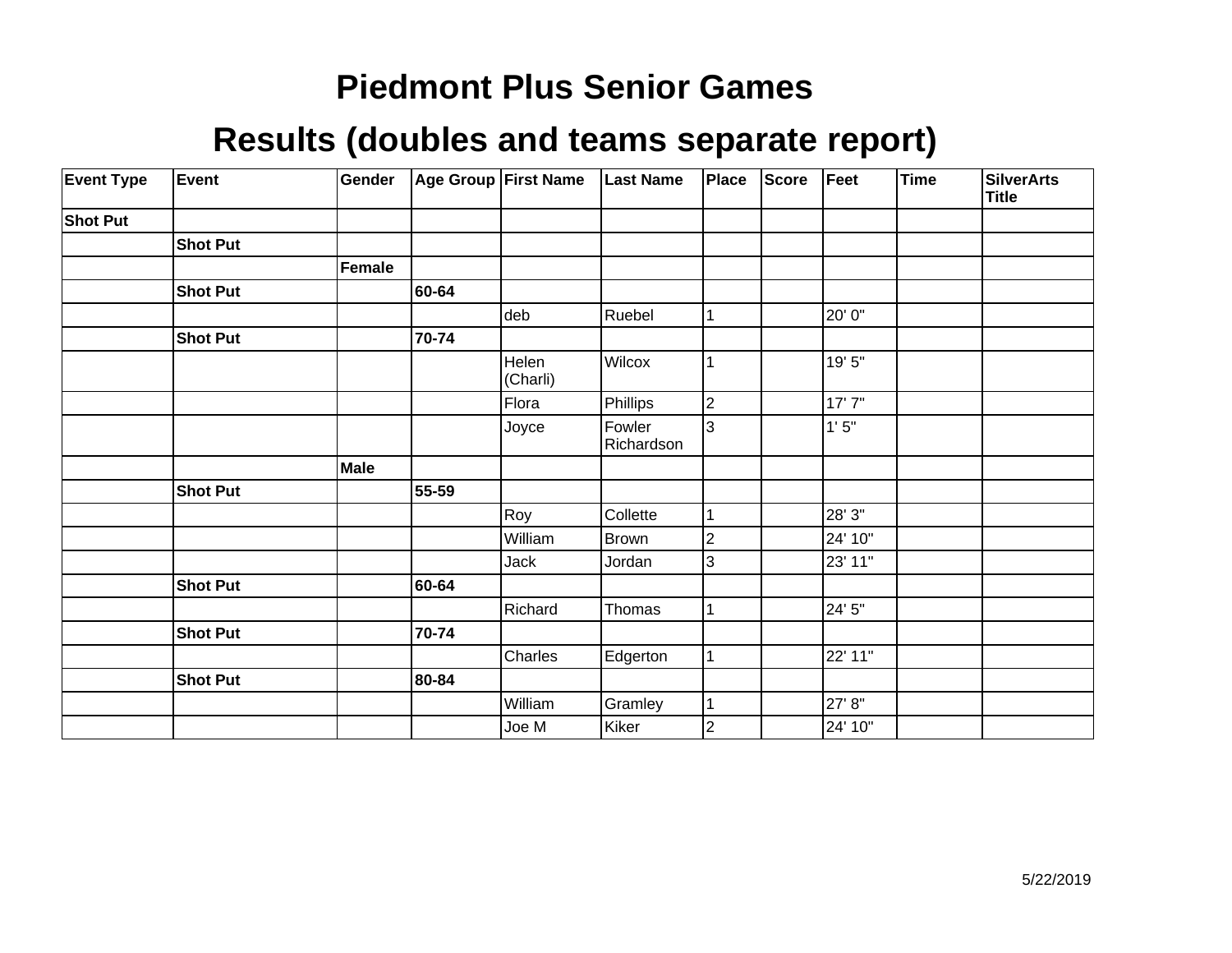| <b>Event Type</b>   | Event        | Gender |       | Age Group First Name | <b>Last Name</b> | Place          | Score | Feet | <b>Time</b> | <b>SilverArts</b><br><b>Title</b> |
|---------------------|--------------|--------|-------|----------------------|------------------|----------------|-------|------|-------------|-----------------------------------|
| <b>Shuffleboard</b> |              |        |       |                      |                  |                |       |      |             |                                   |
|                     | Shuffleboard |        |       |                      |                  |                |       |      |             |                                   |
|                     |              | Female |       |                      |                  |                |       |      |             |                                   |
|                     | Shuffleboard |        | 50-54 |                      |                  |                |       |      |             |                                   |
|                     |              |        |       | Cindy                | Day              |                |       |      |             |                                   |
|                     | Shuffleboard |        | 55-59 |                      |                  |                |       |      |             |                                   |
|                     |              |        |       | Gail                 | Jerge            |                |       |      |             |                                   |
|                     | Shuffleboard |        | 65-69 |                      |                  |                |       |      |             |                                   |
|                     |              |        |       | Mabel                | Jackson          |                |       |      |             |                                   |
|                     | Shuffleboard |        | 70-74 |                      |                  |                |       |      |             |                                   |
|                     |              |        |       | Helen                | Kleinlein        |                |       |      |             |                                   |
|                     |              |        |       | Shirley              | Jones            | 2              |       |      |             |                                   |
|                     |              |        |       | Elizabeth            | Lamphear         | 3              |       |      |             |                                   |
|                     | Shuffleboard |        | 75-79 |                      |                  |                |       |      |             |                                   |
|                     |              |        |       | Frances              | King             |                |       |      |             |                                   |
|                     |              |        |       | Lois                 | Abrams           | $\overline{2}$ |       |      |             |                                   |
|                     |              |        |       | Marie                | Alley            | 3              |       |      |             |                                   |
|                     | Shuffleboard |        | 80-84 |                      |                  |                |       |      |             |                                   |
|                     |              |        |       | Roberta              | Grantham         |                |       |      |             |                                   |
|                     | Shuffleboard |        | 85-89 |                      |                  |                |       |      |             |                                   |
|                     |              |        |       | Lela                 | Hauser           |                |       |      |             |                                   |
|                     | Shuffleboard |        | 90-94 |                      |                  |                |       |      |             |                                   |
|                     |              |        |       | Marie                | Matthews         |                |       |      |             |                                   |
|                     |              |        |       | Mo                   | Roberts          | $\overline{2}$ |       |      |             |                                   |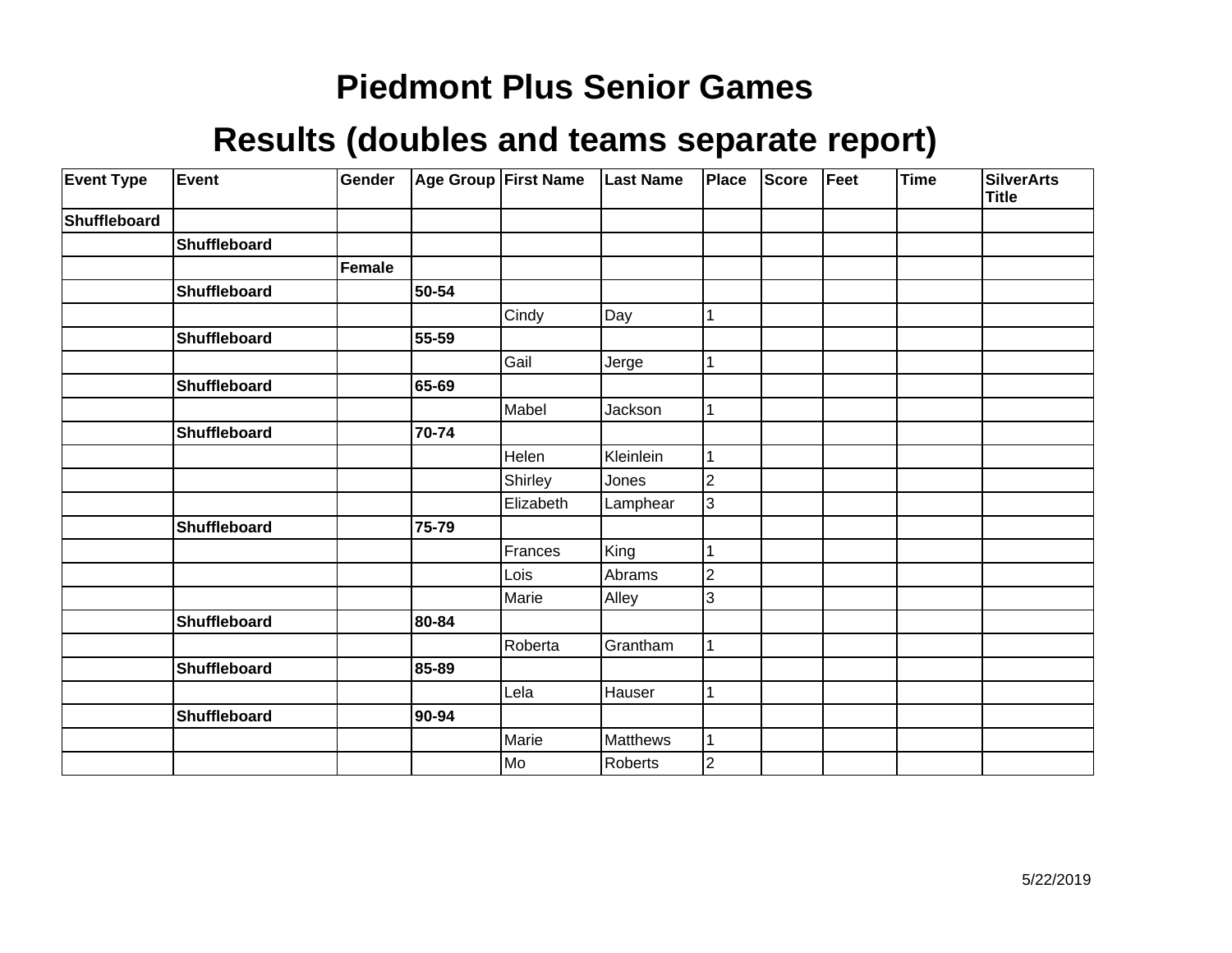| <b>Event Type</b>               | Event                 | Gender |       | <b>Age Group First Name</b> | <b>Last Name</b> | Place          | <b>Score</b> | Feet    | Time | <b>SilverArts</b><br><b>Title</b> |
|---------------------------------|-----------------------|--------|-------|-----------------------------|------------------|----------------|--------------|---------|------|-----------------------------------|
|                                 |                       | Male   |       |                             |                  |                |              |         |      |                                   |
|                                 | Shuffleboard          |        | 65-69 |                             |                  |                |              |         |      |                                   |
|                                 |                       |        |       | Robert                      | Jackson          | 1              |              |         |      |                                   |
|                                 |                       |        |       | Garold                      | Axtell           | $\overline{c}$ |              |         |      |                                   |
|                                 | Shuffleboard          |        | 70-74 |                             |                  |                |              |         |      |                                   |
|                                 |                       |        |       | Douglas                     | Jackson          | 1              |              |         |      |                                   |
|                                 |                       |        |       | Joseph                      | Volk             | $\overline{2}$ |              |         |      |                                   |
|                                 |                       |        |       | Ronald                      | <b>Nations</b>   | 3              |              |         |      |                                   |
|                                 | Shuffleboard          |        | 75-79 |                             |                  |                |              |         |      |                                   |
|                                 |                       |        |       | ray                         | roberts          |                |              |         |      |                                   |
|                                 |                       |        |       | Troy                        | King             | $\overline{c}$ |              |         |      |                                   |
|                                 | Shuffleboard          |        | 80-84 |                             |                  |                |              |         |      |                                   |
|                                 |                       |        |       | Stuart                      | Cooke            | 1              |              |         |      |                                   |
|                                 |                       |        |       | <b>Bobby</b>                | Key              | $\overline{2}$ |              |         |      |                                   |
|                                 |                       |        |       | Ronald                      | Grantham         | 3              |              |         |      |                                   |
|                                 | Shuffleboard          |        | 90-94 |                             |                  |                |              |         |      |                                   |
|                                 |                       |        |       | Fred                        | Hauser           | 1              |              |         |      |                                   |
| <b>Softball</b><br><b>Throw</b> |                       |        |       |                             |                  |                |              |         |      |                                   |
|                                 | <b>Softball Throw</b> |        |       |                             |                  |                |              |         |      |                                   |
|                                 |                       | Female |       |                             |                  |                |              |         |      |                                   |
|                                 | <b>Softball Throw</b> |        | 50-54 |                             |                  |                |              |         |      |                                   |
|                                 |                       |        |       | Cindy                       | Day              | 1              |              | 53' 10" |      |                                   |
|                                 | <b>Softball Throw</b> |        | 70-74 |                             |                  |                |              |         |      |                                   |
|                                 |                       |        |       | <b>Bettie</b>               | Steelman         |                |              | 41' 1"  |      |                                   |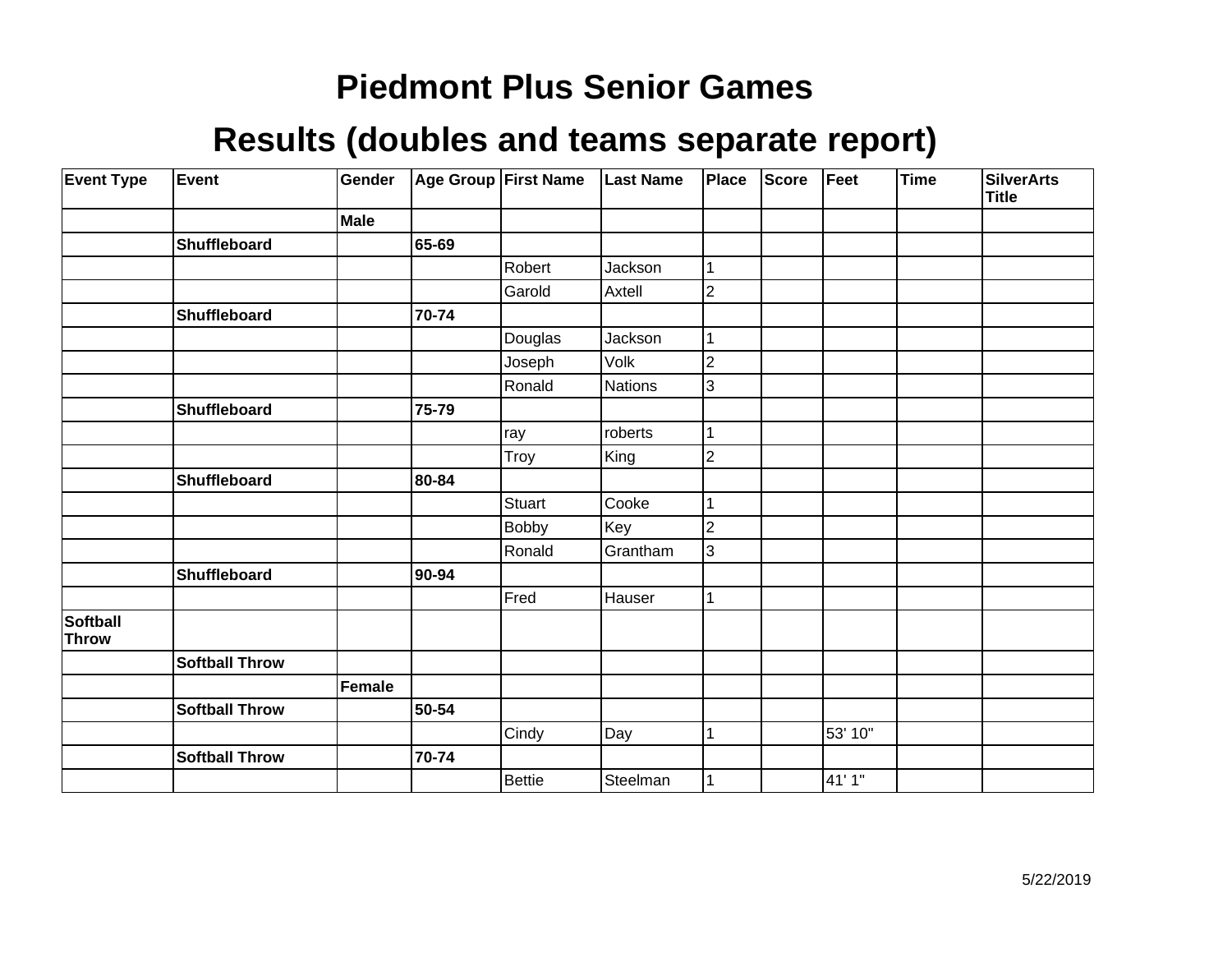| <b>Event Type</b> | Event                 | Gender      |       | Age Group First Name | <b>Last Name</b> | Place                   | <b>Score</b> | Feet     | Time | <b>SilverArts</b><br>Title |
|-------------------|-----------------------|-------------|-------|----------------------|------------------|-------------------------|--------------|----------|------|----------------------------|
|                   | <b>Softball Throw</b> |             | 75-79 |                      |                  |                         |              |          |      |                            |
|                   |                       |             |       | Marie                | Alley            |                         |              | 51' 5"   |      |                            |
|                   |                       |             |       | Mittie               | Glymph-<br>Cooke | $\overline{2}$          |              | 32' 4"   |      |                            |
|                   | <b>Softball Throw</b> |             | 90-94 |                      |                  |                         |              |          |      |                            |
|                   |                       |             |       | Mo]                  | Roberts          |                         |              | 35' 4"   |      |                            |
|                   |                       | <b>Male</b> |       |                      |                  |                         |              |          |      |                            |
|                   | <b>Softball Throw</b> |             | 60-64 |                      |                  |                         |              |          |      |                            |
|                   |                       |             |       | Donald               | Robinson         |                         |              | 60' 4"   |      |                            |
|                   |                       |             |       | Olav                 | Benson           | 2                       |              | 41' 1"   |      |                            |
|                   |                       |             |       | Arthur               | Brown            | 3                       |              | 31' 10"  |      |                            |
|                   | <b>Softball Throw</b> |             | 65-69 |                      |                  |                         |              |          |      |                            |
|                   |                       |             |       | Garold               | Axtell           |                         |              | 83'6"    |      |                            |
|                   | <b>Softball Throw</b> |             | 70-74 |                      |                  |                         |              |          |      |                            |
|                   |                       |             |       | Dennis               | Gray             |                         |              | 119' 4"  |      |                            |
|                   |                       |             |       | Leon                 | Haynes           | 2                       |              | 116'8"   |      |                            |
|                   | <b>Softball Throw</b> |             | 75-79 |                      |                  |                         |              |          |      |                            |
|                   |                       |             |       | Fred                 | Marchant         |                         |              | 102' 10" |      |                            |
|                   |                       |             |       | ray                  | roberts          | $\overline{2}$          |              | 61'8"    |      |                            |
|                   | <b>Softball Throw</b> |             | 80-84 |                      |                  |                         |              |          |      |                            |
|                   |                       |             |       | William              | Gramley          |                         |              | 69' 8"   |      |                            |
|                   |                       |             |       | Stuart               | Cooke            | $\overline{\mathbf{c}}$ |              | 54' 1"   |      |                            |
|                   |                       |             |       | Harvey               | Staples          | 3                       |              | 21' 10"  |      |                            |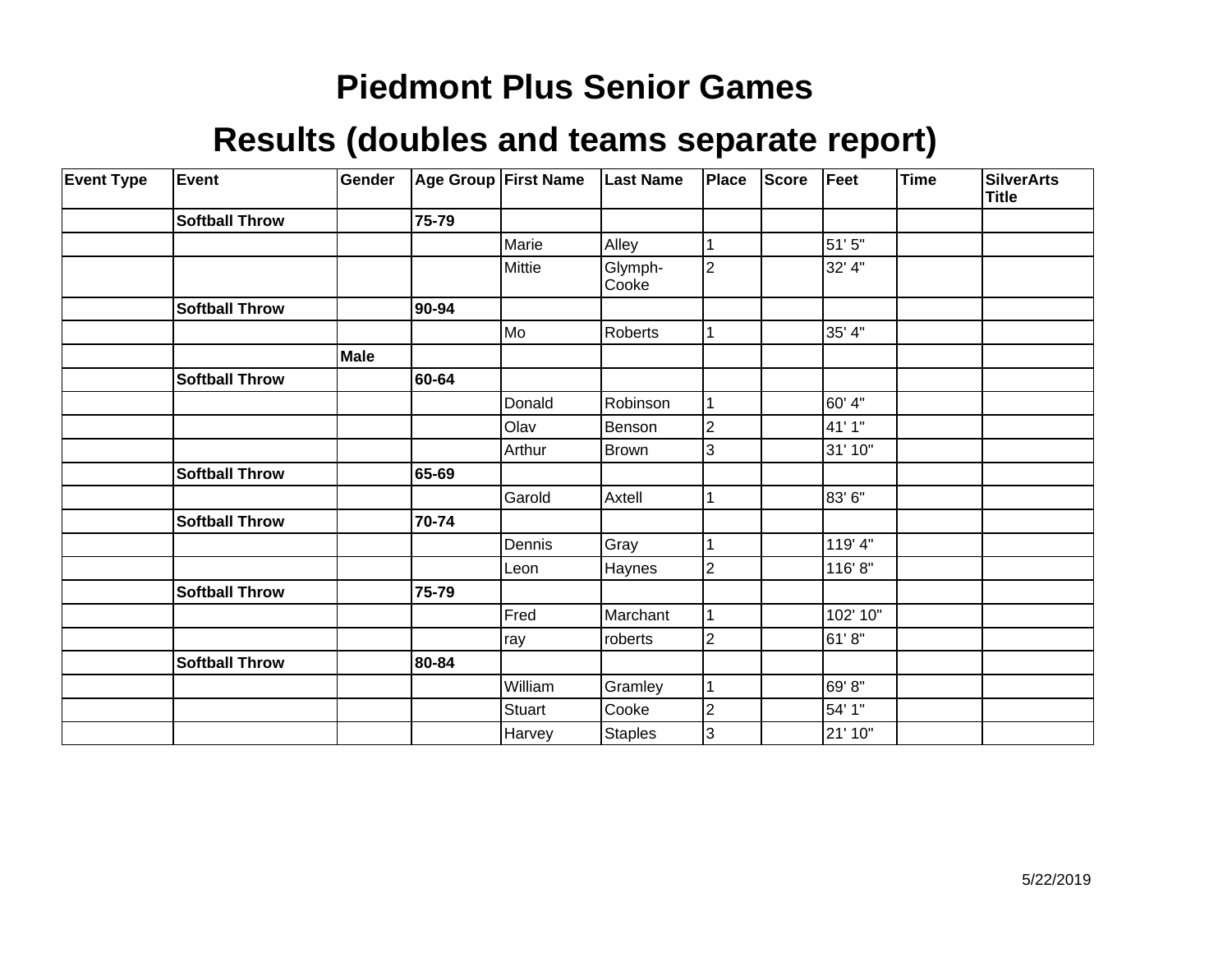| <b>Event Type</b> | Event                | Gender |       | Age Group First Name | <b>Last Name</b> | Place          | Score | Feet | <b>Time</b>          | <b>SilverArts</b><br><b>Title</b> |
|-------------------|----------------------|--------|-------|----------------------|------------------|----------------|-------|------|----------------------|-----------------------------------|
| Swimming          |                      |        |       |                      |                  |                |       |      |                      |                                   |
|                   | 100 Yd. Backstroke   |        |       |                      |                  |                |       |      |                      |                                   |
|                   |                      | Female |       |                      |                  |                |       |      |                      |                                   |
|                   | 100 Yd. Backstroke   |        | 65-69 |                      |                  |                |       |      |                      |                                   |
|                   |                      |        |       | Felixa               | Boutwell         | 1              |       |      | 00:02:10.8<br>300000 |                                   |
|                   |                      |        |       | Jayne                | Wright           | $\overline{2}$ |       |      | 00:02:12.3<br>100000 |                                   |
|                   | 100 Yd. Backstroke   |        | 70-74 |                      |                  |                |       |      |                      |                                   |
|                   |                      |        |       | Margaret<br>(Becky)  | McKenzie         | 1              |       |      | 00:02:40             |                                   |
|                   | 100 Yd. Backstroke   |        | 75-79 |                      |                  |                |       |      |                      |                                   |
|                   |                      |        |       | Jane                 | <b>Stewart</b>   | 1              |       |      | 00:02:07             |                                   |
|                   |                      | Male   |       |                      |                  |                |       |      |                      |                                   |
|                   | 100 Yd. Backstroke   |        | 55-59 |                      |                  |                |       |      |                      |                                   |
|                   |                      |        |       | Ben                  | Stamey           | 1              |       |      | 00:01:53.0<br>900000 |                                   |
|                   | 100 Yd. Backstroke   |        | 80-84 |                      |                  |                |       |      |                      |                                   |
|                   |                      |        |       | Mikal                | <b>Barnes</b>    | 1              |       |      | 00:02:04.0<br>600000 |                                   |
|                   | 100 Yd. Backstroke   |        | 85-89 |                      |                  |                |       |      |                      |                                   |
|                   |                      |        |       | William              | Shouse           | 1              |       |      | 00:02:06.7<br>500000 |                                   |
|                   | 100 Yd. Breaststroke |        |       |                      |                  |                |       |      |                      |                                   |
|                   |                      | Female |       |                      |                  |                |       |      |                      |                                   |
|                   | 100 Yd. Breaststroke |        | 50-54 |                      |                  |                |       |      |                      |                                   |
|                   |                      |        |       | Leslie               | Ancona<br>Baker  | 1              |       |      | 00:01:41.2<br>200000 |                                   |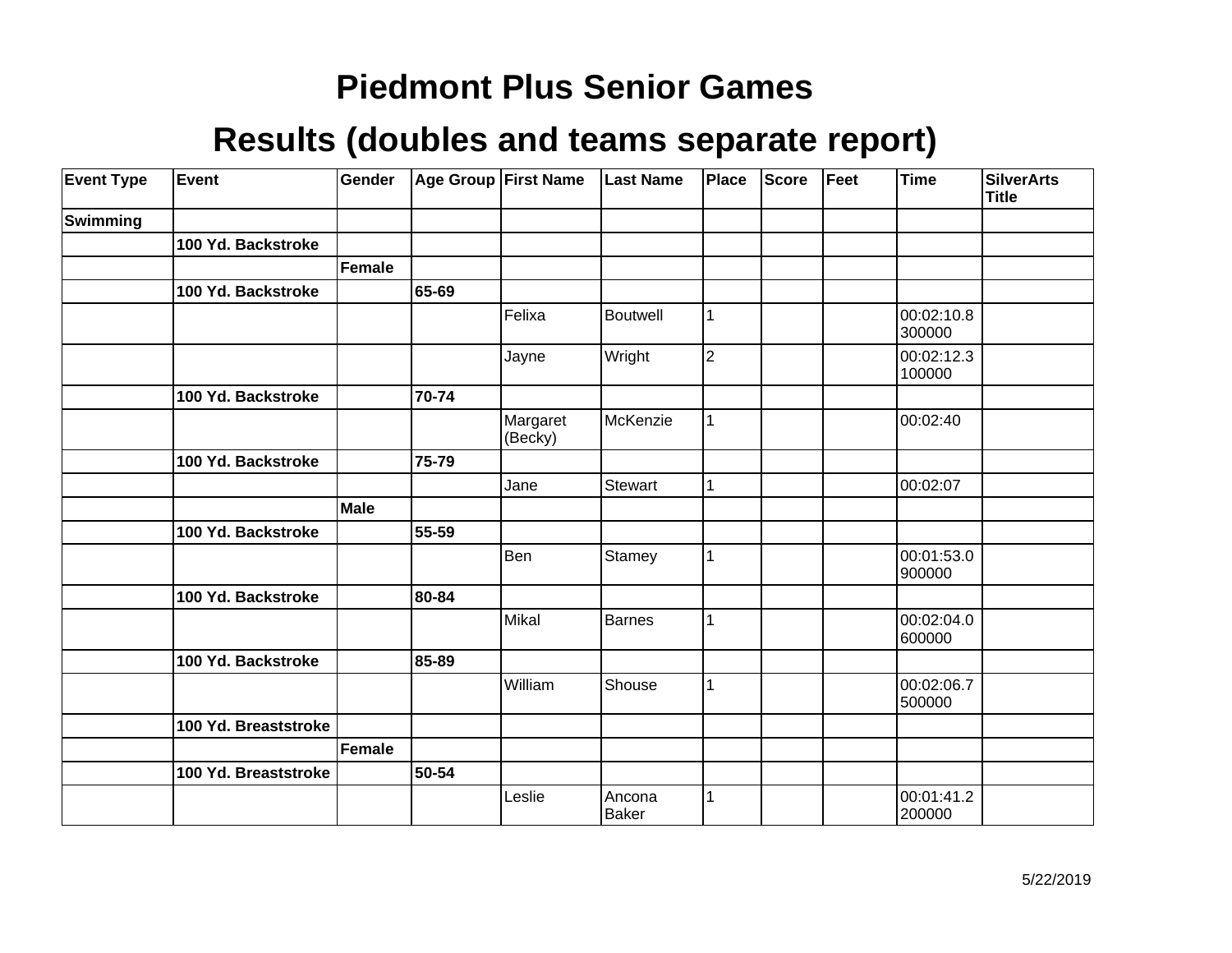| <b>Event Type</b> | Event                | Gender      |           | Age Group First Name | <b>Last Name</b> | Place          | <b>Score</b> | Feet | <b>Time</b>          | <b>SilverArts</b><br><b>Title</b> |
|-------------------|----------------------|-------------|-----------|----------------------|------------------|----------------|--------------|------|----------------------|-----------------------------------|
|                   | 100 Yd. Breaststroke |             | 65-69     |                      |                  |                |              |      |                      |                                   |
|                   |                      |             |           | Jayne                | Wright           | 1              |              |      | 00:02:33             |                                   |
|                   | 100 Yd. Breaststroke |             | 70-74     |                      |                  |                |              |      |                      |                                   |
|                   |                      |             |           | Peggy                | Jenks            |                |              |      | 00:02:51.0<br>600000 |                                   |
|                   |                      |             |           | Margaret<br>(Becky)  | McKenzie         | $\overline{2}$ |              |      | 00:03:17             |                                   |
|                   |                      | <b>Male</b> |           |                      |                  |                |              |      |                      |                                   |
|                   | 100 Yd. Breaststroke |             | $55 - 59$ |                      |                  |                |              |      |                      |                                   |
|                   |                      |             |           | Ben                  | Stamey           | 1              |              |      | 00:02:03.6<br>800000 |                                   |
|                   | 100 Yd. Breaststroke |             | 65-69     |                      |                  |                |              |      |                      |                                   |
|                   |                      |             |           | Jerry                | Sneed            | 1              |              |      | 00:02:05             |                                   |
|                   | 100 Yd. Breaststroke |             | 70-74     |                      |                  |                |              |      |                      |                                   |
|                   |                      |             |           | Ronald               | Riddle           | 1              |              |      | 00:02:14             |                                   |
|                   | 100 Yd. Butterfly    |             |           |                      |                  |                |              |      |                      |                                   |
|                   |                      | <b>Male</b> |           |                      |                  |                |              |      |                      |                                   |
|                   | 100 Yd. Butterfly    |             | 65-69     |                      |                  |                |              |      |                      |                                   |
|                   |                      |             |           | Jerry                | Sneed            | 1              |              |      | 00:01:56             |                                   |
|                   | 100 Yd. Freestyle    |             |           |                      |                  |                |              |      |                      |                                   |
|                   |                      | Female      |           |                      |                  |                |              |      |                      |                                   |
|                   | 100 Yd. Freestyle    |             | 50-54     |                      |                  |                |              |      |                      |                                   |
|                   |                      |             |           | Leslie               | Ancona<br>Baker  | 1              |              |      | 00:01:37             |                                   |
|                   | 100 Yd. Freestyle    |             | 60-64     |                      |                  |                |              |      |                      |                                   |
|                   |                      |             |           | Kathleen             | Hardison         | 1              |              |      | 00:01:15.1<br>300000 |                                   |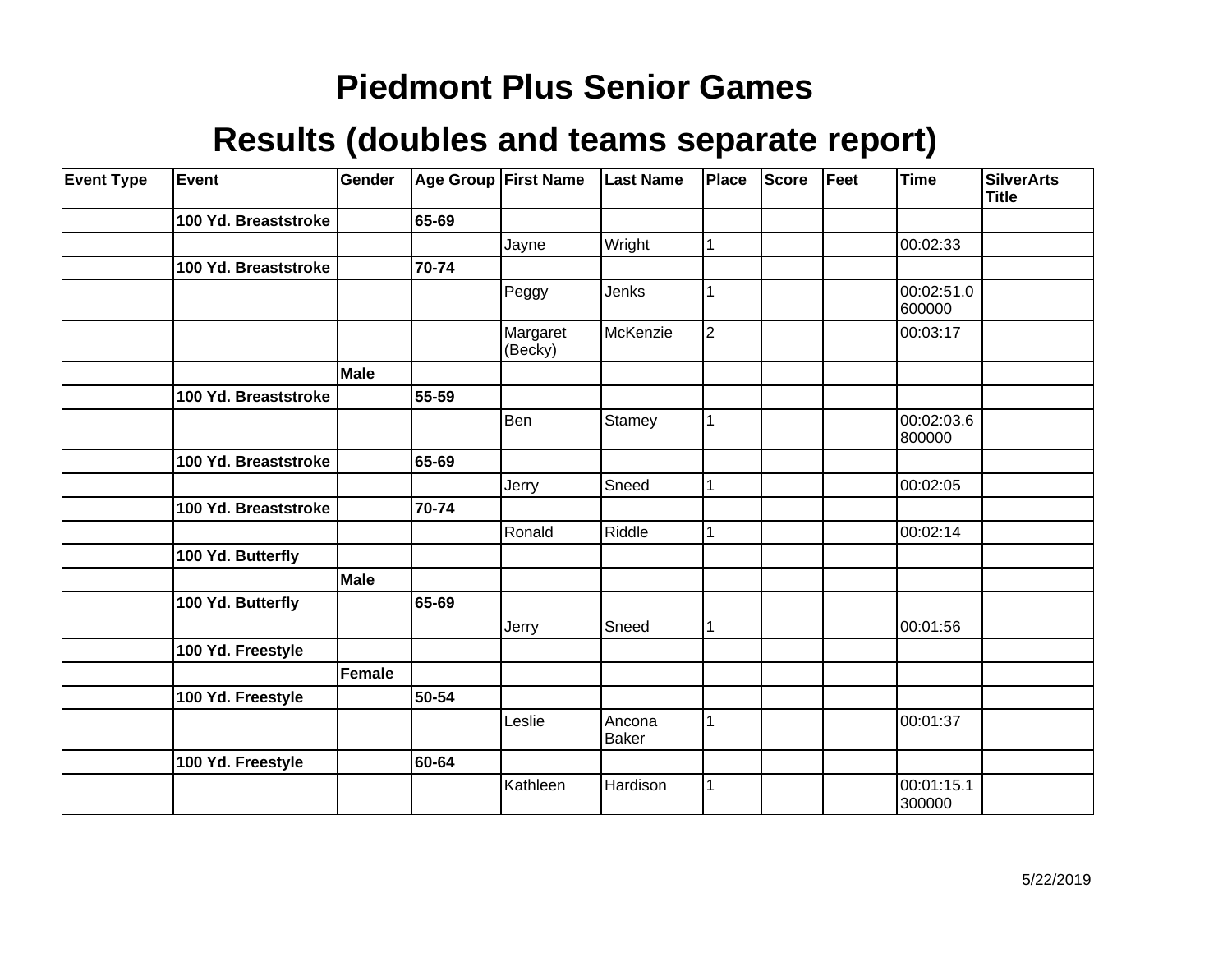| <b>Event Type</b> | Event                               | Gender        |           | Age Group First Name | <b>Last Name</b> | Place          | <b>Score</b> | Feet | <b>Time</b>          | <b>SilverArts</b><br><b>Title</b> |
|-------------------|-------------------------------------|---------------|-----------|----------------------|------------------|----------------|--------------|------|----------------------|-----------------------------------|
|                   | 100 Yd. Freestyle                   |               | 70-74     |                      |                  |                |              |      |                      |                                   |
|                   |                                     |               |           | Elizabeth            | Lamphear         |                |              |      | 00:02:07             |                                   |
|                   |                                     |               |           | Mary Ann             | Gardner          | $\overline{2}$ |              |      | 00:02:13.2<br>500000 |                                   |
|                   |                                     |               |           | Peggy                | Jenks            | 3              |              |      | 00:02:45.2<br>600000 |                                   |
|                   | 100 Yd. Freestyle                   |               | 75-79     |                      |                  |                |              |      |                      |                                   |
|                   |                                     |               |           | Jane                 | <b>Stewart</b>   |                |              |      | 00:01:48.8<br>800000 |                                   |
|                   |                                     |               |           | Mary                 | Wakeford         | $\overline{2}$ |              |      | 00:03:50             |                                   |
|                   |                                     | Male          |           |                      |                  |                |              |      |                      |                                   |
|                   | 100 Yd. Freestyle                   |               | 55-59     |                      |                  |                |              |      |                      |                                   |
|                   |                                     |               |           | Ben                  | Stamey           | 1              |              |      | 00:01:50.2<br>200000 |                                   |
|                   | 100 Yd. Freestyle                   |               | 70-74     |                      |                  |                |              |      |                      |                                   |
|                   |                                     |               |           | Tim                  | Kute             |                |              |      | 00:01:16             |                                   |
|                   |                                     |               |           | Ronald               | Riddle           | 2              |              |      | 00:01:55             |                                   |
|                   | 100 Yd. Freestyle                   |               | 80-84     |                      |                  |                |              |      |                      |                                   |
|                   |                                     |               |           | Terrence             | Radkin           | 1              |              |      | 00:02:10.8<br>100000 |                                   |
|                   | 100 Yd. Individual<br><b>Medley</b> |               |           |                      |                  |                |              |      |                      |                                   |
|                   |                                     | <b>Female</b> |           |                      |                  |                |              |      |                      |                                   |
|                   | 100 Yd. Individual<br><b>Medley</b> |               | $55 - 59$ |                      |                  |                |              |      |                      |                                   |
|                   |                                     |               |           | Cynthia              | Johnson          | 1              |              |      | 00:01:56             |                                   |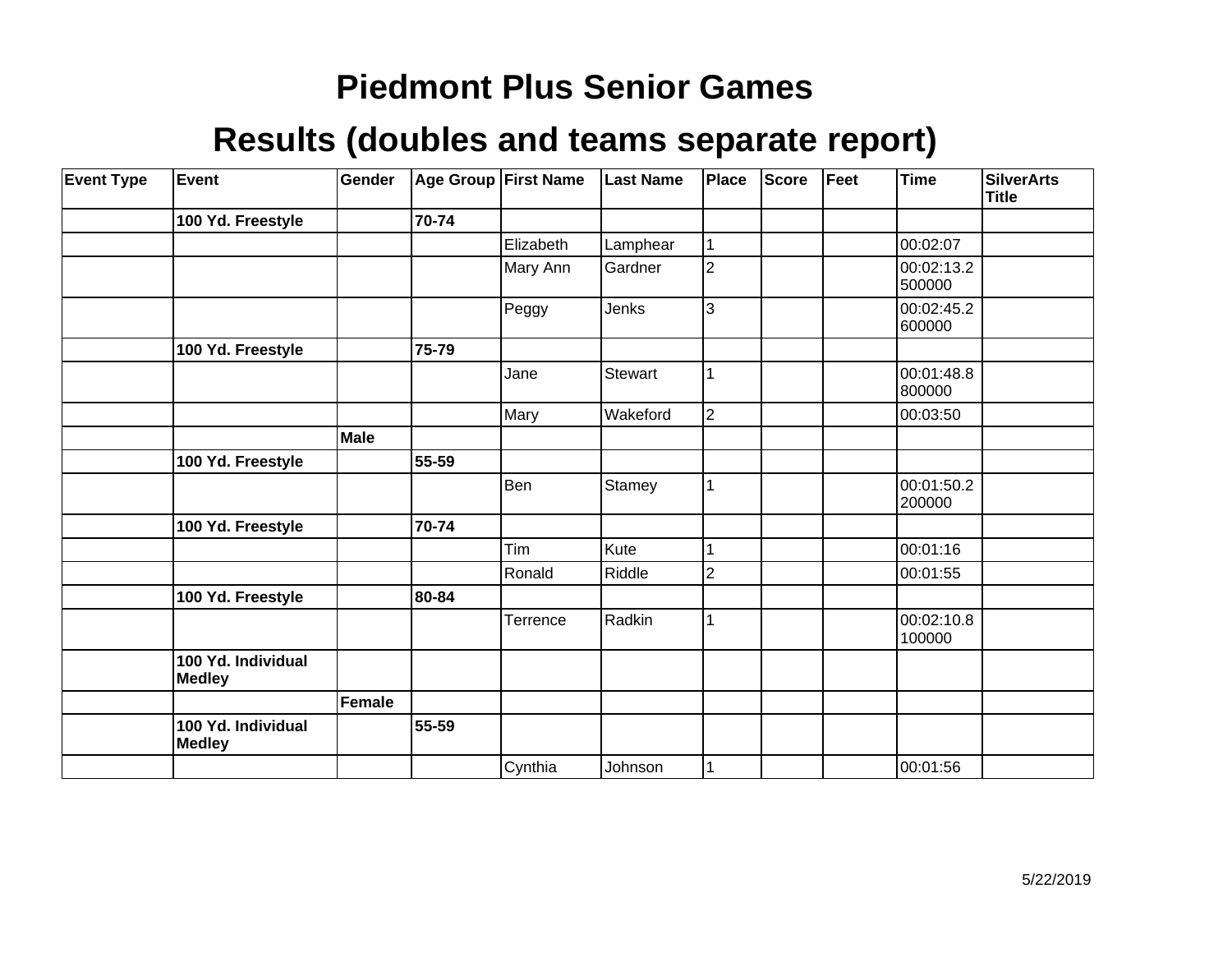| <b>Event Type</b> | Event                               | Gender        |       | Age Group First Name | <b>Last Name</b> | Place | <b>Score</b> | Feet | <b>Time</b>          | <b>SilverArts</b><br>Title |
|-------------------|-------------------------------------|---------------|-------|----------------------|------------------|-------|--------------|------|----------------------|----------------------------|
|                   |                                     | <b>Male</b>   |       |                      |                  |       |              |      |                      |                            |
|                   | 100 Yd. Individual<br><b>Medley</b> |               | 65-69 |                      |                  |       |              |      |                      |                            |
|                   |                                     |               |       | Jerry                | Sneed            | 1     |              |      | 00:01:47             |                            |
|                   | 200 Yd. Backstroke                  |               |       |                      |                  |       |              |      |                      |                            |
|                   |                                     | <b>Female</b> |       |                      |                  |       |              |      |                      |                            |
|                   | 200 Yd. Backstroke                  |               | 65-69 |                      |                  |       |              |      |                      |                            |
|                   |                                     |               |       | Felixa               | <b>Boutwell</b>  |       |              |      | 00:04:51.1<br>600000 |                            |
|                   |                                     | Male          |       |                      |                  |       |              |      |                      |                            |
|                   | 200 Yd. Backstroke                  |               | 80-84 |                      |                  |       |              |      |                      |                            |
|                   |                                     |               |       | Mikal                | Barnes           |       |              |      | 00:04:28.7<br>500000 |                            |
|                   | 200 Yd. Backstroke                  |               | 85-89 |                      |                  |       |              |      |                      |                            |
|                   |                                     |               |       | William              | Shouse           |       |              |      | 00:04:30.1<br>000000 |                            |
|                   | 200 Yd. Breaststroke                |               |       |                      |                  |       |              |      |                      |                            |
|                   |                                     | Female        |       |                      |                  |       |              |      |                      |                            |
|                   | 200 Yd. Breaststroke                |               | 50-54 |                      |                  |       |              |      |                      |                            |
|                   |                                     |               |       | Leslie               | Ancona<br>Baker  | 1     |              |      | 00:03:40             |                            |
|                   |                                     | Male          |       |                      |                  |       |              |      |                      |                            |
|                   | 200 Yd. Breaststroke                |               | 65-69 |                      |                  |       |              |      |                      |                            |
|                   |                                     |               |       | Jerry                | Sneed            |       |              |      | 00:04:21             |                            |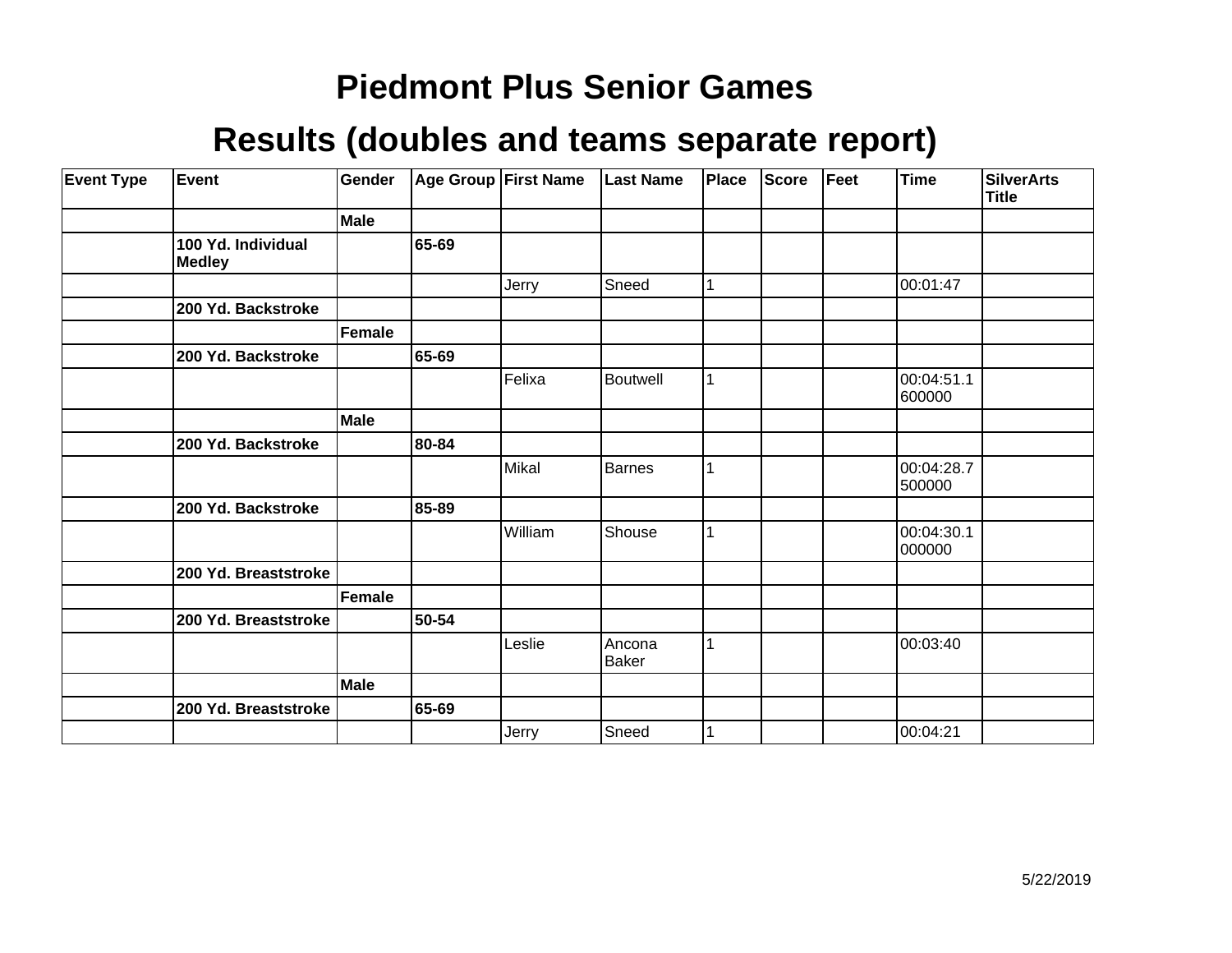| <b>Event Type</b> | Event                               | Gender |       | Age Group   First Name | <b>Last Name</b> | Place          | <b>Score</b> | Feet | Time                 | SilverArts<br><b>Title</b> |
|-------------------|-------------------------------------|--------|-------|------------------------|------------------|----------------|--------------|------|----------------------|----------------------------|
|                   | 200 Yd. Freestyle                   |        |       |                        |                  |                |              |      |                      |                            |
|                   |                                     | Female |       |                        |                  |                |              |      |                      |                            |
|                   | 200 Yd. Freestyle                   |        | 60-64 |                        |                  |                |              |      |                      |                            |
|                   |                                     |        |       | Kathleen               | Hardison         |                |              |      | 00:02:51.9<br>700000 |                            |
|                   | 200 Yd. Freestyle                   |        | 70-74 |                        |                  |                |              |      |                      |                            |
|                   |                                     |        |       | Elizabeth              | Lamphear         |                |              |      | 00:04:38             |                            |
|                   |                                     |        |       | Mary Ann               | Gardner          | $\overline{2}$ |              |      | 00:04:45             |                            |
|                   | 200 Yd. Freestyle                   |        | 75-79 |                        |                  |                |              |      |                      |                            |
|                   |                                     |        |       | Jane                   | Stewart          |                |              |      | 00:03:51.9<br>700000 |                            |
|                   |                                     | Male   |       |                        |                  |                |              |      |                      |                            |
|                   | 200 Yd. Freestyle                   |        | 80-84 |                        |                  |                |              |      |                      |                            |
|                   |                                     |        |       | Terrence               | Radkin           |                |              |      | 00:04:34.2<br>200000 |                            |
|                   | 200 Yd. Individual<br><b>Medley</b> |        |       |                        |                  |                |              |      |                      |                            |
|                   |                                     | Male   |       |                        |                  |                |              |      |                      |                            |
|                   | 200 Yd. Individual<br><b>Medley</b> |        | 65-69 |                        |                  |                |              |      |                      |                            |
|                   |                                     |        |       | Jerry                  | Sneed            |                |              |      | 00:04:07             |                            |
|                   | 200 Yd. Individual<br><b>Medley</b> |        | 70-74 |                        |                  |                |              |      |                      |                            |
|                   |                                     |        |       | Tim                    | Kute             |                |              |      | 00:03:16.6<br>700000 |                            |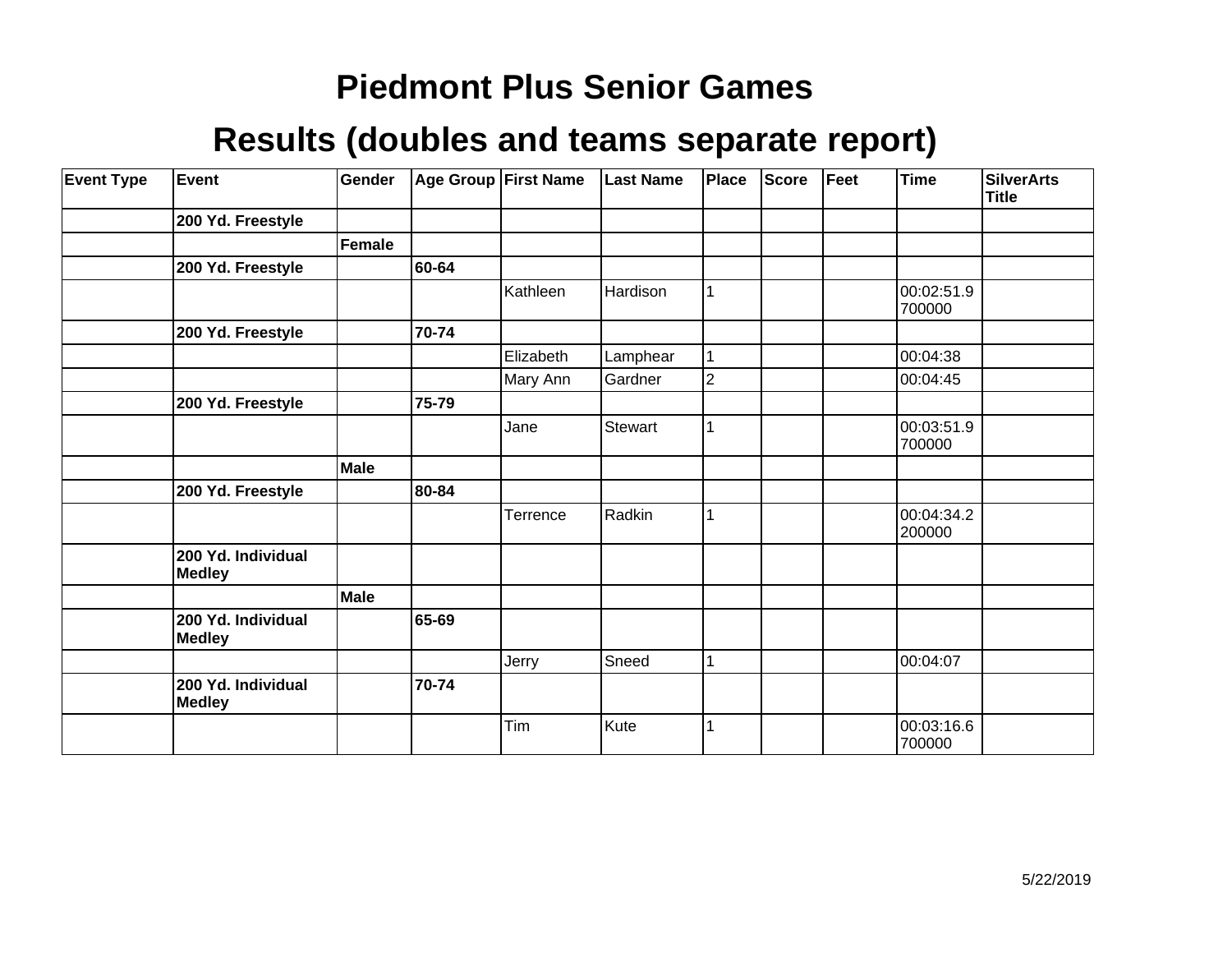| <b>Event Type</b> | Event                               | Gender        |       | Age Group First Name | <b>Last Name</b> | Place          | <b>Score</b> | Feet | <b>Time</b>          | <b>SilverArts</b><br>Title |
|-------------------|-------------------------------------|---------------|-------|----------------------|------------------|----------------|--------------|------|----------------------|----------------------------|
|                   | 400 Yd. Individual<br><b>Medley</b> |               |       |                      |                  |                |              |      |                      |                            |
|                   |                                     | <b>Male</b>   |       |                      |                  |                |              |      |                      |                            |
|                   | 400 Yd. Individual<br><b>Medley</b> |               | 70-74 |                      |                  |                |              |      |                      |                            |
|                   |                                     |               |       | Tim                  | Kute             | 1              |              |      | 00:06:40             |                            |
|                   | 50 Yd. Backstroke                   |               |       |                      |                  |                |              |      |                      |                            |
|                   |                                     | <b>Female</b> |       |                      |                  |                |              |      |                      |                            |
|                   | 50 Yd. Backstroke                   |               | 50-54 |                      |                  |                |              |      |                      |                            |
|                   |                                     |               |       | Leslie               | Ancona<br>Baker  | 1              |              |      | 00:00:52.9<br>100000 |                            |
|                   | 50 Yd. Backstroke                   |               | 60-64 |                      |                  |                |              |      |                      |                            |
|                   |                                     |               |       | Kathleen             | Hardison         | 1              |              |      | 00:00:44.3<br>500000 |                            |
|                   | 50 Yd. Backstroke                   |               | 65-69 |                      |                  |                |              |      |                      |                            |
|                   |                                     |               |       | Felixa               | Boutwell         | 1              |              |      | 00:00:50.0<br>300000 |                            |
|                   |                                     |               |       | Jayne                | Wright           | $\overline{2}$ |              |      | 00:00:55.3<br>400000 |                            |
|                   | 50 Yd. Backstroke                   |               | 70-74 |                      |                  |                |              |      |                      |                            |
|                   |                                     |               |       | Margaret<br>(Becky)  | McKenzie         | 1              |              |      | 00:01:07.6<br>500000 |                            |
|                   |                                     |               |       | Elizabeth            | Lamphear         | $\overline{2}$ |              |      | 00:01:20.0<br>600000 |                            |
|                   |                                     |               |       | Christina            | Bogunia          | 3              |              |      | 00:01:23.6<br>300000 |                            |
|                   | 50 Yd. Backstroke                   |               | 75-79 |                      |                  |                |              |      |                      |                            |
|                   |                                     |               |       | Jane                 | Stewart          | 1              |              |      | 00:00:58.7<br>200000 |                            |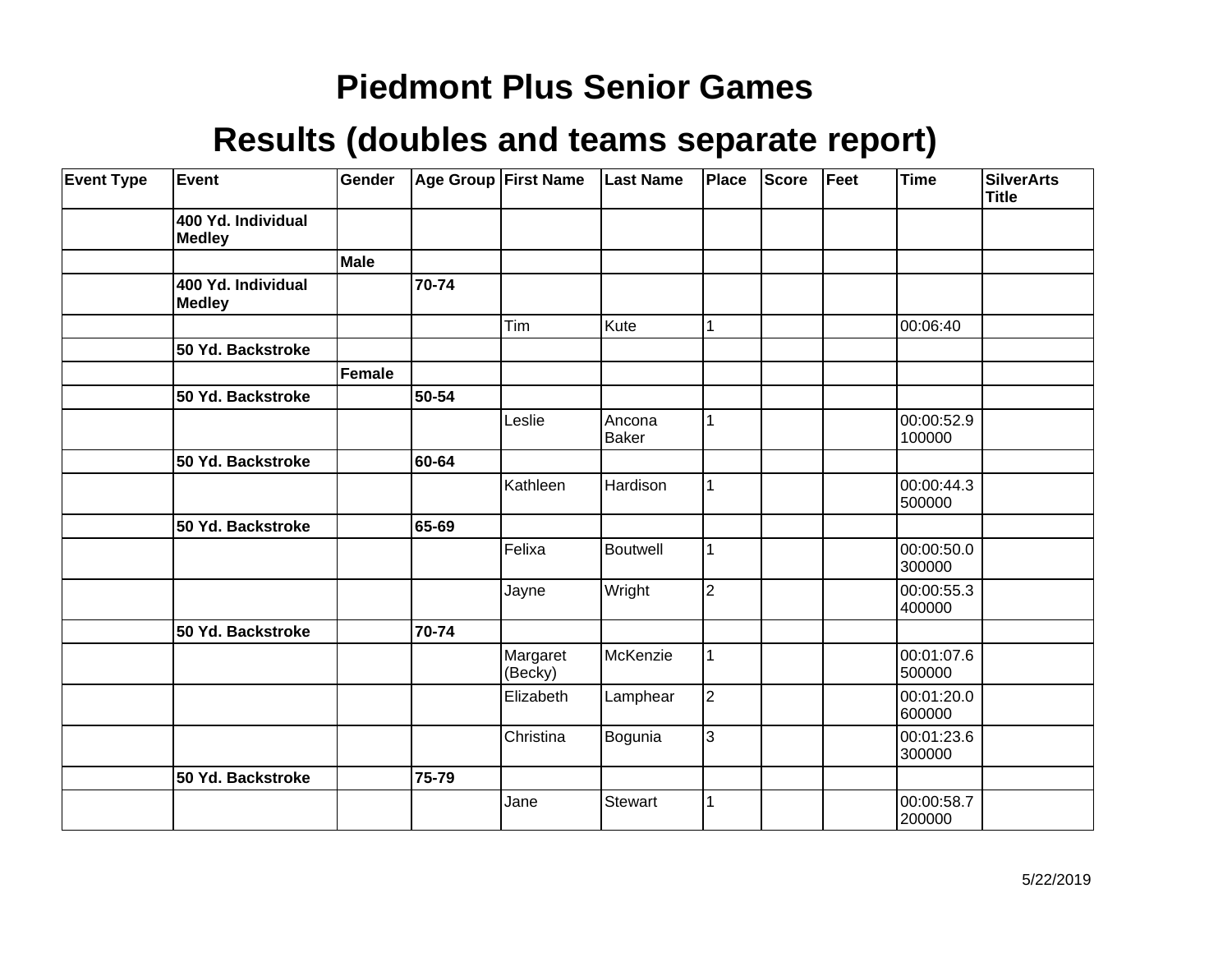| <b>Event Type</b> | Event               | Gender |       | Age Group First Name | <b>Last Name</b>       | Place          | <b>Score</b> | Feet | <b>Time</b>          | <b>SilverArts</b><br><b>Title</b> |
|-------------------|---------------------|--------|-------|----------------------|------------------------|----------------|--------------|------|----------------------|-----------------------------------|
|                   |                     | Male   |       |                      |                        |                |              |      |                      |                                   |
|                   | 50 Yd. Backstroke   |        | 55-59 |                      |                        |                |              |      |                      |                                   |
|                   |                     |        |       | Ben                  | Stamey                 | 1              |              |      | 00:00:51.7<br>100000 |                                   |
|                   | 50 Yd. Backstroke   |        | 80-84 |                      |                        |                |              |      |                      |                                   |
|                   |                     |        |       | Mikal                | Barnes                 |                |              |      | 00:00:58.2<br>800000 |                                   |
|                   | 50 Yd. Breaststroke |        |       |                      |                        |                |              |      |                      |                                   |
|                   |                     | Female |       |                      |                        |                |              |      |                      |                                   |
|                   | 50 Yd. Breaststroke |        | 50-54 |                      |                        |                |              |      |                      |                                   |
|                   |                     |        |       | Leslie               | Ancona<br><b>Baker</b> |                |              |      | 00:00:48.4<br>700000 |                                   |
|                   | 50 Yd. Breaststroke |        | 55-59 |                      |                        |                |              |      |                      |                                   |
|                   |                     |        |       | Cynthia              | Johnson                | 1              |              |      | 00:00:59.3<br>100000 |                                   |
|                   | 50 Yd. Breaststroke |        | 65-69 |                      |                        |                |              |      |                      |                                   |
|                   |                     |        |       | Jayne                | Wright                 |                |              |      | 00:01:07.9<br>100000 |                                   |
|                   |                     |        |       | Felixa               | Boutwell               | $\overline{2}$ |              |      | 00:01:10.0<br>700000 |                                   |
|                   | 50 Yd. Breaststroke |        | 70-74 |                      |                        |                |              |      |                      |                                   |
|                   |                     |        |       | Peggy                | Jenks                  |                |              |      | 00:01:13.8<br>100000 |                                   |
|                   |                     |        |       | Margaret<br>(Becky)  | McKenzie               | $ 2\rangle$    |              |      | 00:01:23.0<br>900000 |                                   |
|                   |                     |        |       | Christina            | Bogunia                | 3              |              |      | 00:01:33.1<br>900000 |                                   |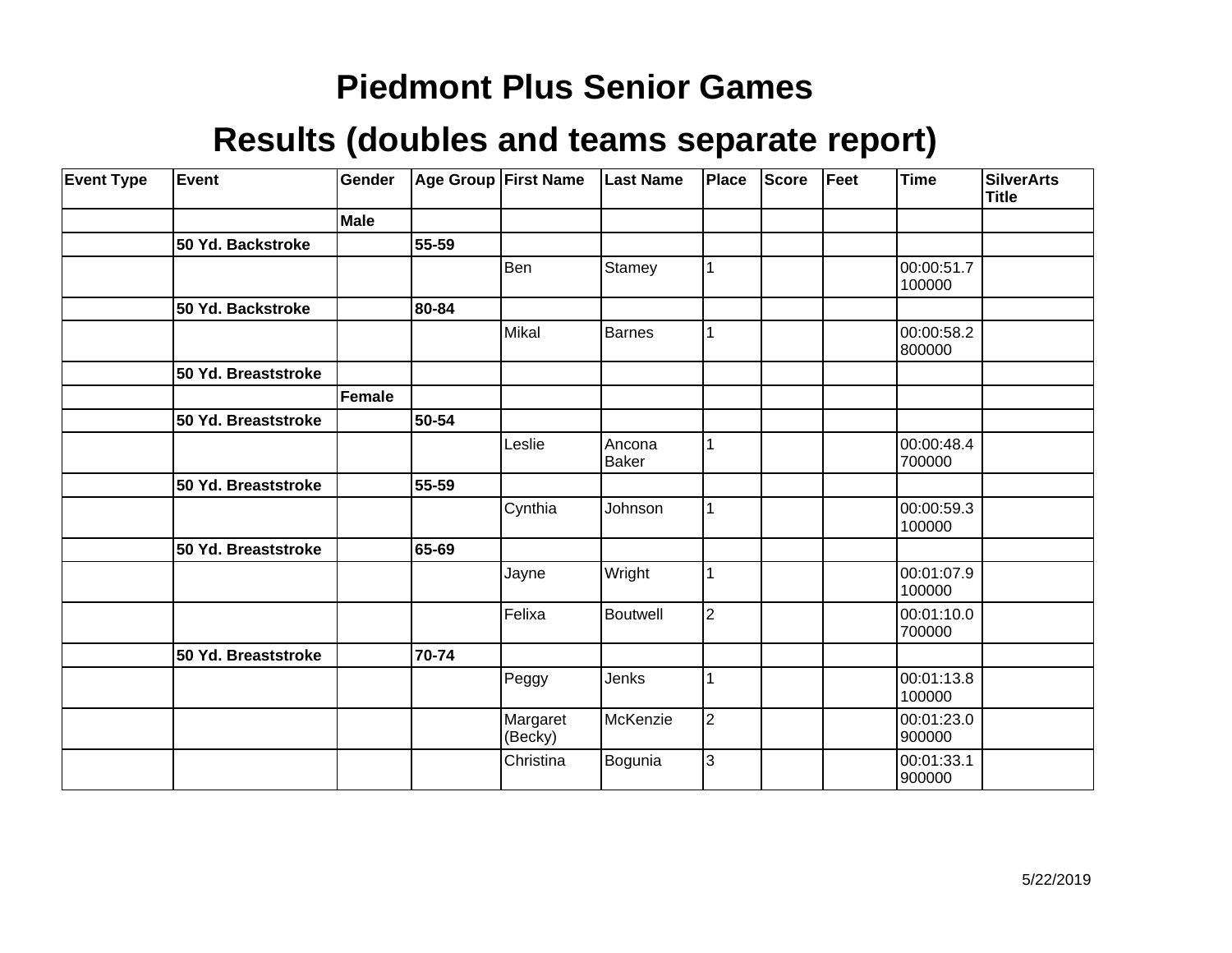| <b>Event Type</b> | Event               | Gender |       | Age Group First Name | <b>Last Name</b>       | Place | Score | Feet | <b>Time</b>          | <b>SilverArts</b><br><b>Title</b> |
|-------------------|---------------------|--------|-------|----------------------|------------------------|-------|-------|------|----------------------|-----------------------------------|
|                   |                     | Male   |       |                      |                        |       |       |      |                      |                                   |
|                   | 50 Yd. Breaststroke |        | 55-59 |                      |                        |       |       |      |                      |                                   |
|                   |                     |        |       | Ben                  | Stamey                 | 1     |       |      | 00:00:58.7<br>800000 |                                   |
|                   | 50 Yd. Breaststroke |        | 70-74 |                      |                        |       |       |      |                      |                                   |
|                   |                     |        |       | Ronald               | Riddle                 |       |       |      | 00:00:59.5<br>600000 |                                   |
|                   | 50 Yd. Breaststroke |        | 80-84 |                      |                        |       |       |      |                      |                                   |
|                   |                     |        |       | Mikal                | <b>Barnes</b>          | 1     |       |      | 00:00:56.1<br>600000 |                                   |
|                   | 50 Yd. Butterfly    |        |       |                      |                        |       |       |      |                      |                                   |
|                   |                     | Male   |       |                      |                        |       |       |      |                      |                                   |
|                   | 50 Yd. Butterfly    |        | 65-69 |                      |                        |       |       |      |                      |                                   |
|                   |                     |        |       | Jerry                | Sneed                  |       |       |      | 00:58:12             |                                   |
|                   | 50 Yd. Freestyle    |        |       |                      |                        |       |       |      |                      |                                   |
|                   |                     | Female |       |                      |                        |       |       |      |                      |                                   |
|                   | 50 Yd. Freestyle    |        | 50-54 |                      |                        |       |       |      |                      |                                   |
|                   |                     |        |       | Leslie               | Ancona<br><b>Baker</b> |       |       |      | 00:00:42.2<br>200000 |                                   |
|                   | 50 Yd. Freestyle    |        | 55-59 |                      |                        |       |       |      |                      |                                   |
|                   |                     |        |       | Cynthia              | Johnson                | 1     |       |      | 00:00:39             |                                   |
|                   | 50 Yd. Freestyle    |        | 60-64 |                      |                        |       |       |      |                      |                                   |
|                   |                     |        |       | Kathleen             | Hardison               | 1     |       |      | 00:00:33.1<br>800000 |                                   |
|                   | 50 Yd. Freestyle    |        | 65-69 |                      |                        |       |       |      |                      |                                   |
|                   |                     |        |       | Felixa               | Boutwell               |       |       |      | 00:00:49             |                                   |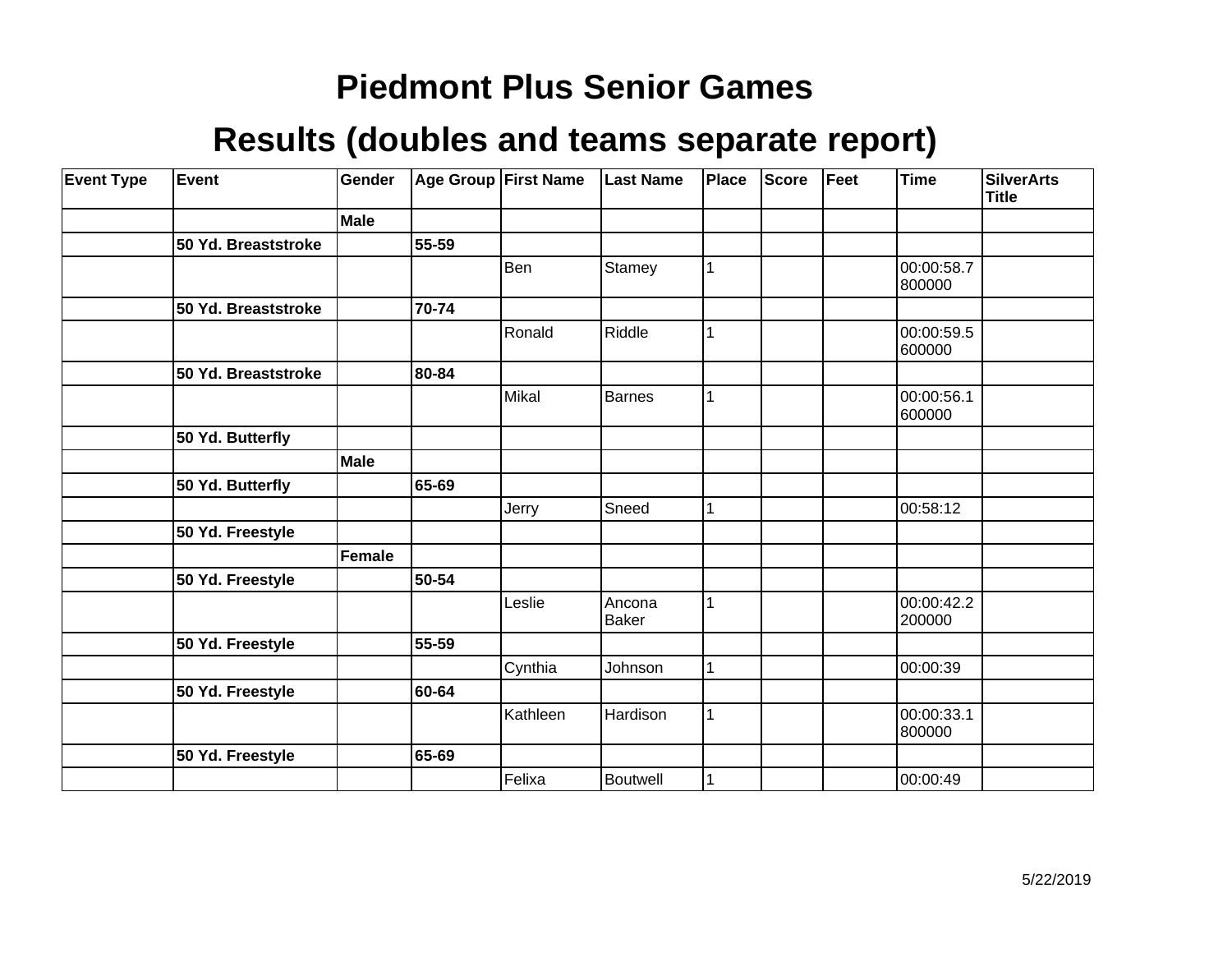| <b>Event Type</b> | Event            | Gender |       | Age Group First Name | <b>Last Name</b> | Place          | <b>Score</b> | Feet | <b>Time</b>          | SilverArts<br><b>Title</b> |
|-------------------|------------------|--------|-------|----------------------|------------------|----------------|--------------|------|----------------------|----------------------------|
|                   | 50 Yd. Freestyle |        | 70-74 |                      |                  |                |              |      |                      |                            |
|                   |                  |        |       | Elizabeth            | Lamphear         |                |              |      | 00:00:55.0<br>300000 |                            |
|                   |                  |        |       | Mary Ann             | Gardner          | $\overline{2}$ |              |      | 00:00:59.3<br>800000 |                            |
|                   |                  |        |       | Christina            | Bogunia          | 3              |              |      | 00:01:02             |                            |
|                   | 50 Yd. Freestyle |        | 75-79 |                      |                  |                |              |      |                      |                            |
|                   |                  |        |       | Jane                 | <b>Stewart</b>   |                |              |      | 00:00:45.8<br>100000 |                            |
|                   |                  |        |       | Mary                 | Wakeford         | $\overline{2}$ |              |      | 00:01:27             |                            |
|                   |                  | Male   |       |                      |                  |                |              |      |                      |                            |
|                   | 50 Yd. Freestyle |        | 55-59 |                      |                  |                |              |      |                      |                            |
|                   |                  |        |       | Ben                  | Stamey           |                |              |      | 00:00:43.0<br>500000 |                            |
|                   | 50 Yd. Freestyle |        | 70-74 |                      |                  |                |              |      |                      |                            |
|                   |                  |        |       | Tim                  | Kute             |                |              |      | 00:00:34             |                            |
|                   |                  |        |       | Ronald               | Riddle           | $\overline{2}$ |              |      | 00:00:50.5<br>300000 |                            |
|                   | 50 Yd. Freestyle |        | 80-84 |                      |                  |                |              |      |                      |                            |
|                   |                  |        |       | Mikal                | Barnes           |                |              |      | 00:00:47.1<br>900000 |                            |
|                   |                  |        |       | Terrence             | Radkin           | $\overline{2}$ |              |      | 00:00:58.1<br>200000 |                            |
|                   | 50 Yd. Freestyle |        | 85-89 |                      |                  |                |              |      |                      |                            |
|                   |                  |        |       | William              | Shouse           |                |              |      | 00:01:01             |                            |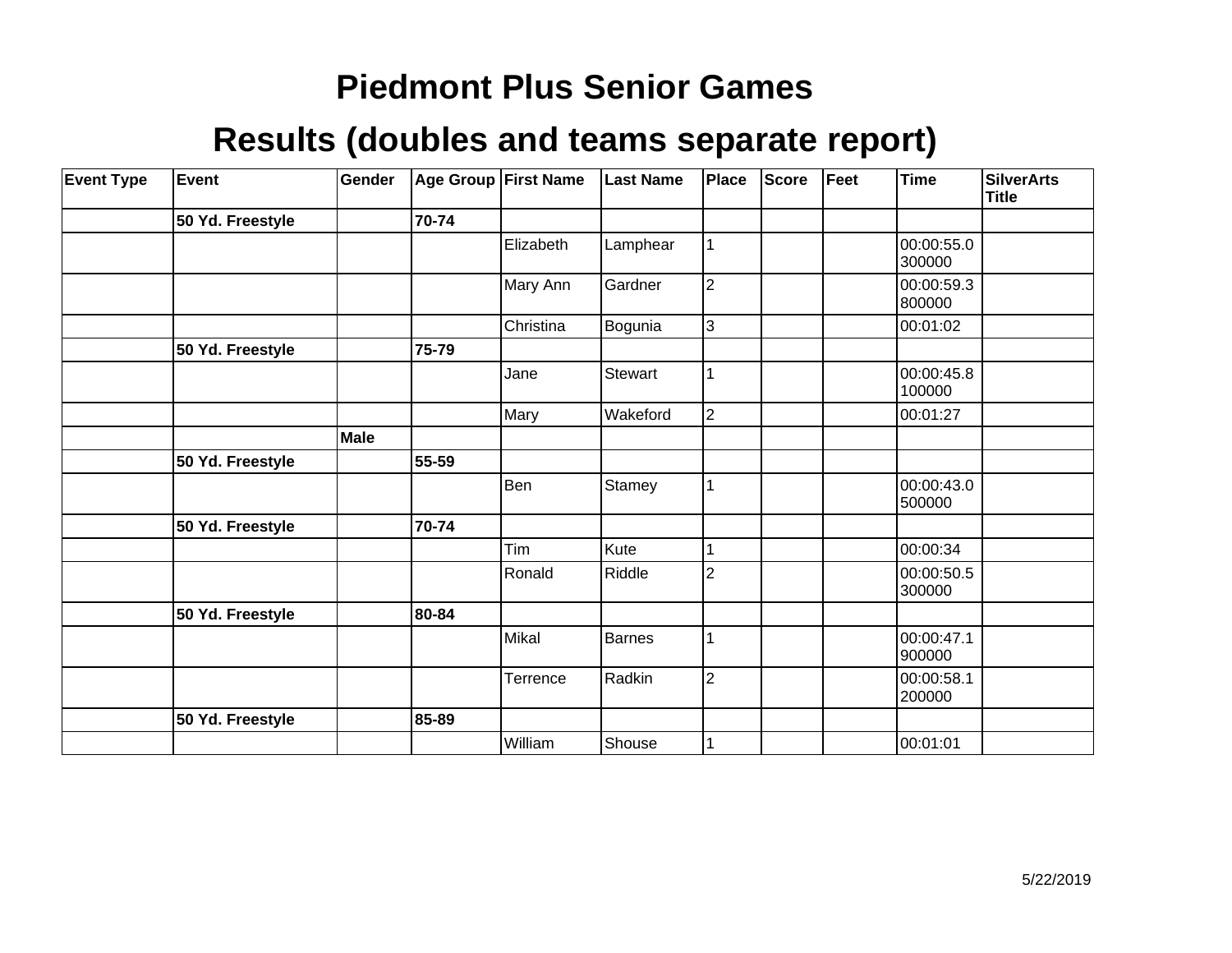| <b>Event Type</b>   | Event                       | Gender      |       | Age Group First Name | <b>Last Name</b> | Place          | <b>Score</b> | Feet | <b>Time</b>          | <b>SilverArts</b><br><b>Title</b> |
|---------------------|-----------------------------|-------------|-------|----------------------|------------------|----------------|--------------|------|----------------------|-----------------------------------|
|                     | 500 Yd. Freestyle           |             |       |                      |                  |                |              |      |                      |                                   |
|                     |                             | Female      |       |                      |                  |                |              |      |                      |                                   |
|                     | 500 Yd. Freestyle           |             | 75-79 |                      |                  |                |              |      |                      |                                   |
|                     |                             |             |       | Jane                 | <b>Stewart</b>   |                |              |      | 00:10:26.5<br>400000 |                                   |
|                     |                             | Male        |       |                      |                  |                |              |      |                      |                                   |
|                     | 500 Yd. Freestyle           |             | 80-84 |                      |                  |                |              |      |                      |                                   |
|                     |                             |             |       | Mikal                | Barnes           |                |              |      | 00:10:53             |                                   |
| <b>Table Tennis</b> |                             |             |       |                      |                  |                |              |      |                      |                                   |
|                     | <b>Table Tennis Singles</b> |             |       |                      |                  |                |              |      |                      |                                   |
|                     |                             | Female      |       |                      |                  |                |              |      |                      |                                   |
|                     | <b>Table Tennis Singles</b> |             | 55-59 |                      |                  |                |              |      |                      |                                   |
|                     |                             |             |       | Sherie               | Carico           |                |              |      |                      |                                   |
|                     | <b>Table Tennis Singles</b> |             | 60-64 |                      |                  |                |              |      |                      |                                   |
|                     |                             |             |       | Melanie              | Newsome          |                |              |      |                      |                                   |
|                     |                             |             |       | Julia                | Schafer          | $\overline{2}$ |              |      |                      |                                   |
|                     |                             |             |       | Pamela               | Farabee          | 3              |              |      |                      |                                   |
|                     |                             | <b>Male</b> |       |                      |                  |                |              |      |                      |                                   |
|                     | <b>Table Tennis Singles</b> |             | 50-54 |                      |                  |                |              |      |                      |                                   |
|                     |                             |             |       | Joseph               | Stewart          |                |              |      |                      |                                   |
|                     | <b>Table Tennis Singles</b> |             | 55-59 |                      |                  |                |              |      |                      |                                   |
|                     |                             |             |       | Luis                 | Guerra           | $\overline{2}$ |              |      |                      |                                   |
|                     | <b>Table Tennis Singles</b> |             | 60-64 |                      |                  |                |              |      |                      |                                   |
|                     |                             |             |       | <b>JAY</b>           | <b>FARABEE</b>   |                |              |      |                      |                                   |
|                     |                             |             |       | Basil                | Agard            | $\overline{2}$ |              |      |                      |                                   |
|                     |                             |             |       | Robin                | Lipford          | 3              |              |      |                      |                                   |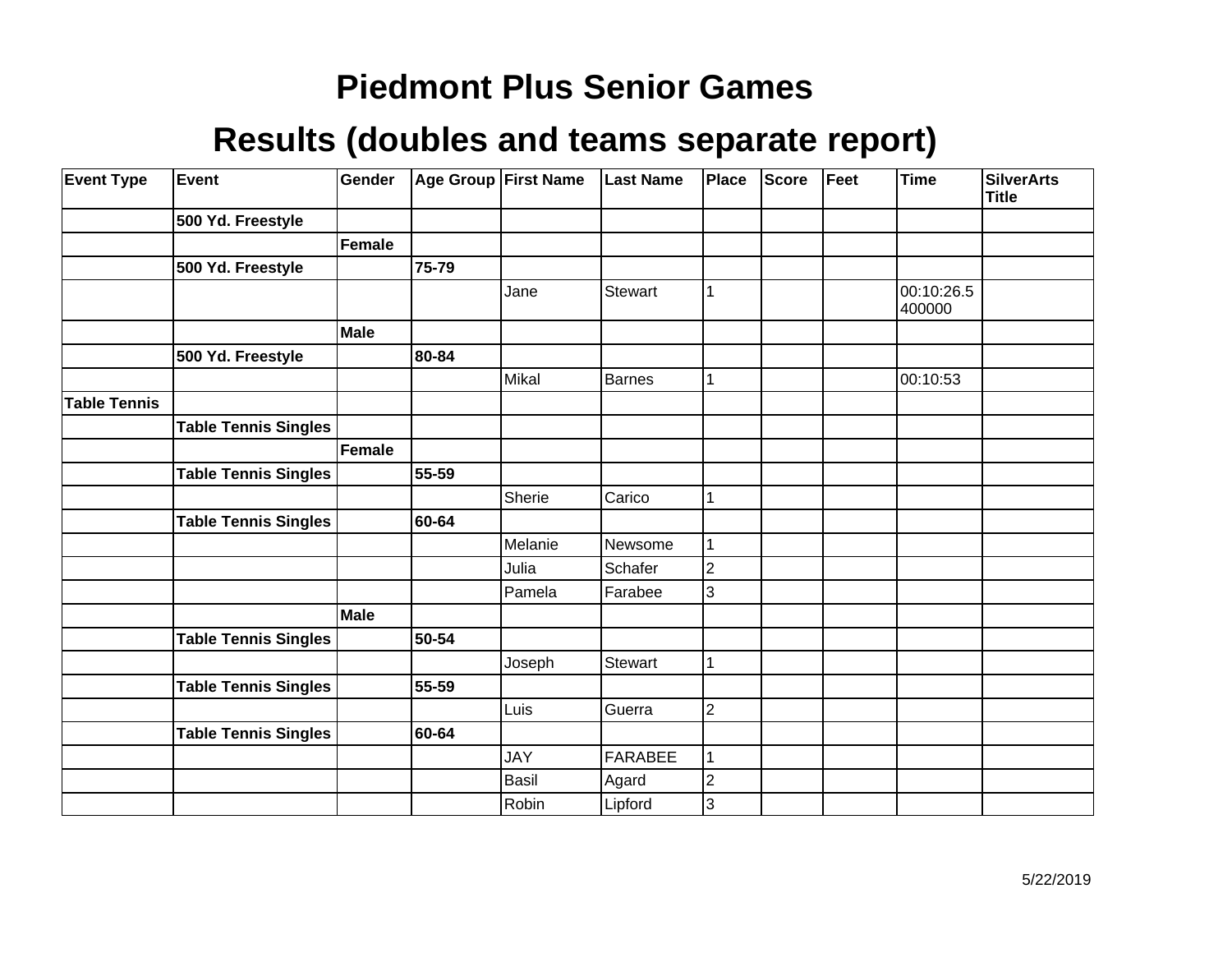| <b>Event Type</b> | Event                       | Gender | Age Group First Name |          | <b>Last Name</b>     | Place          | <b>Score</b> | Feet | Time                 | <b>SilverArts</b><br><b>Title</b> |
|-------------------|-----------------------------|--------|----------------------|----------|----------------------|----------------|--------------|------|----------------------|-----------------------------------|
|                   | <b>Table Tennis Singles</b> |        | 65-69                |          |                      |                |              |      |                      |                                   |
|                   |                             |        |                      | James    | Brantley             | 1              |              |      |                      |                                   |
|                   |                             |        |                      | Ken      | Fenstermake 2        |                |              |      |                      |                                   |
|                   |                             |        |                      | Patrick  | Lortie               | 3              |              |      |                      |                                   |
|                   | <b>Table Tennis Singles</b> |        | 70-74                |          |                      |                |              |      |                      |                                   |
|                   |                             |        |                      | Albert   | Noda                 |                |              |      |                      |                                   |
|                   | Table Tennis Singles        |        | 75-79                |          |                      |                |              |      |                      |                                   |
|                   |                             |        |                      | Mack     | Sawyer               | 1              |              |      |                      |                                   |
|                   | <b>Table Tennis Singles</b> |        | 80-84                |          |                      |                |              |      |                      |                                   |
|                   |                             |        |                      | Harry    | Parrish              |                |              |      |                      |                                   |
|                   |                             |        |                      | Raymond  | Schehr               | $\overline{c}$ |              |      |                      |                                   |
|                   |                             |        |                      | David    | Cross                | 3              |              |      |                      |                                   |
| <b>Track</b>      |                             |        |                      |          |                      |                |              |      |                      |                                   |
|                   | 100 Meter Dash              |        |                      |          |                      |                |              |      |                      |                                   |
|                   |                             | Female |                      |          |                      |                |              |      |                      |                                   |
|                   | 100 Meter Dash              |        | 70-74                |          |                      |                |              |      |                      |                                   |
|                   |                             |        |                      | Marian L | Dalton               |                |              |      | 00:00:31.2<br>100000 |                                   |
|                   |                             |        |                      | Joyce    | Fowler<br>Richardson | $\overline{2}$ |              |      | 00:00:37.1<br>700000 |                                   |
|                   | 100 Meter Dash              |        | 75-79                |          |                      |                |              |      |                      |                                   |
|                   |                             |        |                      | Sylvia   | Kiker                |                |              |      | 00:37:16             |                                   |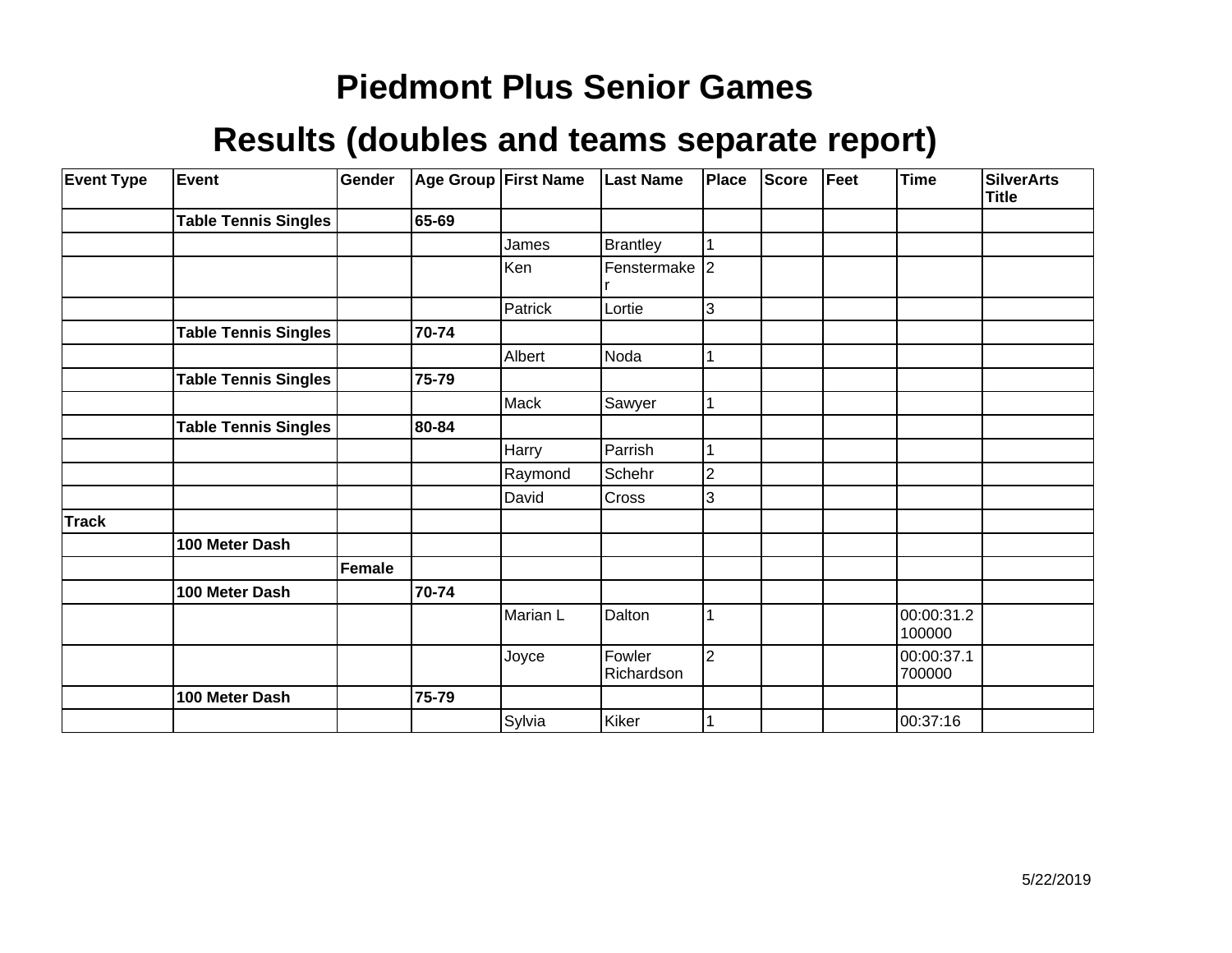| <b>Event Type</b> | Event          | Gender      |       | Age Group First Name | <b>Last Name</b> | Place          | Score | Feet | <b>Time</b>          | <b>SilverArts</b><br><b>Title</b> |
|-------------------|----------------|-------------|-------|----------------------|------------------|----------------|-------|------|----------------------|-----------------------------------|
|                   |                | <b>Male</b> |       |                      |                  |                |       |      |                      |                                   |
|                   | 100 Meter Dash |             | 50-54 |                      |                  |                |       |      |                      |                                   |
|                   |                |             |       | gaither              | jenkins          |                |       |      | 00:00:12.9<br>400000 |                                   |
|                   |                |             |       | Mark                 | Boynton          | $\overline{2}$ |       |      | 00:00:13.0<br>900000 |                                   |
|                   | 100 Meter Dash |             | 55-59 |                      |                  |                |       |      |                      |                                   |
|                   |                |             |       | Eddie                | Ashe             |                |       |      | 00:00:14.0<br>800000 |                                   |
|                   |                |             |       | Roy                  | Collette         | $\overline{2}$ |       |      | 00:00:17.4<br>300000 |                                   |
|                   |                |             |       | Jack                 | Jordan           | 3              |       |      | 00:00:24.5<br>200000 |                                   |
|                   | 100 Meter Dash |             | 65-69 |                      |                  |                |       |      |                      |                                   |
|                   |                |             |       | Marty                | Beeson           |                |       |      | 00:00:16.4<br>600000 |                                   |
|                   |                |             |       | James                | Kauffman         | $\overline{2}$ |       |      | 00:00:18.4<br>300000 |                                   |
|                   | 100 Meter Dash |             | 80-84 |                      |                  |                |       |      |                      |                                   |
|                   |                |             |       | Joe M                | Kiker            |                |       |      | 00:00:27.3<br>500000 |                                   |
|                   |                |             |       | William              | Gramley          | $\overline{2}$ |       |      | 00:00:32.0<br>800000 |                                   |
|                   | 100 Meter Dash |             | 85-89 |                      |                  |                |       |      |                      |                                   |
|                   |                |             |       | Craven               | Page             |                |       |      | 00:01:02             |                                   |
|                   | 100 Meter Dash |             | 90-94 |                      |                  |                |       |      |                      |                                   |
|                   |                |             |       | Fred                 | Hauser           |                |       |      | 00:00:34.7<br>600000 |                                   |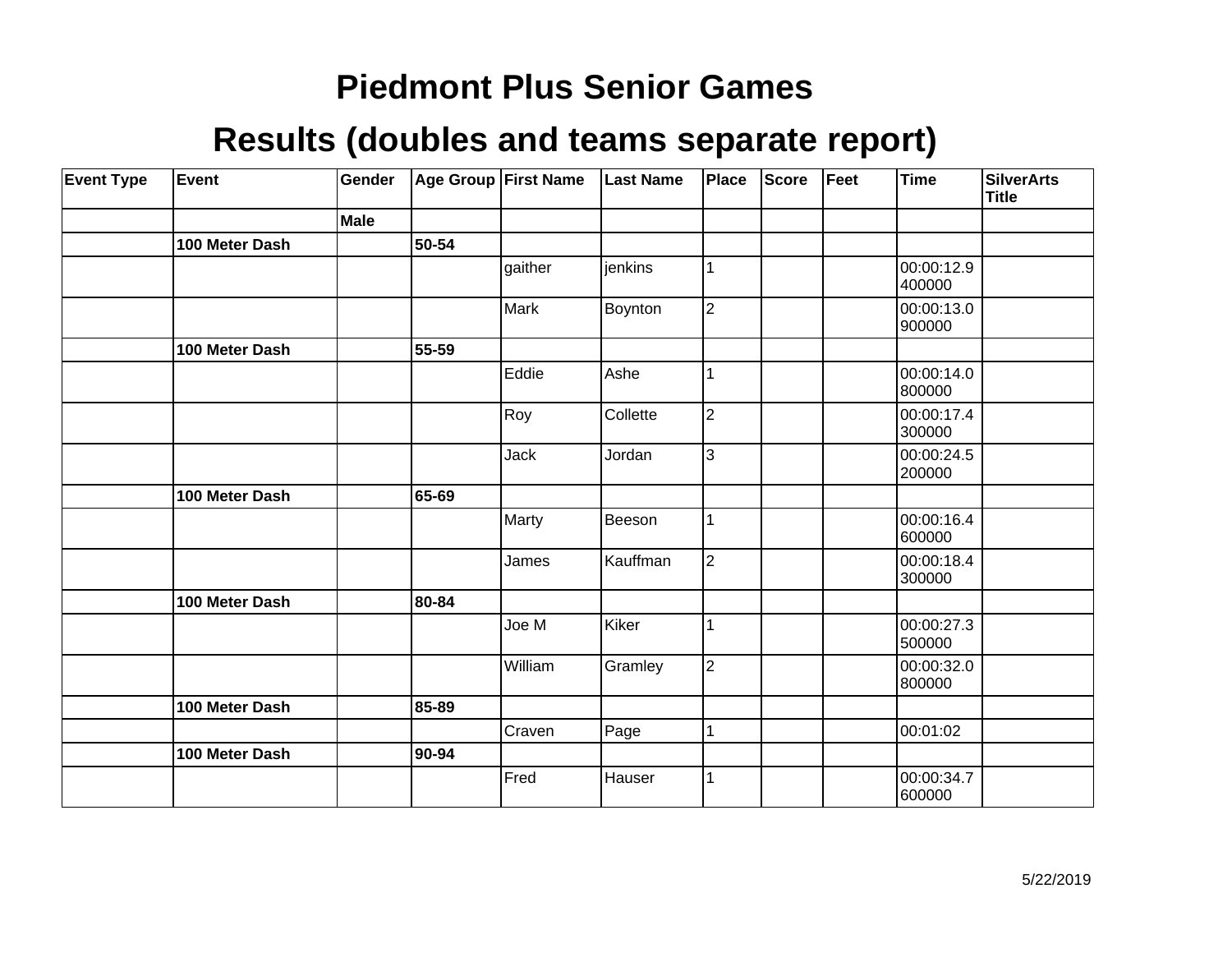| <b>Event Type</b> | <b>Event</b>                   | Gender      |       | Age Group First Name | Last Name    | <b>Place</b>   | <b>Score</b> | Feet | <b>Time</b> | <b>SilverArts</b><br><b>Title</b> |
|-------------------|--------------------------------|-------------|-------|----------------------|--------------|----------------|--------------|------|-------------|-----------------------------------|
|                   | 1500 Meter Race<br><b>Walk</b> |             |       |                      |              |                |              |      |             |                                   |
|                   |                                | Female      |       |                      |              |                |              |      |             |                                   |
|                   | 1500 Meter Race<br>Walk        |             | 60-64 |                      |              |                |              |      |             |                                   |
|                   |                                |             |       | deb                  | Ruebel       | 1              |              |      | 00:15:13    |                                   |
|                   | 1500 Meter Race<br><b>Walk</b> |             | 70-74 |                      |              |                |              |      |             |                                   |
|                   |                                |             |       | Peggy                | Jenks        |                |              |      | 00:11:08    |                                   |
|                   | 1500 Meter Race<br><b>Walk</b> |             | 75-79 |                      |              |                |              |      |             |                                   |
|                   |                                |             |       | Theresa              | Jones        | 1              |              |      | 00:12:16    |                                   |
|                   |                                | <b>Male</b> |       |                      |              |                |              |      |             |                                   |
|                   | 1500 Meter Race<br><b>Walk</b> |             | 70-74 |                      |              |                |              |      |             |                                   |
|                   |                                |             |       | Hernan               | Sabio        | 1              |              |      | 00:10:27    |                                   |
|                   |                                |             |       | Robert               | Hibschweiler | $ 2\rangle$    |              |      | 00:10:28    |                                   |
|                   |                                |             |       | Steve                | Slechta      | 3              |              |      | 00:10:29    |                                   |
|                   | 1500 Meter Race<br><b>Walk</b> |             | 80-84 |                      |              |                |              |      |             |                                   |
|                   |                                |             |       | William              | Gramley      | $\vert$ 1      |              |      | 00:12:33    |                                   |
|                   |                                |             |       | Mikal                | Barnes       | $\overline{2}$ |              |      | 00:17:40    |                                   |
|                   | 1500 Meter Race<br><b>Walk</b> |             | 85-89 |                      |              |                |              |      |             |                                   |
|                   |                                |             |       | George               | Kimberly     | 1              |              |      | 00:12:30    |                                   |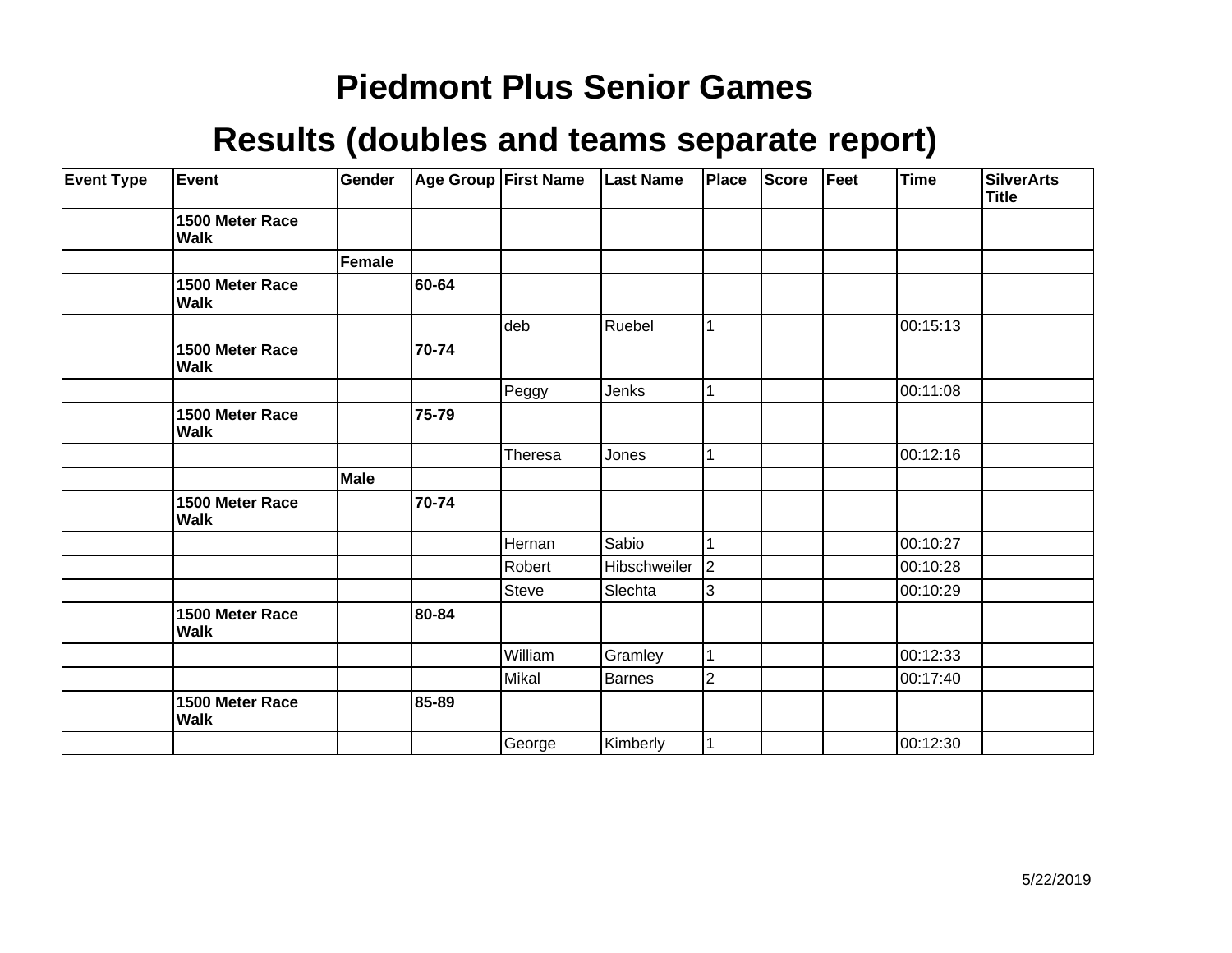| <b>Event Type</b> | Event          | Gender      |       | <b>Age Group First Name</b> | <b>Last Name</b> | Place          | <b>Score</b> | Feet | <b>Time</b>          | <b>SilverArts</b><br><b>Title</b> |
|-------------------|----------------|-------------|-------|-----------------------------|------------------|----------------|--------------|------|----------------------|-----------------------------------|
|                   | 1500 Meter Run |             |       |                             |                  |                |              |      |                      |                                   |
|                   |                | Male        |       |                             |                  |                |              |      |                      |                                   |
|                   | 1500 Meter Run |             | 60-64 |                             |                  |                |              |      |                      |                                   |
|                   |                |             |       | Bruce                       | Schaffer         | 1              |              |      | 00:06:40             |                                   |
|                   |                |             |       | Pedro                       | Vargas           | $\overline{2}$ |              |      | 00:07:00.5<br>900000 |                                   |
|                   | 1500 Meter Run |             | 65-69 |                             |                  |                |              |      |                      |                                   |
|                   |                |             |       | Marty                       | Beeson           | 1              |              |      | 00:06:14             |                                   |
|                   | 1500 Meter Run |             | 70-74 |                             |                  |                |              |      |                      |                                   |
|                   |                |             |       | Howard                      | Pearre           | 1              |              |      | 00:08:59             |                                   |
|                   | 200 Meter Dash |             |       |                             |                  |                |              |      |                      |                                   |
|                   |                | Female      |       |                             |                  |                |              |      |                      |                                   |
|                   | 200 Meter Dash |             | 60-64 |                             |                  |                |              |      |                      |                                   |
|                   |                |             |       | deb                         | Ruebel           | 1              |              |      | 00:01:09.2<br>200000 |                                   |
|                   |                | <b>Male</b> |       |                             |                  |                |              |      |                      |                                   |
|                   | 200 Meter Dash |             | 50-54 |                             |                  |                |              |      |                      |                                   |
|                   |                |             |       | Mark                        | Boynton          | $\mathbf{1}$   |              |      | 00:00:26.8<br>400000 |                                   |
|                   |                |             |       | gaither                     | jenkins          | $\overline{2}$ |              |      | 00:00:28.7<br>900000 |                                   |
|                   | 200 Meter Dash |             | 55-59 |                             |                  |                |              |      |                      |                                   |
|                   |                |             |       | Eddie                       | Ashe             | 1              |              |      | 00:00:27.1<br>500000 |                                   |
|                   | 200 Meter Dash |             | 65-69 |                             |                  |                |              |      |                      |                                   |
|                   |                |             |       | James                       | Kauffman         | 1              |              |      | 00:00:41.2<br>800000 |                                   |
|                   |                |             |       | Marty                       | Beeson           | $\overline{2}$ |              |      | 00:34:01             |                                   |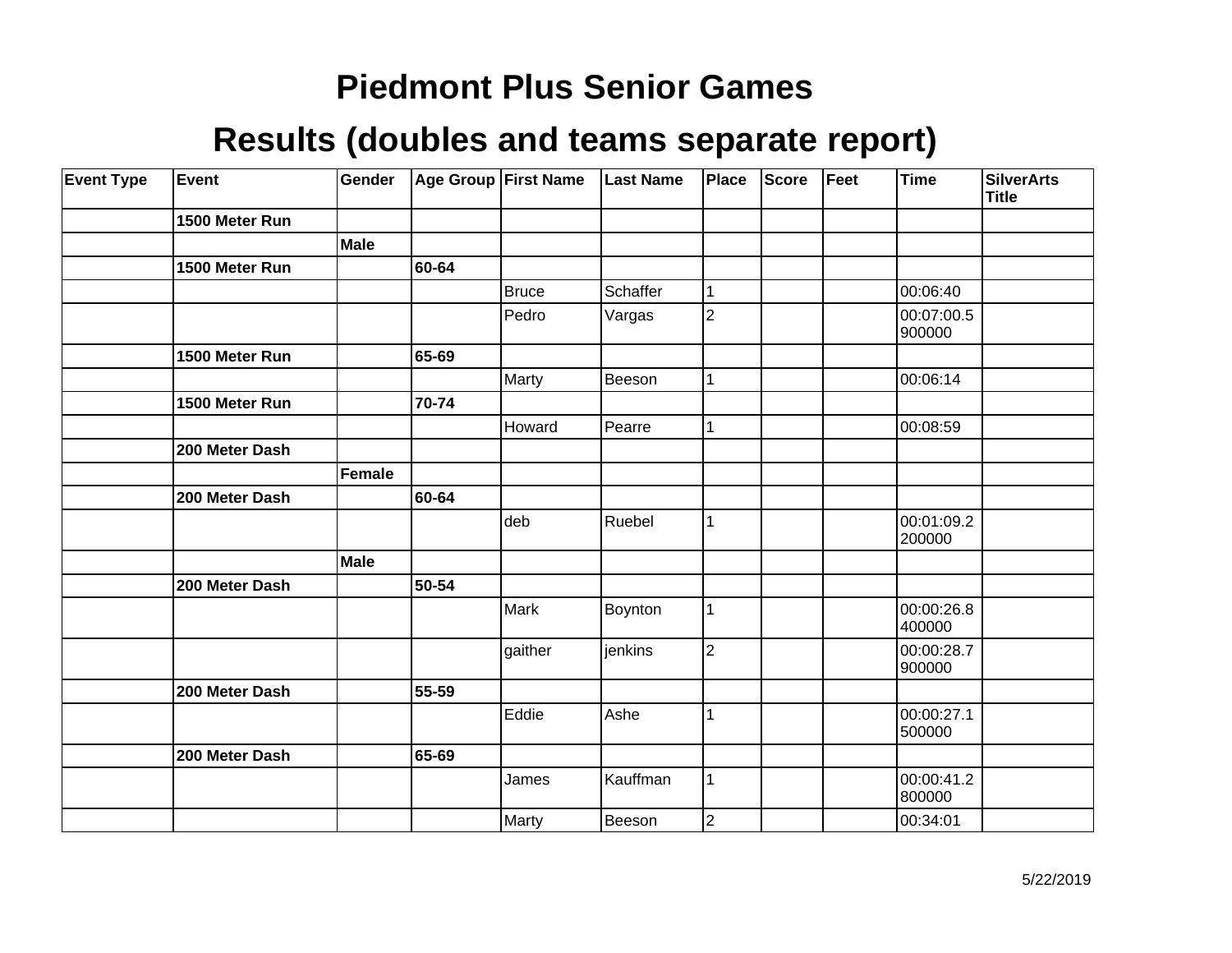| <b>Event Type</b> | Event          | Gender        |       | Age Group First Name | <b>Last Name</b>     | Place          | <b>Score</b> | Feet | Time                 | <b>SilverArts</b><br><b>Title</b> |
|-------------------|----------------|---------------|-------|----------------------|----------------------|----------------|--------------|------|----------------------|-----------------------------------|
|                   | 200 Meter Dash |               | 70-74 |                      |                      |                |              |      |                      |                                   |
|                   |                |               |       | Hernan               | Sabio                |                |              |      | 00:00:58.3<br>100000 |                                   |
|                   |                |               |       | Peter                | Venable              | $\overline{2}$ |              |      | 00:37:06             |                                   |
|                   | 400 Meter Dash |               |       |                      |                      |                |              |      |                      |                                   |
|                   |                | <b>Male</b>   |       |                      |                      |                |              |      |                      |                                   |
|                   | 400 Meter Dash |               | 55-59 |                      |                      |                |              |      |                      |                                   |
|                   |                |               |       | Eddie                | Ashe                 |                |              |      | 00:01:14             |                                   |
|                   | 400 Meter Dash |               | 65-69 |                      |                      |                |              |      |                      |                                   |
|                   |                |               |       | Marty                | Beeson               |                |              |      | 00:01:16             |                                   |
|                   | 50 Meter Dash  |               |       |                      |                      |                |              |      |                      |                                   |
|                   |                | <b>Female</b> |       |                      |                      |                |              |      |                      |                                   |
|                   | 50 Meter Dash  |               | 70-74 |                      |                      |                |              |      |                      |                                   |
|                   |                |               |       | Flora                | Phillips             |                |              |      | 00:00:12.1<br>800000 |                                   |
|                   |                |               |       | Marian L             | Dalton               | $\overline{2}$ |              |      | 00:00:14.5<br>200000 |                                   |
|                   |                |               |       | Joyce                | Fowler<br>Richardson | $\overline{3}$ |              |      | 00:00:17.7<br>800000 |                                   |
|                   | 50 Meter Dash  |               | 75-79 |                      |                      |                |              |      |                      |                                   |
|                   |                |               |       | Sylvia               | Kiker                |                |              |      | 00:00:18.3<br>600000 |                                   |
|                   |                | Male          |       |                      |                      |                |              |      |                      |                                   |
|                   | 50 Meter Dash  |               | 50-54 |                      |                      |                |              |      |                      |                                   |
|                   |                |               |       | gaither              | jenkins              |                |              |      | 00:00:06.7<br>200000 |                                   |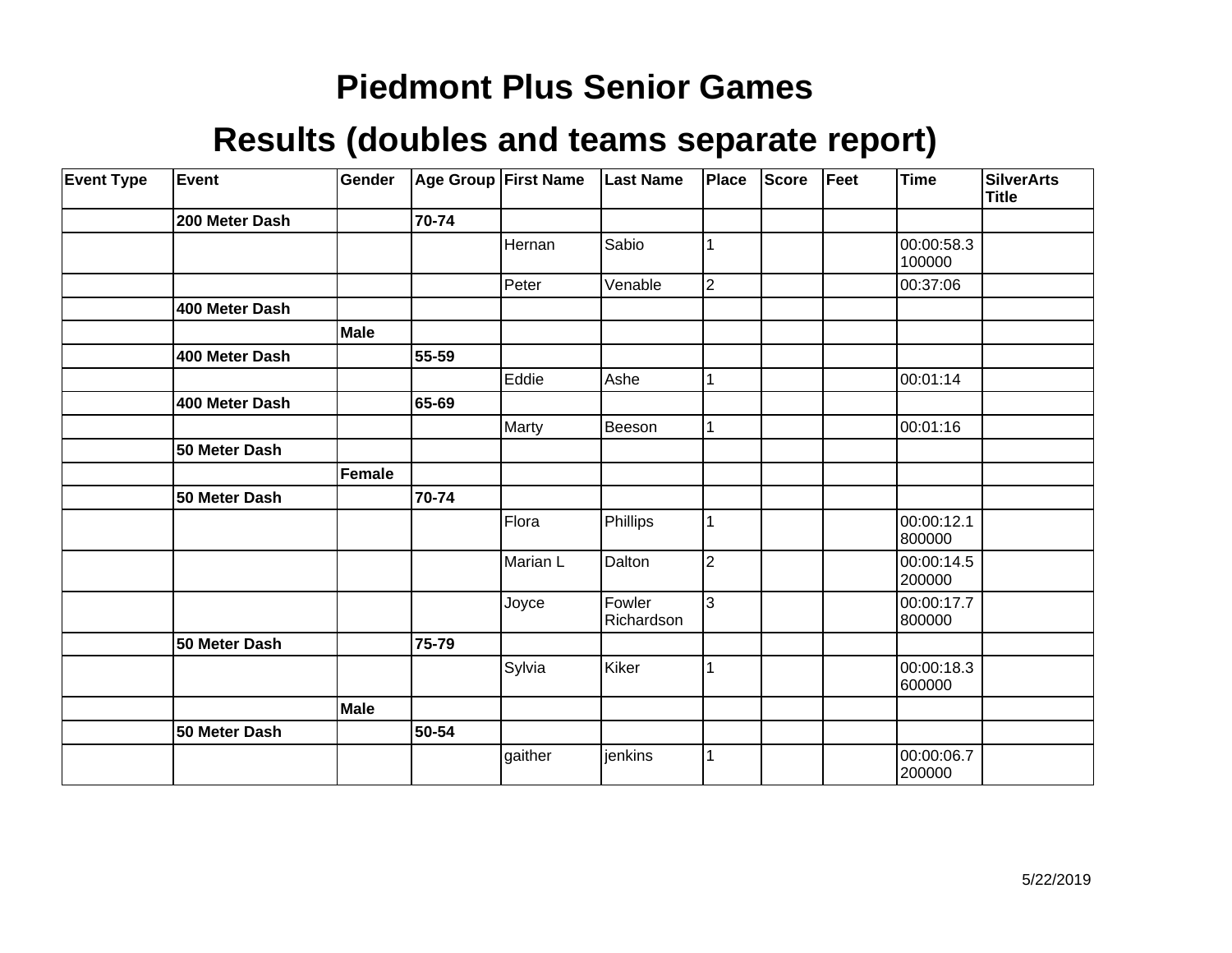| <b>Event Type</b> | Event         | Gender |       | Age Group First Name | <b>Last Name</b> | Place          | <b>Score</b> | Feet | Time                 | <b>SilverArts</b><br><b>Title</b> |
|-------------------|---------------|--------|-------|----------------------|------------------|----------------|--------------|------|----------------------|-----------------------------------|
|                   | 50 Meter Dash |        | 55-59 |                      |                  |                |              |      |                      |                                   |
|                   |               |        |       | Jack                 | Jordan           | 1              |              |      | 00:00:07.0<br>800000 |                                   |
|                   |               |        |       | Eddie                | Ashe             | $\overline{c}$ |              |      | 00:00:07.3<br>900000 |                                   |
|                   |               |        |       | Roy                  | Collette         | 3              |              |      | 00:00:07.8<br>100000 |                                   |
|                   | 50 Meter Dash |        | 65-69 |                      |                  |                |              |      |                      |                                   |
|                   |               |        |       | Marty                | Beeson           |                |              |      | 00:00:08.4<br>100000 |                                   |
|                   |               |        |       | James                | Dempsey          | $\overline{2}$ |              |      | 00:00:08.6<br>800000 |                                   |
|                   |               |        |       | James                | Kauffman         | 3              |              |      | 00:00:09.5<br>200000 |                                   |
|                   | 50 Meter Dash |        | 70-74 |                      |                  |                |              |      |                      |                                   |
|                   |               |        |       | Kent                 | Waugh            | $\mathbf{1}$   |              |      | 00:00:06.8<br>000000 |                                   |
|                   | 50 Meter Dash |        | 80-84 |                      |                  |                |              |      |                      |                                   |
|                   |               |        |       | Joe M                | Kiker            | 1              |              |      | 00:00:09.4<br>300000 |                                   |
|                   |               |        |       | William              | Gramley          | $\overline{2}$ |              |      | 00:00:12.4<br>200000 |                                   |
|                   | 50 Meter Dash |        | 85-89 |                      |                  |                |              |      |                      |                                   |
|                   |               |        |       | Craven               | Page             | 1              |              |      | 00:00:24.7<br>500000 |                                   |
|                   | 50 Meter Dash |        | 90-94 |                      |                  |                |              |      |                      |                                   |
|                   |               |        |       | Fred                 | Hauser           | 1              |              |      | 00:00:18.0<br>700000 |                                   |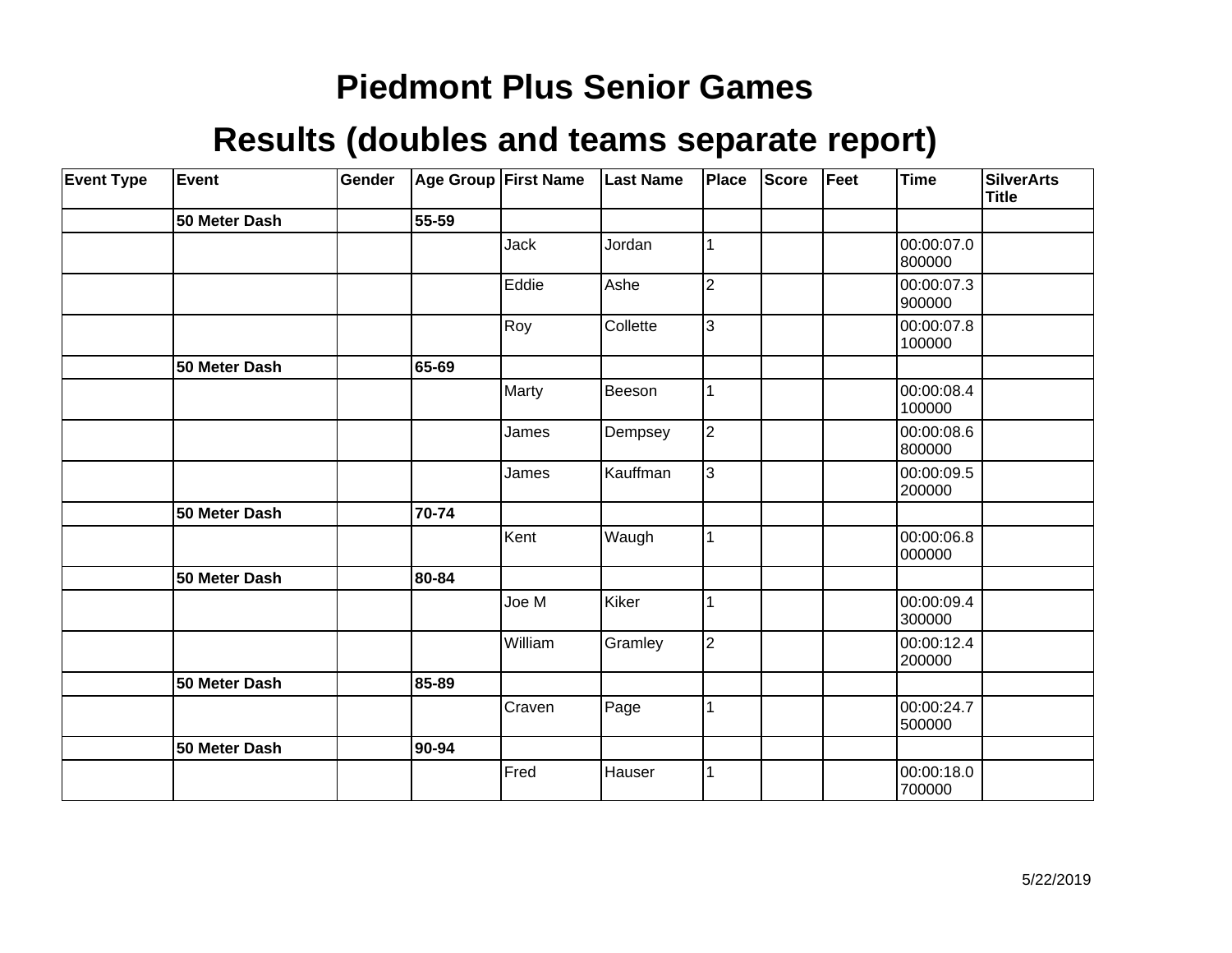| <b>Event Type</b> | Event               | Gender |       | <b>Age Group First Name</b> | <b>Last Name</b> | Place          | <b>Score</b> | Feet | <b>Time</b>          | <b>SilverArts</b><br>Title |
|-------------------|---------------------|--------|-------|-----------------------------|------------------|----------------|--------------|------|----------------------|----------------------------|
|                   | <b>5K Race Walk</b> |        |       |                             |                  |                |              |      |                      |                            |
|                   |                     | Female |       |                             |                  |                |              |      |                      |                            |
|                   | <b>5K Race Walk</b> |        | 60-64 |                             |                  |                |              |      |                      |                            |
|                   |                     |        |       | deb                         | Ruebel           | 1              |              |      | 00:46:25             |                            |
|                   | <b>5K Race Walk</b> |        | 70-74 |                             |                  |                |              |      |                      |                            |
|                   |                     |        |       | Peggy                       | Jenks            | 1              |              |      | 00:43:29             |                            |
|                   | <b>5K Race Walk</b> |        | 75-79 |                             |                  |                |              |      |                      |                            |
|                   |                     |        |       | Theresa                     | Jones            | 1              |              |      | 00:42:34             |                            |
|                   |                     | Male   |       |                             |                  |                |              |      |                      |                            |
|                   | <b>5K Race Walk</b> |        | 70-74 |                             |                  |                |              |      |                      |                            |
|                   |                     |        |       | <b>Steve</b>                | Slechta          | 1              |              |      | 00:38:13             |                            |
|                   |                     |        |       | Hernan                      | Sabio            | $\overline{2}$ |              |      | 00:38:14             |                            |
|                   |                     |        |       | Robert                      | Hibschweiler     | l3             |              |      | 00:38:15             |                            |
|                   | <b>5K Race Walk</b> |        | 85-89 |                             |                  |                |              |      |                      |                            |
|                   |                     |        |       | George                      | Kimberly         | 1              |              |      | 00:44:19             |                            |
|                   | 800 Meter Run       |        |       |                             |                  |                |              |      |                      |                            |
|                   |                     | Male   |       |                             |                  |                |              |      |                      |                            |
|                   | 800 Meter Run       |        | 50-54 |                             |                  |                |              |      |                      |                            |
|                   |                     |        |       | gaither                     | jenkins          | 1              |              |      | 00:03:28.7<br>500000 |                            |
|                   | 800 Meter Run       |        | 60-64 |                             |                  |                |              |      |                      |                            |
|                   |                     |        |       | Pedro                       | Vargas           | $\mathbf{1}$   |              |      | 00:03:18.8<br>700000 |                            |
|                   | 800 Meter Run       |        | 65-69 |                             |                  |                |              |      |                      |                            |
|                   |                     |        |       | Marty                       | Beeson           |                |              |      | 00:03:15             |                            |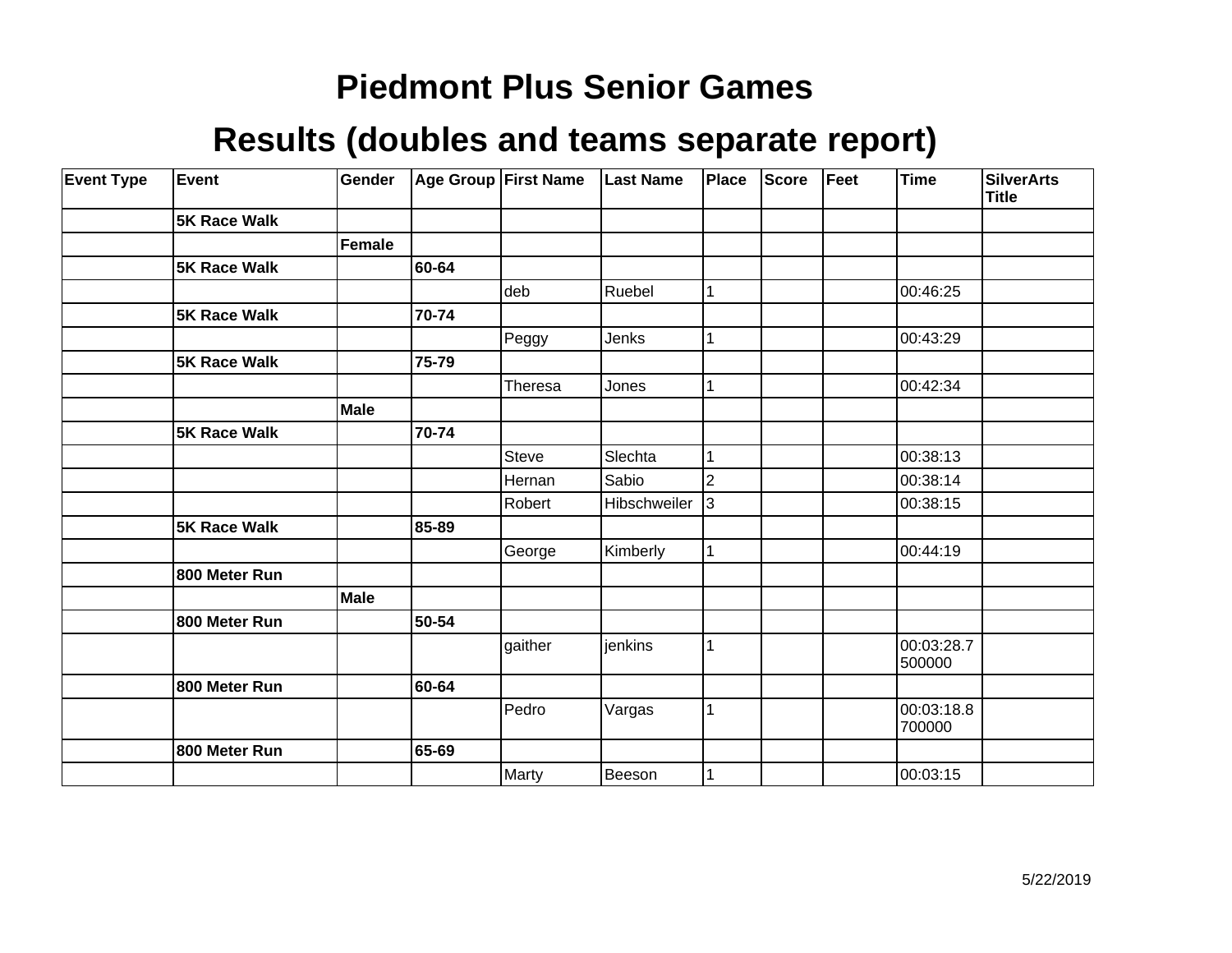| <b>Event Type</b>  | Event              | Gender |       | Age Group First Name | <b>Last Name</b> | Place          | Score | Feet | <b>Time</b> | <b>SilverArts</b><br><b>Title</b> |
|--------------------|--------------------|--------|-------|----------------------|------------------|----------------|-------|------|-------------|-----------------------------------|
| <b>Visual Arts</b> |                    |        |       |                      |                  |                |       |      |             |                                   |
|                    | <b>Acrylics</b>    |        |       |                      |                  |                |       |      |             |                                   |
|                    |                    | Female |       |                      |                  |                |       |      |             |                                   |
|                    | <b>Acrylics</b>    |        | 60-64 |                      |                  |                |       |      |             |                                   |
|                    |                    |        |       | Cecelia              | Parnin           | 1              |       |      |             | Acrylics                          |
|                    | <b>Acrylics</b>    |        | 75-79 |                      |                  |                |       |      |             |                                   |
|                    |                    |        |       | Barbara              | Satow            | $\overline{2}$ |       |      |             | Red White and<br>Black            |
|                    |                    | Male   |       |                      |                  |                |       |      |             |                                   |
|                    | <b>Acrylics</b>    |        | 80-84 |                      |                  |                |       |      |             |                                   |
|                    |                    |        |       | William              | Gramley          | 3              |       |      |             | Horse Race                        |
|                    | <b>Drawing</b>     |        |       |                      |                  |                |       |      |             |                                   |
|                    |                    | Female |       |                      |                  |                |       |      |             |                                   |
|                    | <b>Drawing</b>     |        | 75-79 |                      |                  |                |       |      |             |                                   |
|                    |                    |        |       | Linda                | Shelton          | 1              |       |      |             | Pier View                         |
|                    | <b>Drawing</b>     |        | 80-84 |                      |                  |                |       |      |             |                                   |
|                    |                    |        |       | Jane                 | Pfefferkorn      | $\overline{2}$ |       |      |             | Drawing                           |
|                    |                    | Male   |       |                      |                  |                |       |      |             |                                   |
|                    | <b>Drawing</b>     |        | 85-89 |                      |                  |                |       |      |             |                                   |
|                    |                    |        |       | Wilton "Bud"         | Mitchell         | 3              |       |      |             | Spoon                             |
|                    | <b>Mixed Media</b> |        |       |                      |                  |                |       |      |             |                                   |
|                    |                    | Female |       |                      |                  |                |       |      |             |                                   |
|                    | <b>Mixed Media</b> |        | 65-69 |                      |                  |                |       |      |             |                                   |
|                    |                    |        |       | Nanette              | Shutt            | $\overline{2}$ |       |      |             | Mixed Media                       |
|                    | <b>Mixed Media</b> |        | 75-79 |                      |                  |                |       |      |             |                                   |
|                    |                    |        |       | Barbara              | Satow            |                |       |      |             | The Mother                        |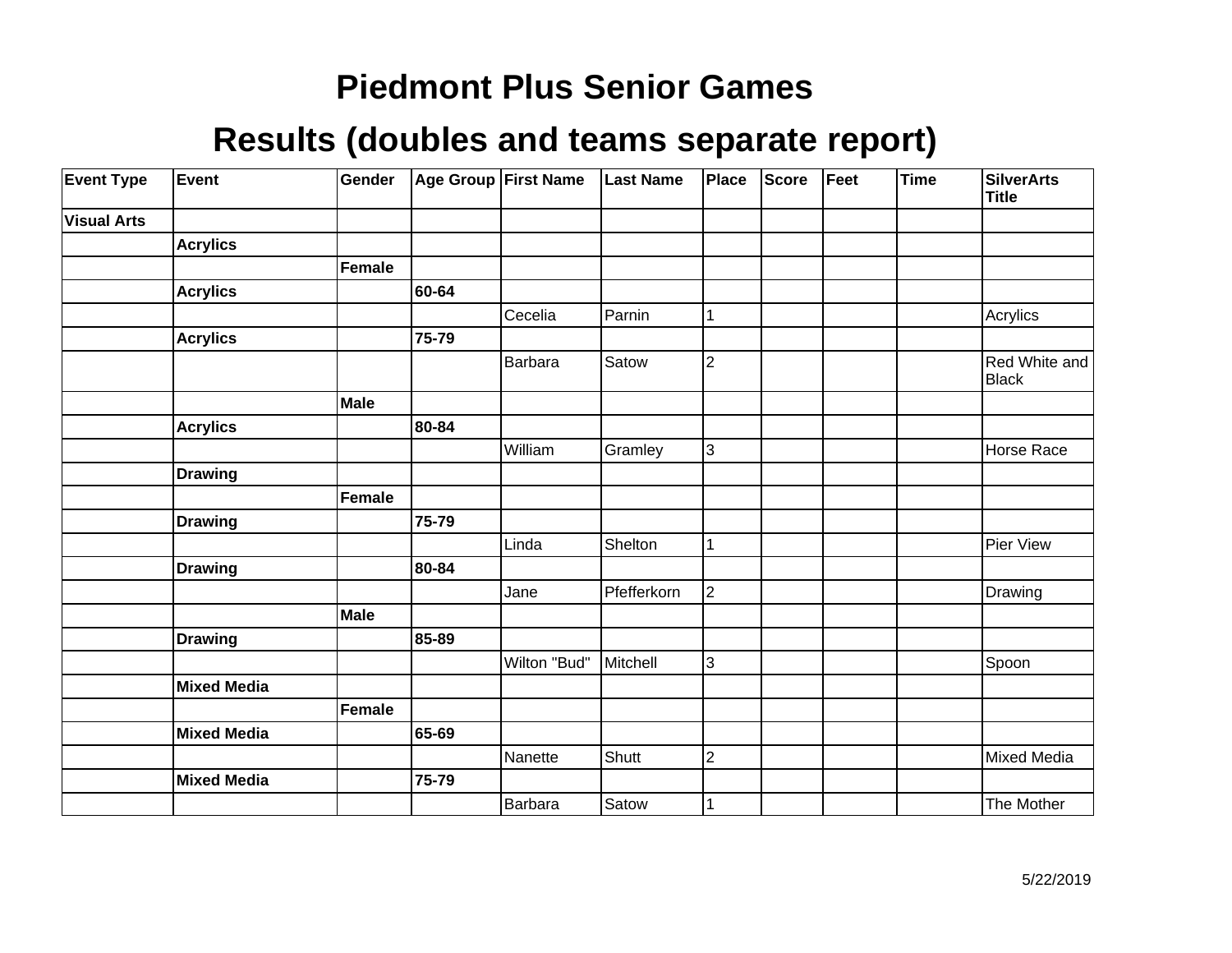| <b>Event Type</b> | Event              | Gender      |       | Age Group First Name | <b>Last Name</b> | Place          | <b>Score</b> | Feet | Time | <b>SilverArts</b><br><b>Title</b> |
|-------------------|--------------------|-------------|-------|----------------------|------------------|----------------|--------------|------|------|-----------------------------------|
|                   |                    | Male        |       |                      |                  |                |              |      |      |                                   |
|                   | <b>Mixed Media</b> |             | 80-84 |                      |                  |                |              |      |      |                                   |
|                   |                    |             |       | William              | Gramley          | $\overline{3}$ |              |      |      | Focus on<br>Flowers               |
|                   | Oil                |             |       |                      |                  |                |              |      |      |                                   |
|                   |                    | Female      |       |                      |                  |                |              |      |      |                                   |
|                   | Oil                |             | 80-84 |                      |                  |                |              |      |      |                                   |
|                   |                    |             |       | <b>Betty</b>         | Anthony          | 1              |              |      |      | loil                              |
|                   | Oil                |             | 85-89 |                      |                  |                |              |      |      |                                   |
|                   |                    |             |       | Ruth                 | Deudney          | $\overline{2}$ |              |      |      | Boy                               |
|                   |                    | <b>Male</b> |       |                      |                  |                |              |      |      |                                   |
|                   | Oil                |             | 70-74 |                      |                  |                |              |      |      |                                   |
|                   |                    |             |       | <b>Bruce D</b>       | Ingle            | 3              |              |      |      | loil                              |
|                   | <b>Pastels</b>     |             |       |                      |                  |                |              |      |      |                                   |
|                   |                    | Female      |       |                      |                  |                |              |      |      |                                   |
|                   | Pastels            |             | 55-59 |                      |                  |                |              |      |      |                                   |
|                   |                    |             |       | Jeanette             | Yarbrough        | 3              |              |      |      | October Scene                     |
|                   | <b>Pastels</b>     |             | 75-79 |                      |                  |                |              |      |      |                                   |
|                   |                    |             |       | <b>Barbara</b>       | Satow            |                |              |      |      | Lucky Louie                       |
|                   |                    | Male        |       |                      |                  |                |              |      |      |                                   |
|                   | <b>Pastels</b>     |             | 80-84 |                      |                  |                |              |      |      |                                   |
|                   |                    |             |       | William              | Gramley          | $\overline{2}$ |              |      |      | <b>Winter Sunset</b>              |
|                   | Photography        |             |       |                      |                  |                |              |      |      |                                   |
|                   |                    | Female      |       |                      |                  |                |              |      |      |                                   |
|                   | Photography        |             | 70-74 |                      |                  |                |              |      |      |                                   |
|                   |                    |             |       | Judith               | Ruff             | 3              |              |      |      | Tree of Life                      |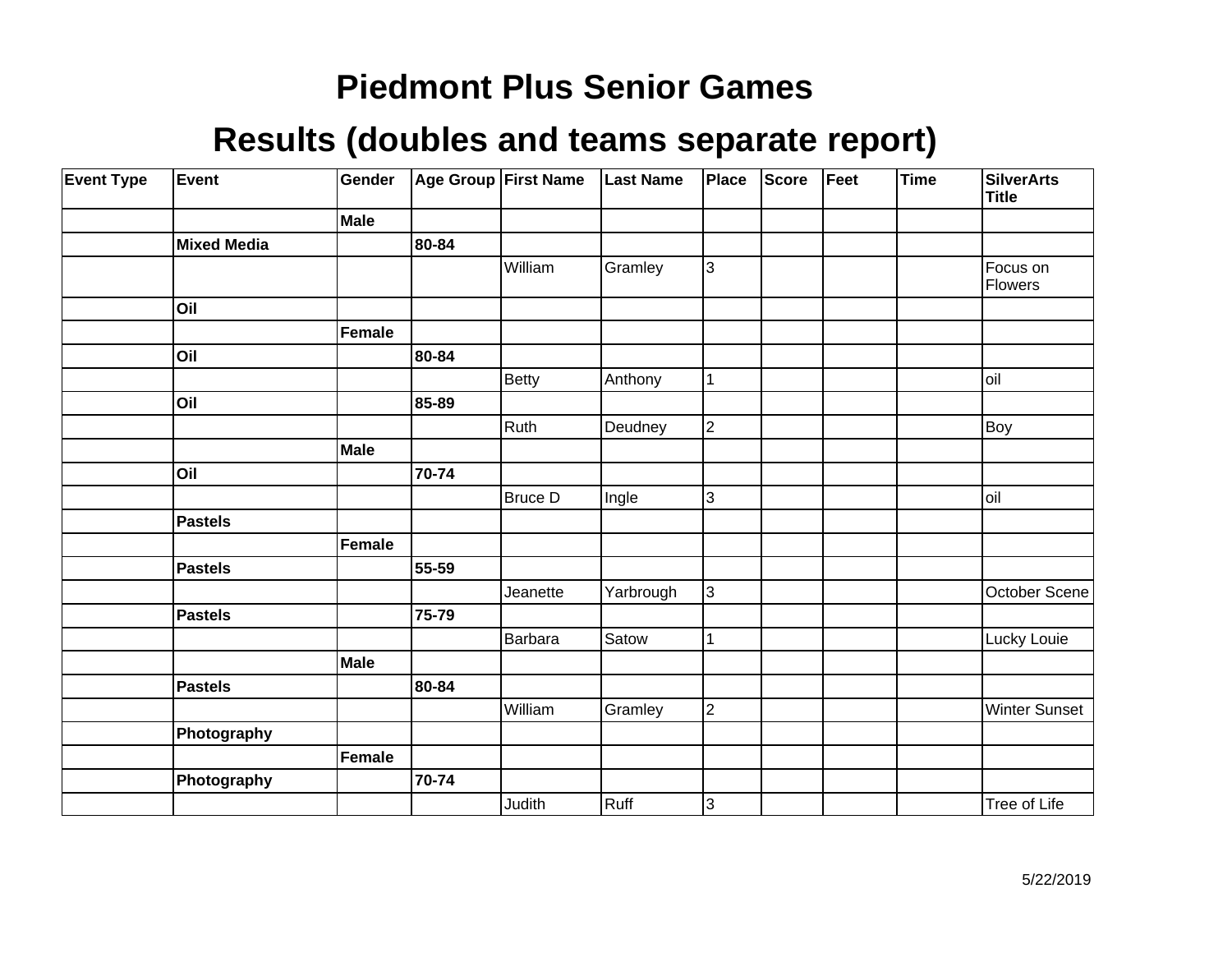| <b>Event Type</b> | Event            | Gender        |       | Age Group First Name | <b>Last Name</b> | <b>Place</b>            | Score | Feet | Time | <b>SilverArts</b><br><b>Title</b> |
|-------------------|------------------|---------------|-------|----------------------|------------------|-------------------------|-------|------|------|-----------------------------------|
|                   |                  | Male          |       |                      |                  |                         |       |      |      |                                   |
|                   | Photography      |               | 75-79 |                      |                  |                         |       |      |      |                                   |
|                   |                  |               |       | Charles              | Swanson          | $\overline{c}$          |       |      |      | photography                       |
|                   | Photography-Film |               |       |                      |                  |                         |       |      |      |                                   |
|                   |                  | Female        |       |                      |                  |                         |       |      |      |                                   |
|                   | Photography-Film |               | 75-79 |                      |                  |                         |       |      |      |                                   |
|                   |                  |               |       | <b>Barbara</b>       | Satow            | $\mathbf{1}$            |       |      |      | Helebore Light                    |
|                   | <b>Sculpture</b> |               |       |                      |                  |                         |       |      |      |                                   |
|                   |                  | <b>Female</b> |       |                      |                  |                         |       |      |      |                                   |
|                   | <b>Sculpture</b> |               | 55-59 |                      |                  |                         |       |      |      |                                   |
|                   |                  |               |       | Jeanette             | Yarbrough        | $\overline{2}$          |       |      |      | Boy and Red<br>Dog                |
|                   | <b>Sculpture</b> |               | 90-94 |                      |                  |                         |       |      |      |                                   |
|                   |                  |               |       | Sarah                | <b>Brooks</b>    | $\overline{3}$          |       |      |      | Hat                               |
|                   |                  | <b>Male</b>   |       |                      |                  |                         |       |      |      |                                   |
|                   | <b>Sculpture</b> |               | 85-89 |                      |                  |                         |       |      |      |                                   |
|                   |                  |               |       | Wilton "Bud"         | Mitchell         | $\mathbf{1}$            |       |      |      | Honest Abe                        |
|                   | Watercolor       |               |       |                      |                  |                         |       |      |      |                                   |
|                   |                  | Female        |       |                      |                  |                         |       |      |      |                                   |
|                   | Watercolor       |               | 65-69 |                      |                  |                         |       |      |      |                                   |
|                   |                  |               |       | Nanette              | Shutt            | 1                       |       |      |      | Watercolor                        |
|                   | Watercolor       |               | 80-84 |                      |                  |                         |       |      |      |                                   |
|                   |                  |               |       | Julia                | Hardy            | $\overline{\mathbf{c}}$ |       |      |      | Watercolor                        |
|                   |                  |               |       | Myrna                | Mackin           | 3                       |       |      |      | Watercolor                        |